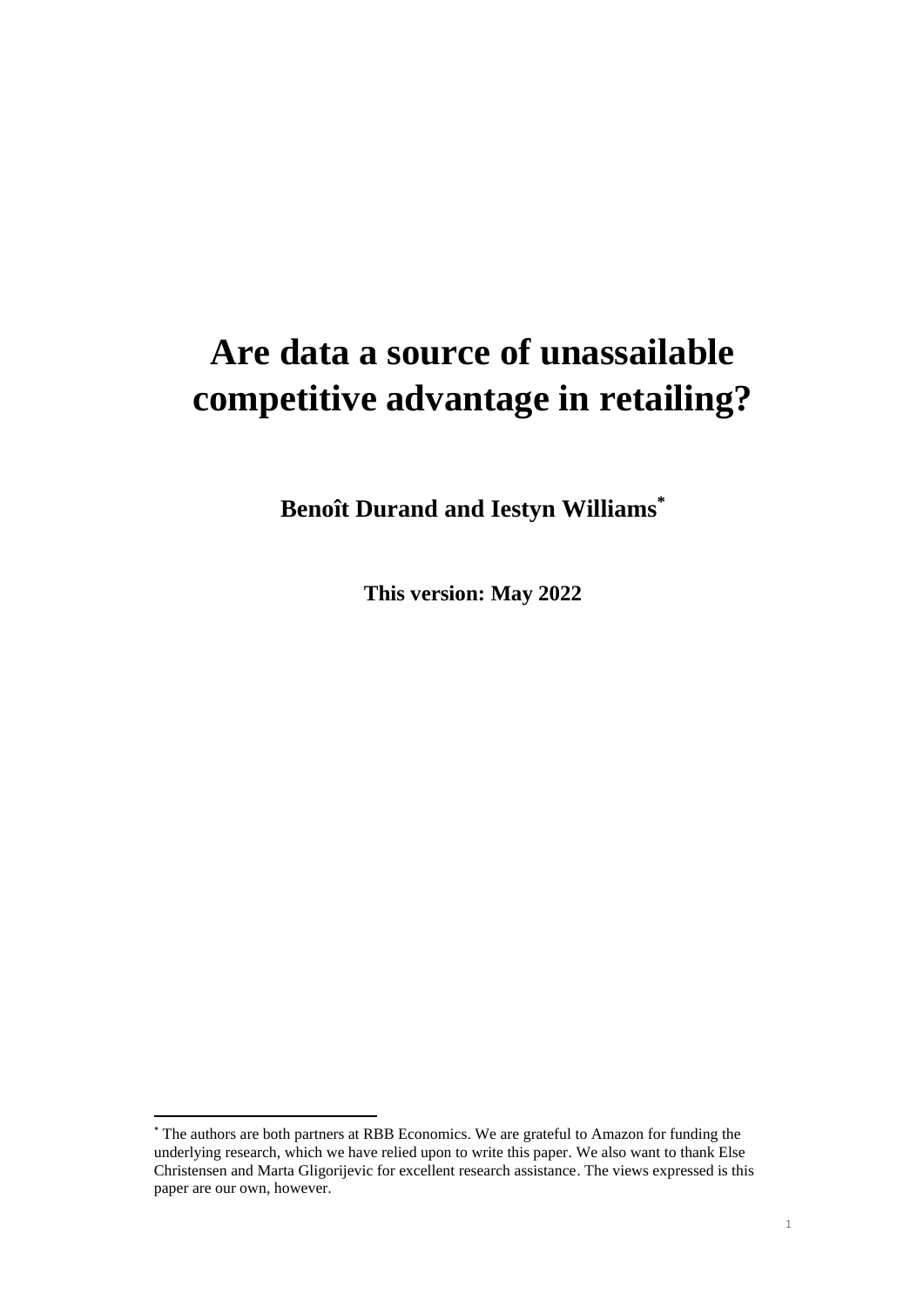# **1 Introduction**

The role of data as a source of competitive advantage has emerged as a key issue in recent debates on competition policy in the digital age.<sup>1</sup> Much of this attention has focused on a select group of companies that are believed to have access to very large amounts of data. Notably, European Commissioner Margrethe Vestager has highlighted the so-called "*gatekeeper*" positions of "*a few huge digital platforms*".<sup>2</sup> The concern is that these platforms benefit from access to large troves of data that are not available to smaller competitors, and that such data asymmetries will deliver unassailable competitive advantages for the leading digital players. The identified threat is that "[o]*nce a digital company gets to a certain size, with the big network of users and the huge collections of data that brings, it can be very hard for anyone else to compete – even if they develop a much better service*".<sup>3</sup> Indeed, this *"could mean that companies which control vital data could be in a position to drive out competition*".<sup>4</sup>

The President of Germany's Bundeskartellamt, Andreas Mundt, has echoed this data-centred concern, observing that "[a]*ccess to data can also create significant competitive advantages for some companies. As competition authorities we have to ensure that markets are kept open and newcomers have a chance*".<sup>5</sup> In a similar vein, the UK Competition and Markets Authority considers that unequal access to data is one of the specific market features, together with network effects and economies of scale, that contributes to a lack of effective competition in digital markets.<sup>6</sup>

A number of scholars have also highlighted the potential competitive advantages derived from data asymmetries. In their 2019 report for the European Commission, for instance, Jacques Crémer, Yves-Alexandre de Montjoye and Heike Schweitzer note that competition in an increasing number of sectors of the economy revolves around machine-learning algorithms. In particular, the authors suggest that insights that these algorithms yield can play a key role improving products and tailoring services to individual users. Critically, access to large amounts of individual-level data may be essential in order to train these machine learning algorithms effectively.<sup>7</sup>

<sup>1</sup> For a useful overview see Jan Krämer, Daniel Schnurr, and Sally Broughton Micova, The role of data for digital market contestability: case studies and data access remedies, Centre on Regulation in Europe, September 2020 (the 'September 2020

CERRE Report'). <sup>2</sup> Speech by EC Executive Vice-President Margrethe Vestager, 29 October 2020.

<sup>3</sup> *Ibid*.

<sup>4</sup> Speech by Commissioner Vestager, 9 March 2018.

<sup>5</sup> CPI Talks… With Andreas Mundt, President of the German Bundeskartellamt (Federal Cartel Office), *CPI Antitrust Chronicle*, April 2018.

<sup>6</sup> See, for example, paragraph 3 of Competition and Markets Authority, A new pro-competition regime for digital markets: Advice of the Digital Markets Taskforce, December 2020. <sup>7</sup> See Crémer et al., 2019, *, op. cit.,* page 103, for example.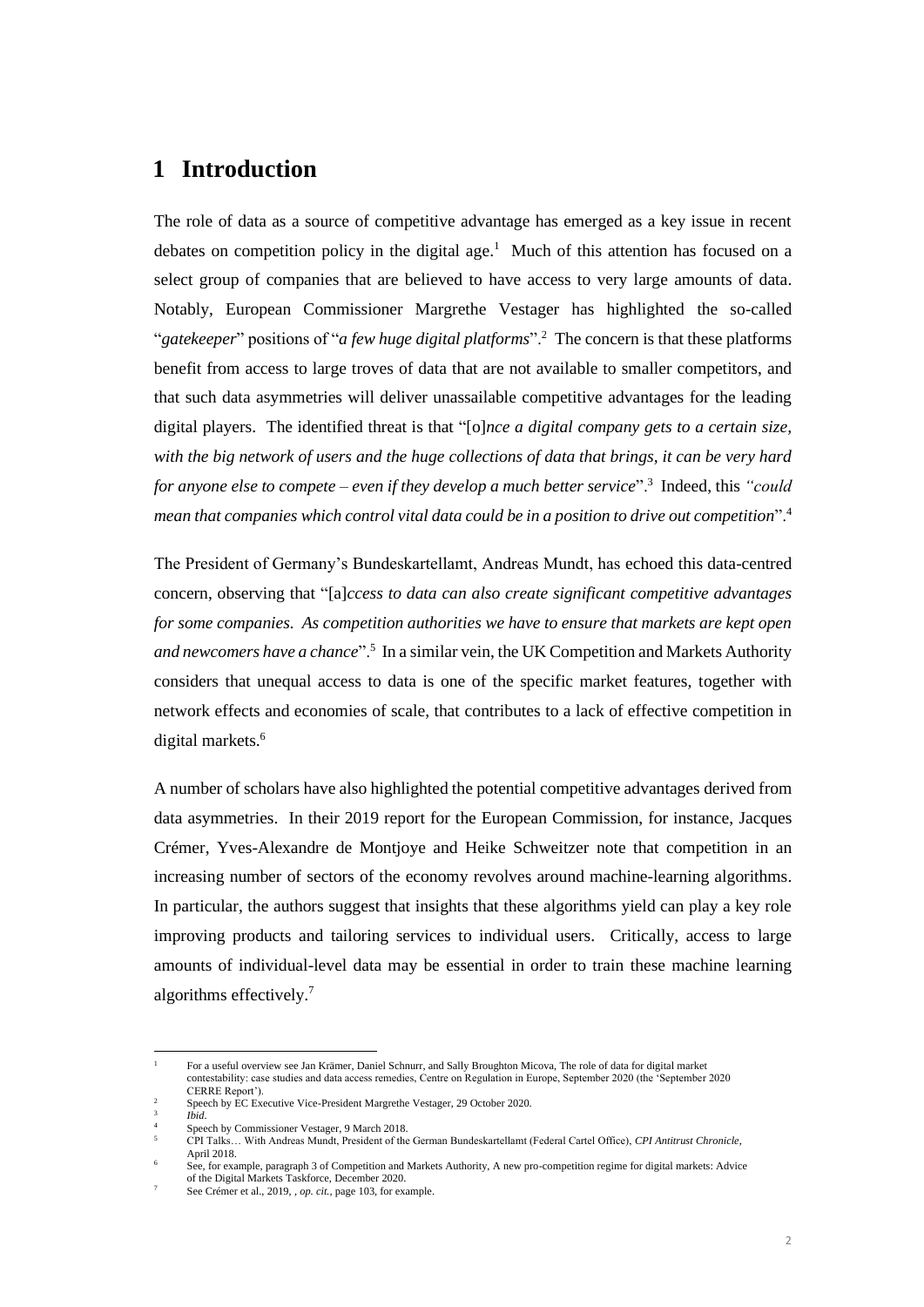As the importance of algorithms and various data-informed business tools has grown, so has concern that firms with access to more data may hold a substantial competitive advantage visà-vis rivals. The 2019 report of the Digital Competition Expert Panel established by the UK Government ("the Furman Report") emphasised that exclusive possession of data can give rise to a competitive advantage in many digital markets.<sup>8</sup> In particular, "[t]*he extent to which data are of central importance to the offer but inaccessible to competitors, in terms of volume, velocity or variety, may confer a form of unmatchable advantage on the incumbent business, making successful rivalry less likely*".<sup>9</sup>

A further worry is that even relatively modest initial disparities in access to data could lead a market to tip in favour of a single supplier. The concern is that positive feedback loops will take hold as a result of so-called data-driven network effects, favouring those holding an initial data advantage. According to this feedback hypothesis, access to more data will allow more appealing/better tailored products to be developed, resulting in increased sales, generating even better access to data which, in turn, will enable the development of even better quality products. In this way, a single supplier might eventually come to dominate a market.

Some have even proposed that data sharing should be mandated to remedy these alleged effects.<sup>10</sup>

Many of the concerns about data and competition have originated in specific settings, notably online search and digital advertising markets. At the same time, the broader policy debate around these concerns has been rather undifferentiated, with quite different businesses being grouped under a broad "digital platform" characterisation. Against this background, in this paper we investigate the extent to which the general concerns expressed about access to and use of data are likely to apply to the retail sector specifically.

There is a long history of small and large retailers using various types of data, such as detailed sales data and volunteered customer information, to improve performance. However, the range and scale of data that can feasibly be collected and processed has grown enormously over time, as technology, computer power and data storage have evolved. In recent years, the increasing availability of user-generated online data has expanded that range still further. A variety of data analytic methods are also regularly deployed to provide insights into customer behaviour and preferences, as well as to assess the impact of business strategies. Data tools

<sup>8</sup> See Furman et al., 2019, *op. cit.*, page 34.

<sup>9</sup> *Ibid*., pages 32-35.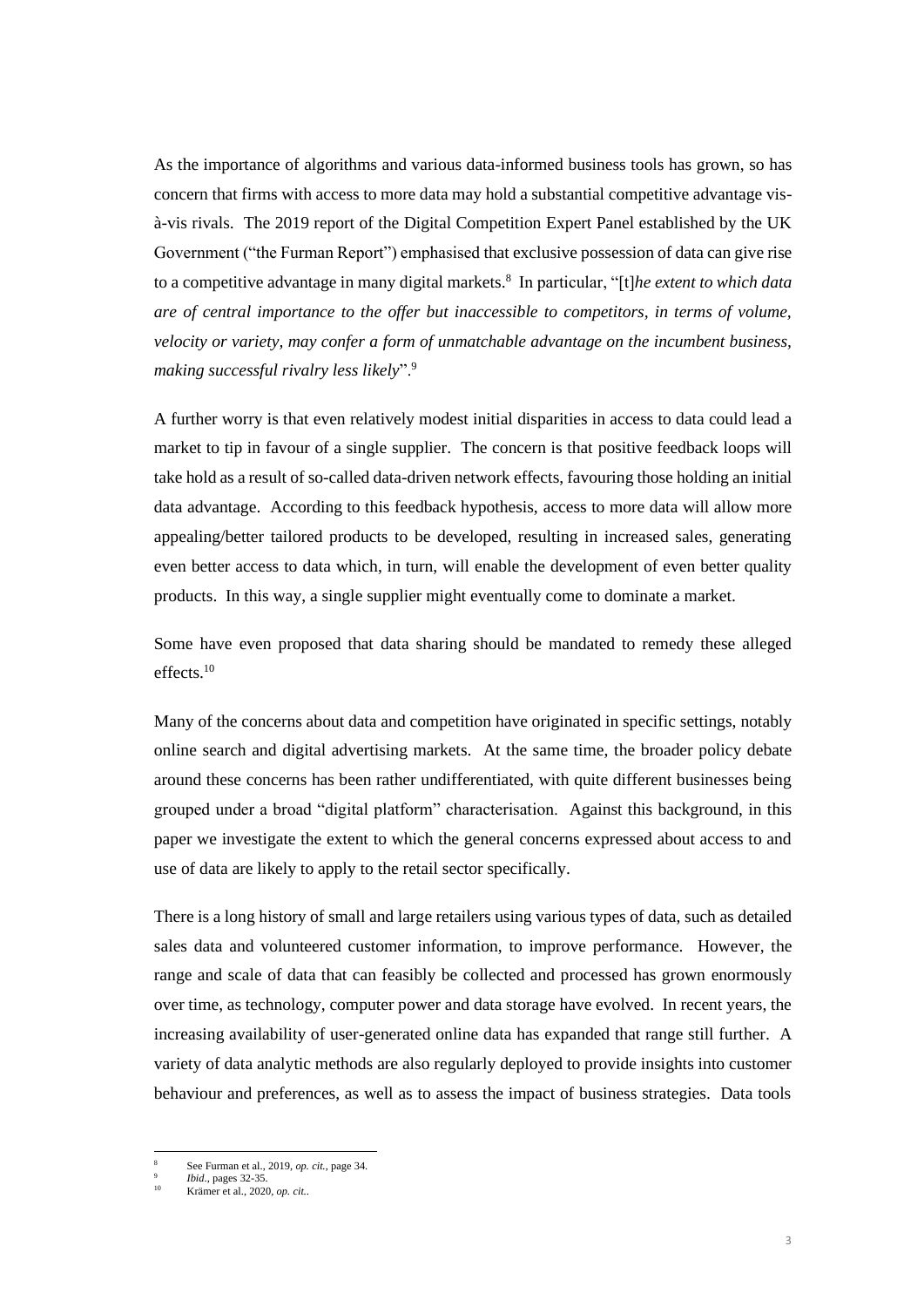can help retailers make better decisions and deliver superior performance - through enhanced customer propositions and more effective supply chain management, for example. As in other areas, the advent of advanced data-based tools such as machine learning is having a significant impact, notably in enabling better tailored, data-driven promotions and recommendations for customers.

All else being equal, a retailer that has access to more relevant data might be expected to be able to generate better predictions about customer demands. At the same time, diminishing returns are also likely to apply with respect to the additional accuracy delivered by additional data. Hence, even if more data might improve certain aspects of a firm's performance, the incremental advantage is likely to become smaller and smaller as more and more data are amassed. Moreover, simple comparisons of the overall amounts of data available to different retailers may not be that informative. Differences in data needs, and in the uses of these data, must also be taken into account.

A retailer that is active across many retail segments, for instance, may well have access to much more customer data overall than more specialised retailers. However, this broad-based retailer is also likely to need access to more data overall in order to match the positions of more specialised retailers across all the product categories in which it competes. (A specialist retailer that is focused on selling certain categories of products may have much more relevant data for this purpose than the broad-based retailer, even if it has access to much less data overall.) A relevant issue then is the usefulness of information in respect of one set of consumer demands for predictions about a different set of demands. Does a broad-based retailer's access to data on sales of different brands of footwear, say, help it sell more televisions to its customers?

Furthermore, data are useful for a retailer when they feed into data analytics that improve the retailer's performance, notably in terms of the sale of products and/or services to customers. Ultimately, what matters is whether more data translate into improved sales and profits. Importantly, therefore, the value of given data to a retailer will also depend on the quality of its complementary data-analytical capabilities. In turn, that implies that an assessment of the impact of asymmetries in the underlying data themselves must also account for differences in these capabilities.

Significantly, data are rarely an end in themselves in retailing.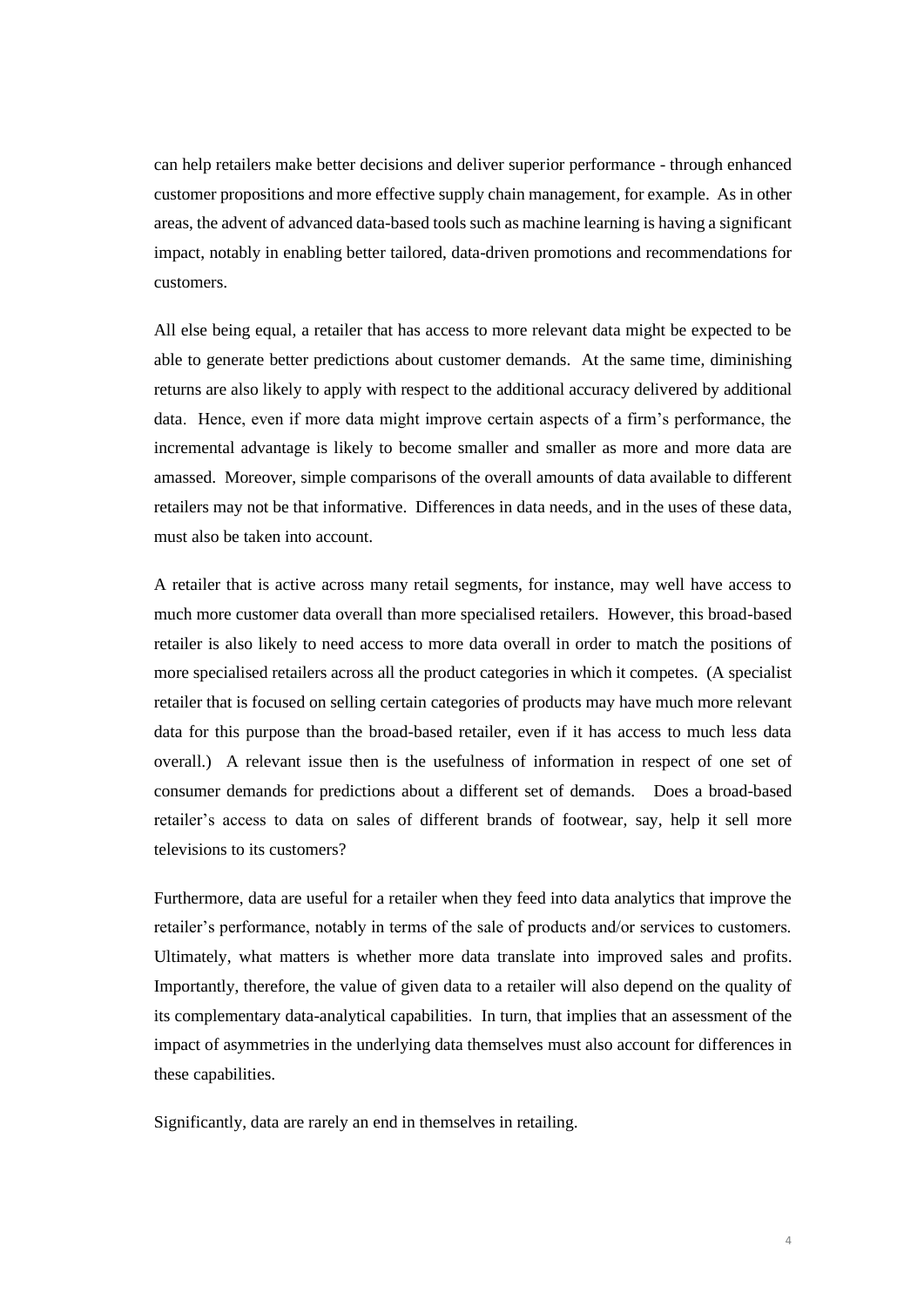Crucially, retail competition is about more than data. It spans a number of dimensions, including price, range and quality of products offered, service levels and store design, branding and promotional effort. While relevant data analytics will help retailers make better decisions with respect to these variables, such analytics are just one element shaping a retailer's business proposition and performance. The other elements will tend to limit the competitive effect of any data-driven advantage. Moreover, this competition is dynamic, with innovative new entrants ready and able to target unfulfilled opportunities. The growth of online retailing has facilitated this process.

Retailing is a differentiated activity not just in terms of the products that retailers sell, but also in terms of the service they offer, the environment in which they distribute products and the commercial strategies they pursue. Different retailers will appeal to different types of customers and for different shopping purposes. Importantly, low online search costs for retail customers as well as the ease with which customers can visit and purchase from multiple retailers encourage multi-homing (i.e., individual customers using a number of different competing retailers). These features facilitate new entry, promoting a dynamic competitive environment, and militate against market tipping in retailing.

Given the different way in which retailers (can) compete, it is questionable whether symmetric access to data would be useful, let alone necessary, to protect effective competition. In that case, a requirement for costly data sharing does not seem sensible.

The rest of the paper is organised as follows:

- In Section 2, we summarise the main concerns that have been put forward with regard to data asymmetries and their impact on competition, and address the key concepts and general mechanisms that appear to underpin these data-driven competition concerns.
- In Section 3, we consider the main types and sources of data typically used by retailers, as well as the principal ways in which these data are used by them.
- In Section 4, we assess the likely effects of data asymmetries in a retailing context. We investigate the benefits that retailers obtain from having access to more data, focusing in particular on the performance of the data analytics underpinning forecasting and recommendations for customers. In doing so, we address the implications of data-driven network effects whilst also highlighting that data and data analytics are only one of several dimensions of retail competition.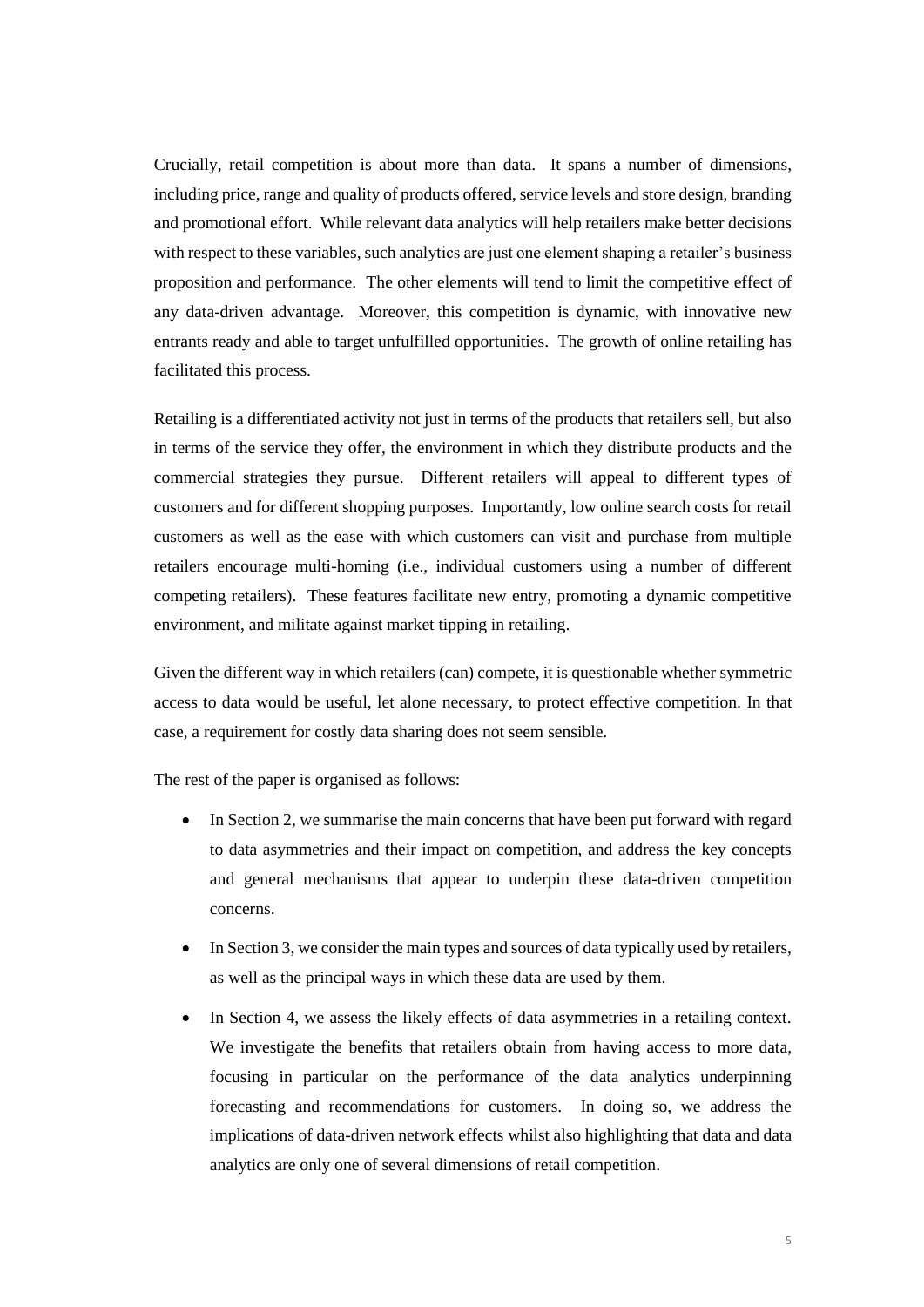- In Section 5, we discuss the case for mandated data sharing. We highlight that since access to competitor data may be not only unnecessary for a retailer to be able to compete effectively, but also of very limited value in practice, the costs of any data access regime may outweigh the competition benefits.
- We offer conclusions in Section 6.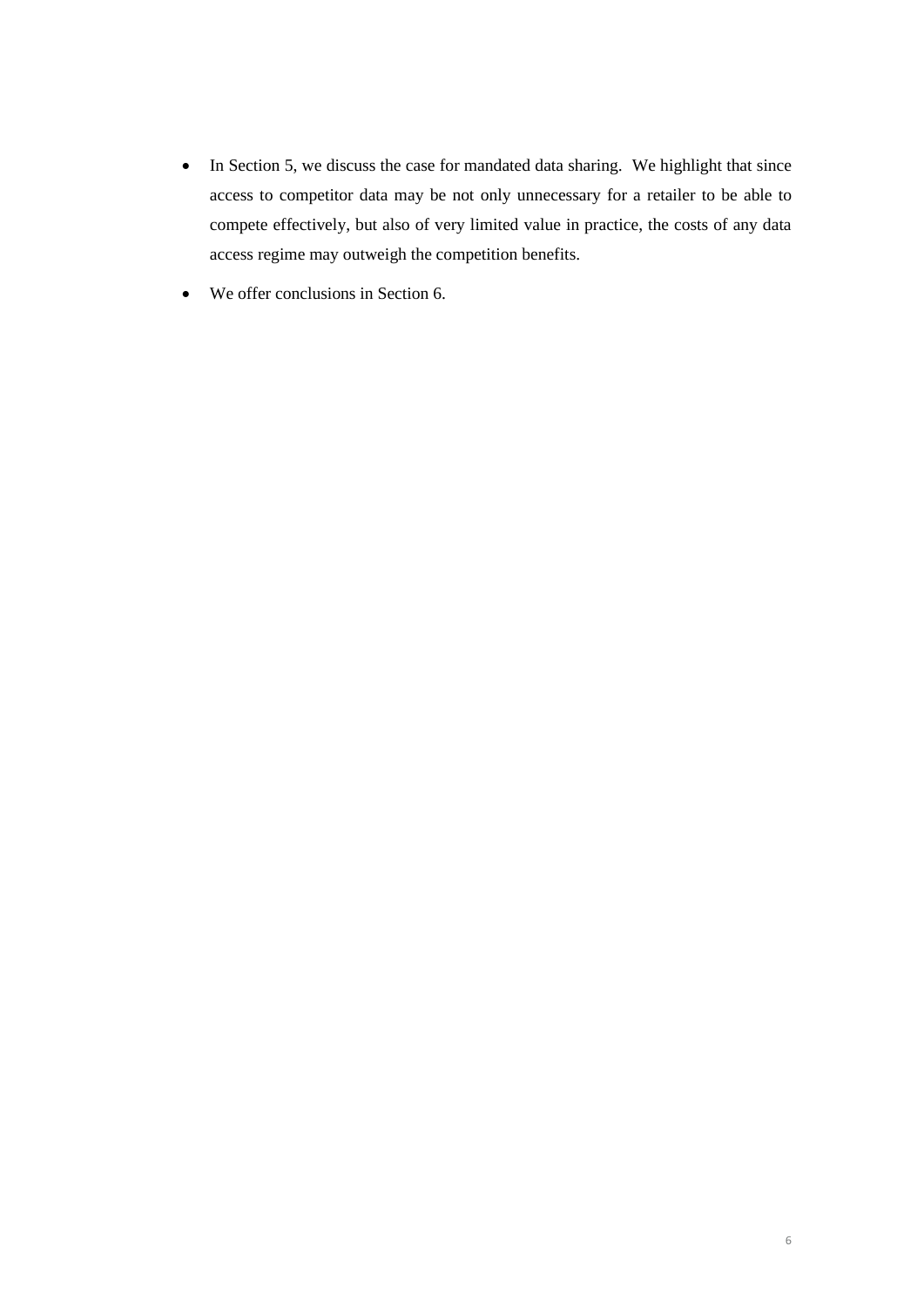# **2 Data as a source of competitive advantage**

Data are considered an important driver of better decision-making and improved business performance. Examining the impact of data use on company performance, McAfee and Brynjolfsson (2012) observe:

> *[t]he more companies characterized themselves as data-driven, the better they performed on objective measures of financial and operational results … companies in the top third of their industry in the use of data-driven decision making were on average, 5% more productive and 6% more profitable than their competitors.<sup>11</sup>*

Data are *"a core input factor for production processes, logistics, targeted marketing, smart products and services, as well as Artificial Intelligence (AI)*".<sup>12</sup> In particular, data are playing an increasingly significant role in the ways firms, including retailers, design and implement their customer propositions.

In this environment, the role of data as a source of competitive advantage has emerged as a key issue in the debate on competition policy in the digital age.<sup>13</sup>

Two main data-related competition issues have been highlighted, namely the impact of:

- asymmetries in access to data; and
- so-called data-driven network effects, which may transform even small initial data disparities into substantial competitive asymmetries.

Before addressing the role of data and data asymmetries in the retail sector specifically, we first consider more generally the basis of the concern that "more" data will translate into a decisive competitive advantage.

<sup>11</sup> Andrew McAfee and Erik Brynjolfsson, Big data: The management revolution, *Harvard Business Review*, 90(10), October 2012. Note that, arguably, firms that view themselves as data-driven might outperform other firms for other reasons. In this sense, it is not clear that using more data is necessarily the cause of better performance.

<sup>12</sup> Jacques Crémer, Yves-Alexandre de Montjoye, and Heike Schweitzer, Competition Policy for the digital era, *European Commission*, April 2019, page 73.

<sup>13</sup> See, for example, speech given by European Commissioner Margrethe Vestager on 9 March 2018. See also Jason Furman, Diane Coyle, Amelia Fletcher, Derek McAuley, and Philip Marsden, Unlocking digital competition: Report of the Digital Competition Expert Panel, *HM Treasury,* March 2019; Crémer et al., 2019, *op. cit.*; and Krämer et al., 2020, *op. cit.*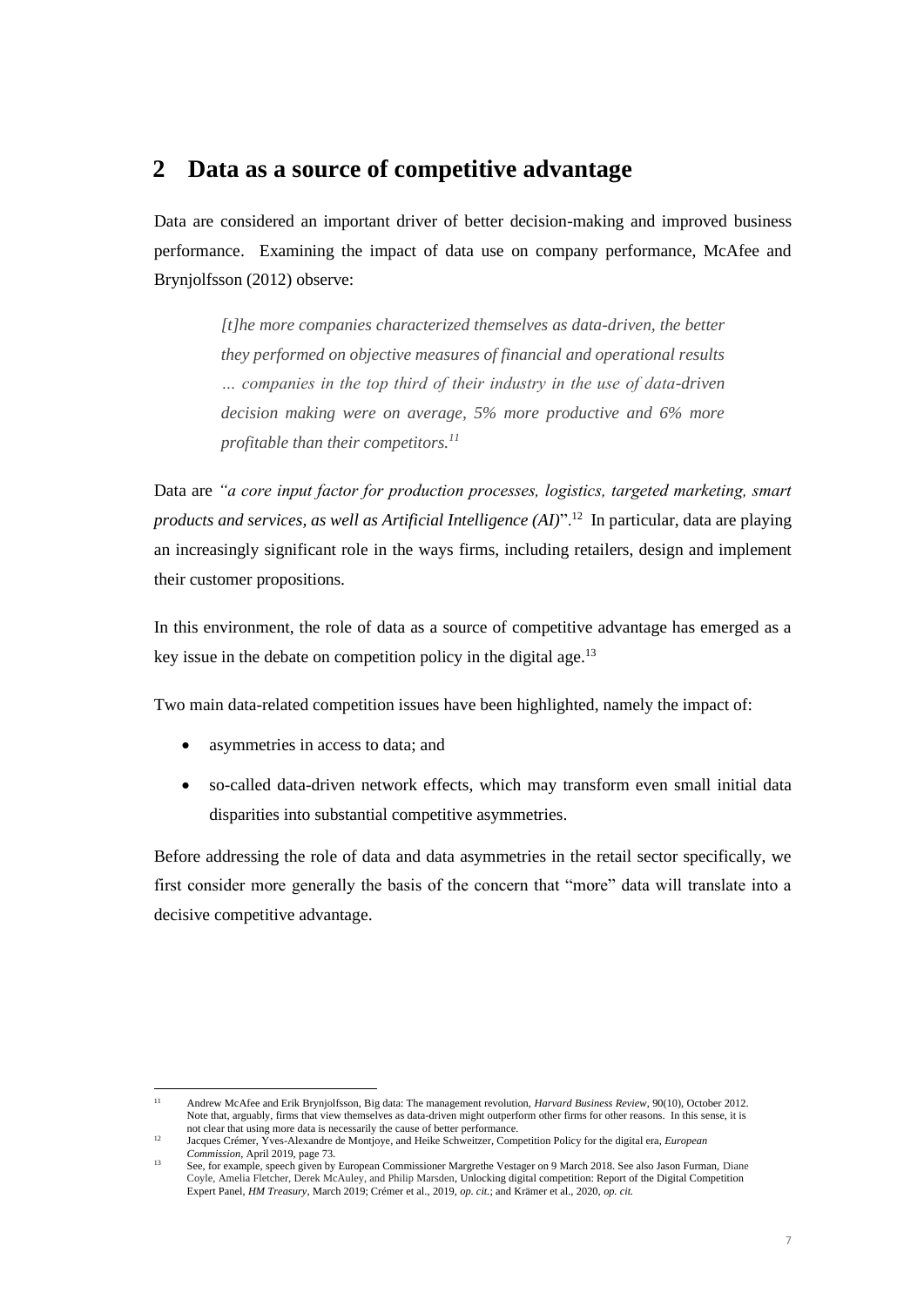# **2.1 Asymmetric access to data**

#### **2.1.1 What constitutes "more" data?**

"More" data can mean different things. (One can think of this in terms of a spreadsheet, where more data may translate into more rows or more columns or both.) In one dimension, it may equate to a larger number of observations. This might correspond to information in respect of a greater number of users/customers, for instance.<sup>14</sup> In another dimension, it might correspond to an increase in the amount of information that is held in respect of each observation. Such information might include variables capturing various attributes of the user/customer in question (e.g., age, gender, location, etc.) and measures of behaviour (e.g., purchases, online clicks, etc).<sup>15</sup> Firms that are active in multiple markets may be able to "*combine different data sets to create a wide variety of data about [their] users*".<sup>16</sup>

Significantly, the impact of increasing the number of observations will not, in general, be the same as expanding the amount of information held in respect of each observation, i.e., the number of variables in the dataset. The distinction is important to an appreciation of how more data improves the precision of analytics.

# **2.1.2 The benefits of "more" data**

As noted above, asymmetric access to data has been identified as a feature that can undermine competition. In this section, we discuss the potential advantages that firms that hold "more" data can enjoy relative to those that have less data.<sup>17</sup>

#### **2.1.2.1 The accuracy of prediction**

That access to data can benefit businesses seems plainly evident. For example, data on user or customer behaviour can be processed and analysed to become valuable information that allows firms to hone their marketing efforts, as well as to develop new products and services or to improve existing ones.

Note though that an increase in the number of observations might also relate to other aspects of a dataset too. For example, a dataset may contain data on customer purchases of various products over time. In this case, the number of observations can be increased in different ways, either by adding more customers, or more products, or by collecting data over a longer period, or all of these ways together.

<sup>15</sup> Some commentators distinguish between economies of scale and economies of scope on this basis. For example, Martens (2020) considers that economies of scale arise when the number of observations in the spreadsheet increases and gives rise to gains in precision. On the other hand, economies of scope occur when an increase in the number of variables leads to greater accuracy. (See Bertin Martens, Data access, consumer interests and social welfare: An economic perspective on data, *SSRN 3605383*, May 2020.)

<sup>16</sup> See Expert Group for the Observatory on the Online Platform Economy, Work stream on Data: Progress Report, 2020 at page 17. The report considers that platforms that are active in multiple markets or sectors can merge and combine data to gain insights about its users.

<sup>17</sup> In doing so, the relevant focus is on the benefits associated with the data themselves. Naturally, access to more customer data may imply more customers, which is an advantage of itself.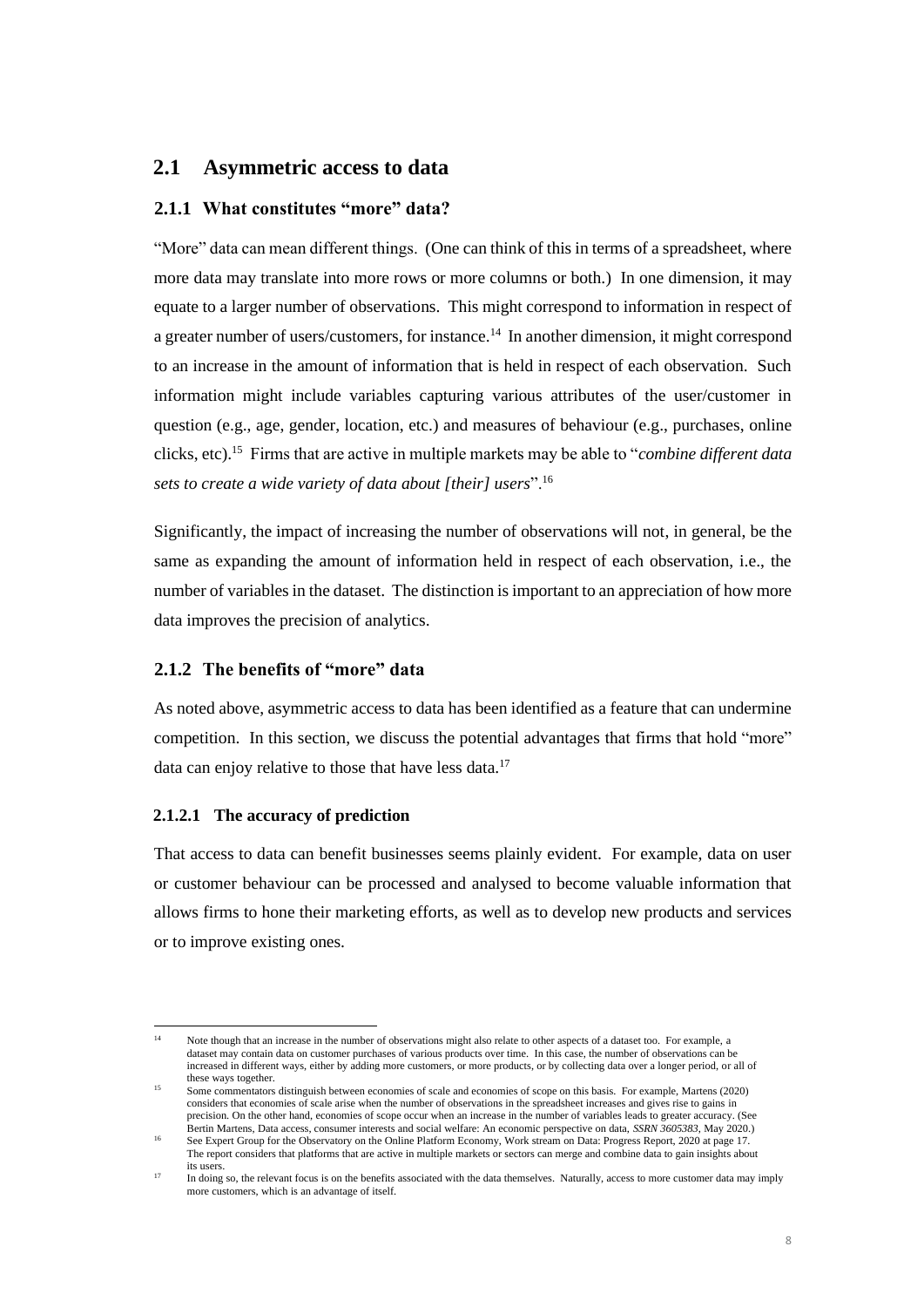Most often, data analytics are essentially about making predictions. Machine leaning tools have been developed for a multitude of applications in a variety of sectors: for instance, to improve medical diagnostics, in speech recognition, for self-driving cars, etc. Data are used to make predictions in these cases. Similarly, in retailing, the output of the analysis is typically a set of predictions regarding user behaviour and/or customer demands.

To assess the benefit of more data, we focus therefore on the predictive accuracy of machine learning tools, which are utilised for most of the sophisticated data analytics deployed in the retail sector, as a relevant measure of performance.<sup>18</sup> To illustrate: over the last two decades machine learning tools have been developed to predict customer churn in order to identify and target customers that have the highest risk of switching (see Ascarza (2018) and Ascarza and Hardie  $(2013)$ ).<sup>19,20</sup> In this case, the smaller the prediction error regarding those most likely to switch, the better able the firm is to target measures effectively at relevant 'at-risk' customers.

Thus, the key issue becomes the extent to which prediction errors are reduced when more data are available. If more data allows a material improvement in the accuracy with which firms can predict what customers want, this suggests that firms that have access to more data may have the ability to satisfy those demands more effectively (e.g., by generating better targeted products or services), which may, in turn, give them a competitive edge.

#### **2.1.2.2 Economies of scale and scope: a clarification**

Several policy papers on data and digital platforms have suggested that firms holding large amounts of data could potentially benefit from economies of scale and/or scope.<sup>21</sup>

Conventionally, these concepts have been defined in terms of costs. For instance, data collection and management activities might be expected to involve some fixed cost investments. Once those investments are made, the additional – or marginal – cost of recording

<sup>18</sup> Machine learning includes many different methods, including statistical methods such as linear regression and decision trees. Machine learning has evolved and new methodologies are developed all the time. Machine learning is now used in many fields, notably in robotics and autonomous vehicles, speech processing and language translation, neuroscience research, as well as in computer vision, and the number of applications continues to expand. See M. I. Jordan and T. M. Mitchell, Machine learning: Trends, perspectives, and prospects, *Science*, 349(6245)*,* July 2015. Machine learning is also used in marketing. For more, see Liye Ma and Baohong Sun, Machine learning and AI in marketing – Connecting computing power to human insights, *International Journal of Research in Marketing*, 37(3), September 2020. This study provides an overview of the use of supervised and unsupervised machine learning methods in marketing. It is important to note that machine learning can be divided between supervised learning and unsupervised learning tasks. In this paper, we only focus on supervised machine learning, the most common form of machine learning, which typically focusses on making accurate predictions. See Sendhil Mullainathan and Jann Spiess, Machine learning: an applied econometric approach, *Journal of Economic Perspectives*, 31(2), 2017. See also presentations by Stephen Hansen on Machine Learning Methods for Economists.

<sup>19</sup> Eva Ascarza, Retention futility: Targeting high-risk customers might be ineffective, *Journal of Marketing Research,* 55(1), February 2018. 20

Eva Ascarza and Bruce G.S. Hardie, A joint model of usage and churn in contractual settings, *Marketing Science,* 32(4), 2013. <sup>21</sup> See, for example, Krämer et al., 2020, *op. cit.,* and Expert Group for the Observatory on the Online Platform Economy, 2020, *op. cit*.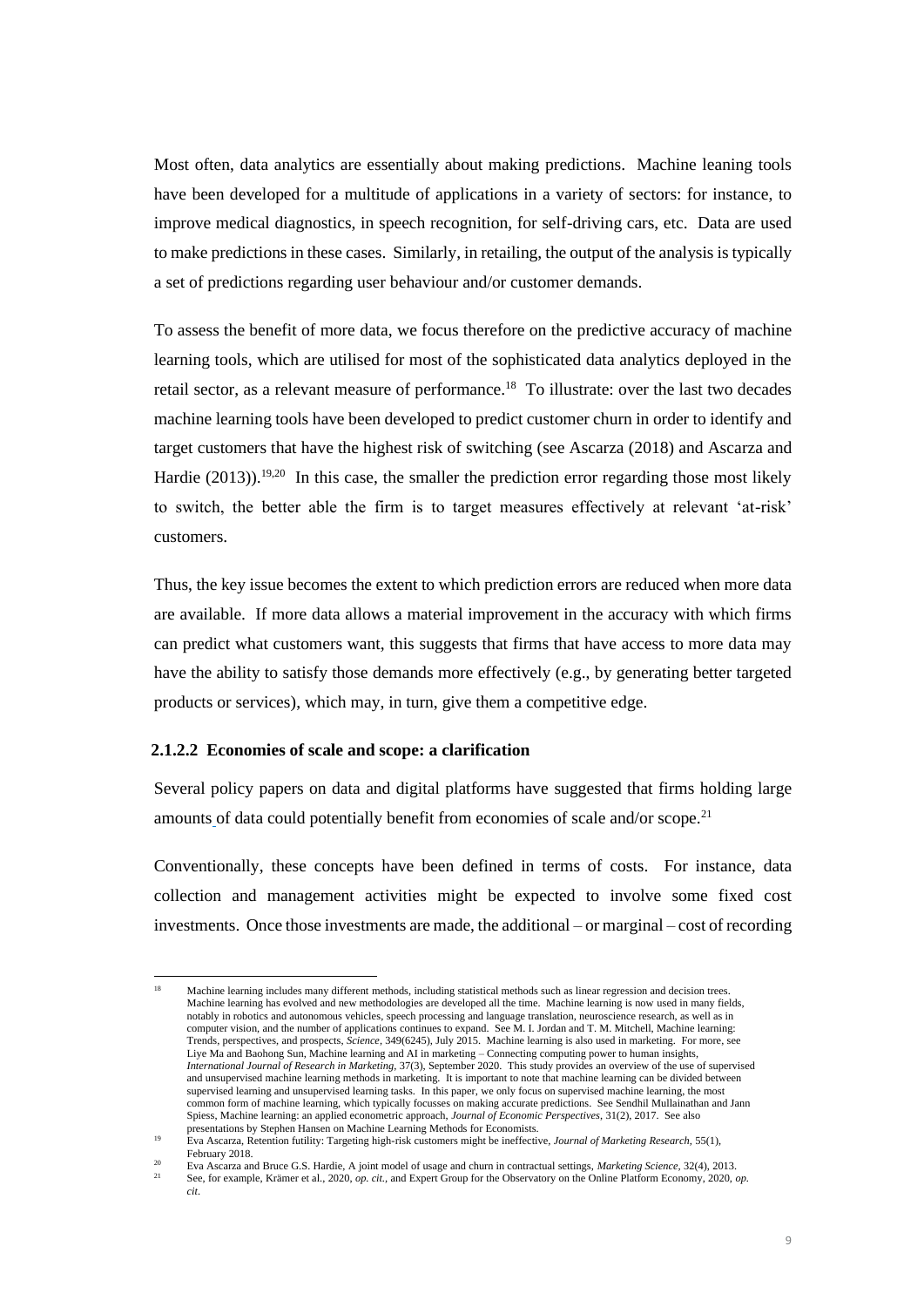and handling additional observations is likely to be very low where relevant processes are largely automated. As such, these activities are likely to benefit from economies of scale.<sup>22</sup>

Economies of scope also lead to reduced average unit costs. They arise when the production of several different goods involves common fixed costs, for example. In relation to data, economies of scope may occur where a firm collects and manages data in respect of different activities and can share resources across these activities.

However, it appears that a different interpretation of economies of scale and scope is adopted by the commentators that have highlighted competition concerns stemming from data asymmetry. By economies, they refer to the benefits associated with more data more broadly. Thus, the September 2020 CERRE report notes that "*economies of scale (e.g., data about more users or 'broad data') and economies of scope (e.g., more heterogeneous data about users or 'deep data') allow firms to make better recommendations and to offer better fitting products, services and content, among other things"*. Similarly, the Expert Group for the EU Observatory on the Online Platform Economy considers that economies of scope arise when "*a platform with a large ecosystem operating in multiple markets can merge and combine different datasets to create a wide variety of data about its users*".

In line with these interpretations, we focus in this paper only on the benefits that more data can provide – notably, increased prediction accuracy – without addressing the cost advantage implications of economies of scale and scope as such.

## **2.1.3 "More" data and the accuracy of predictions**

Statistical theory indicates that, in general, as the number of relevant observations increases (e.g., because the number of users from which data are collected increases), the accuracy of predictions based on statistical analysis will improve. However, importantly, this gain in precision is subject to diminishing returns.<sup>23</sup> In other words, whilst adding more observations improves precision, the incremental gains diminish as more and more data become available. In fact, once the sample reaches a certain size, there will be no appreciable gain in precision from adding further observations.<sup>24</sup>

<sup>&</sup>lt;sup>22</sup> Economies of scale arise where average costs fall with increases in production. This occurs, in particular, when high fixed costs are present. Fixed costs are costs that are incurred irrespective of the amount of the good produced. For example, the cost of setting up an automotive plant is fixed, because it does not vary with the number of cars actually produced. As the production of cars increases, however, that fixed cost is spread over a greater number of units, such that the average cost of manufacturing each car falls.

<sup>23</sup> It has been noted that in statistics and econometrics, the marginal return to additional data is decreasing. See, for example, Trevor Hastie, Robert Tibshirani, and Jerome Friedman, *The Elements of Statistical Leaning: Data Mining, Inference, and Prediction*, 2nd edition, Springer: New York, 2009.

Specifically, as more observations are used, the variance of the prediction error will be reduced, indicating that individual predictions are grouped more closely around the average prediction. Note that the average prediction may still be biased, however.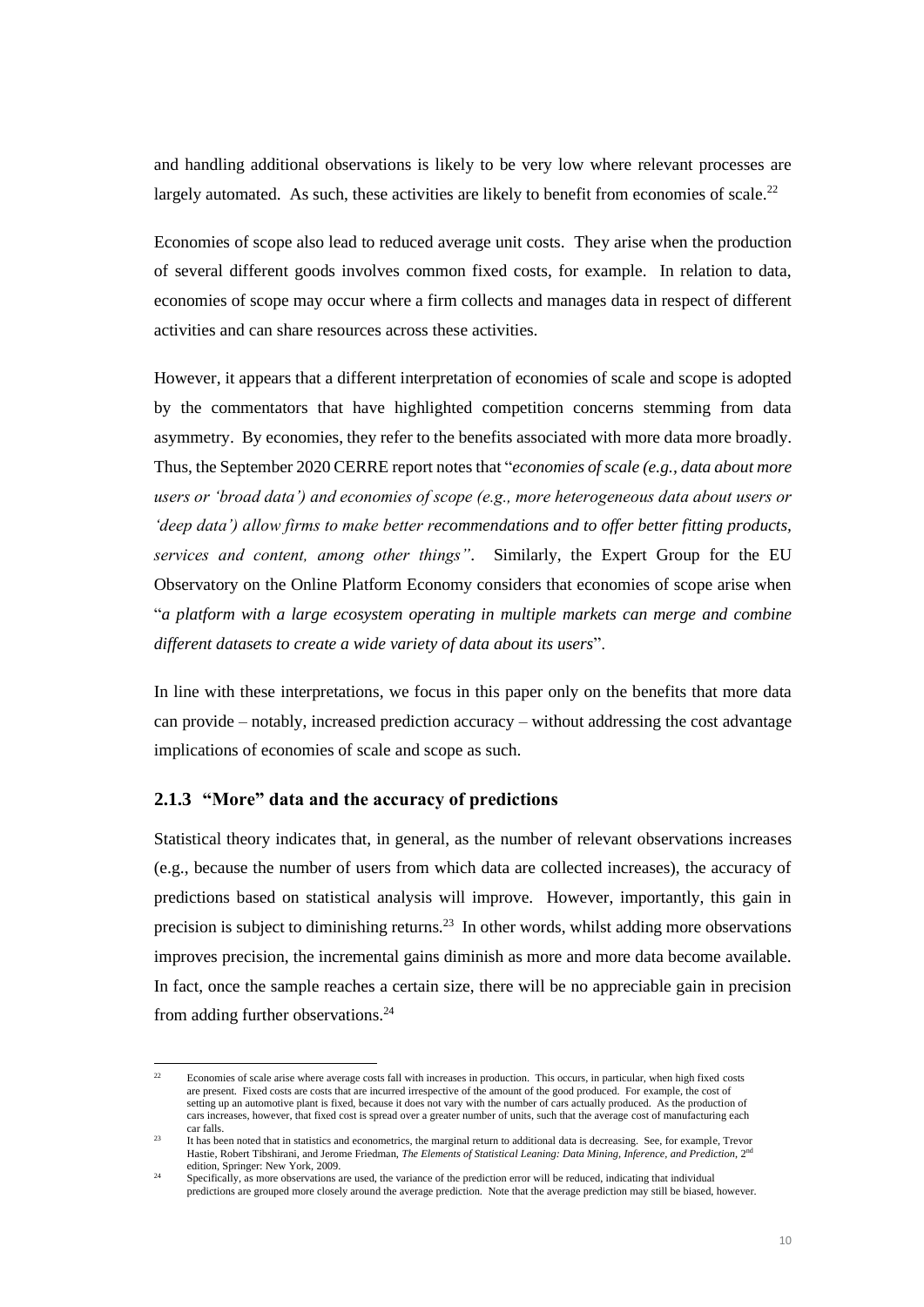As with statistical and econometric techniques, in general the performance of machine learning methods improves as more observations are available. That is, the prediction errors are reduced on average. Typically, however, the incremental gains in accuracy of machine learning tools become smaller as the number of observations is increased – again, as with statistical and econometric methods.<sup>25</sup>

The findings of the September 2020 CERRE report, which focuses on data and digital markets, are consistent with this general principle. The report provides mostly an account of studies that have looked at the benefit of greater online search query volumes for the quality of search results. It finds that "*broader data collection leads to quality improvements, albeit at a decreasing marginal rate*".<sup>26</sup>

As noted, more data can also mean having access to a broader array of information about users/customers and their actions. The question then is whether having more such information improves the accuracy with which user behaviour can be predicted. The answer is not clearcut. More data will only be valuable in respect of particular analysis if they are relevant to, and therefore inform, that analysis. Otherwise, they will simply contribute noise.<sup>27</sup>

Ultimately, the nature of the additional data will determine the extent to which the performance of the algorithm at issue is improved. In other words, the case for more data is specific to individual situations. It will be stronger in some settings, weaker in others, and sometimes using more data will even be positively undesirable.

As the discussion above highlights, more data means different things, and depending on the situation, more data can have different incremental value for the analysis in question. The

<sup>&</sup>lt;sup>25</sup> For example, an early study by Cui and Curry uses simulated data to assess how the support machine vector (SVM) performs in predicting customer choice compared to the standard logit model. Whilst this study shows that SVM is a better predictor, the hitrate of both methods improves with sample size, albeit the marginal return decreases. (See Dapeng Cui and David Curry, Prediction in marketing using the support vector machine, *Marketing Science*, 24(4), November 2005.) Another study, Perlich et al. (2003), corroborates this finding. It compares the performance of two classical methods, tree induction and logistic regression, on classification accuracy over 36 different datasets. This analysis confirms that the prediction accuracy improves with the size of the training data, albeit with diminishing returns. (See Claudia Perlich, Foster Provost, and Jeffrey Simonoff, Tree induction vs logistic regression: A learning curve analysis, *Journal of Machine Learning Research,* 4, June 2003.)

<sup>26</sup> Krämer et al., 2020*, op. cit.,* section 3. The studies reviewed in the CERRE report assess the extent to which the quality of online search results is improved using more data. The studies are not comparable as they use different measures of quality for the search results (e.g., by click-through rate or the propensity of users to return to the search engine). Importantly, their findings are not always consistent: one study finds little benefit while two studies find significant benefits.

<sup>27</sup> For example, the performance of the linear regression model, which is one of many machine learning tools that can be used to predict user behaviour or user attributes, can be improved by adding relevant explanatory variables. The linear regression approach draws on the correlation between an array of variables (e.g., gender, income level, nationality, profession, education level, family status, etc.) associated with individual customers and the incidence of particular actions, such as purchasing a particular product or clicking on a link. The accuracy with which linear regression predicts the actions in question will depend on the strength of this correlation. In general, adding more relevant variables can increase the correlation and therefore improve the accuracy of the predictions. There is, however, some limit to this. For instance, if the additional information is redundant, then using these extra data will not increase the accuracy of the prediction. Worse, when the data are irrelevant, the performance of the machine learning algorithm can deteriorate. This is illustrated with an example based on a support vector machine (SVM) model that is used to predict hotel cancellations in Portugal. If the training dataset includes observations from domestic and international customers, the SVM model performs poorly in years when most customers are domestic. That is, in these years, the model's performance deteriorates when using additional data on international customers. (See the blog entry by Michael Grogan, *Why more data is not always better*, 8 August 2020, retrieved from https://towardsdatascience.com/why-more-data-is-not-always-betterde96723d1499.)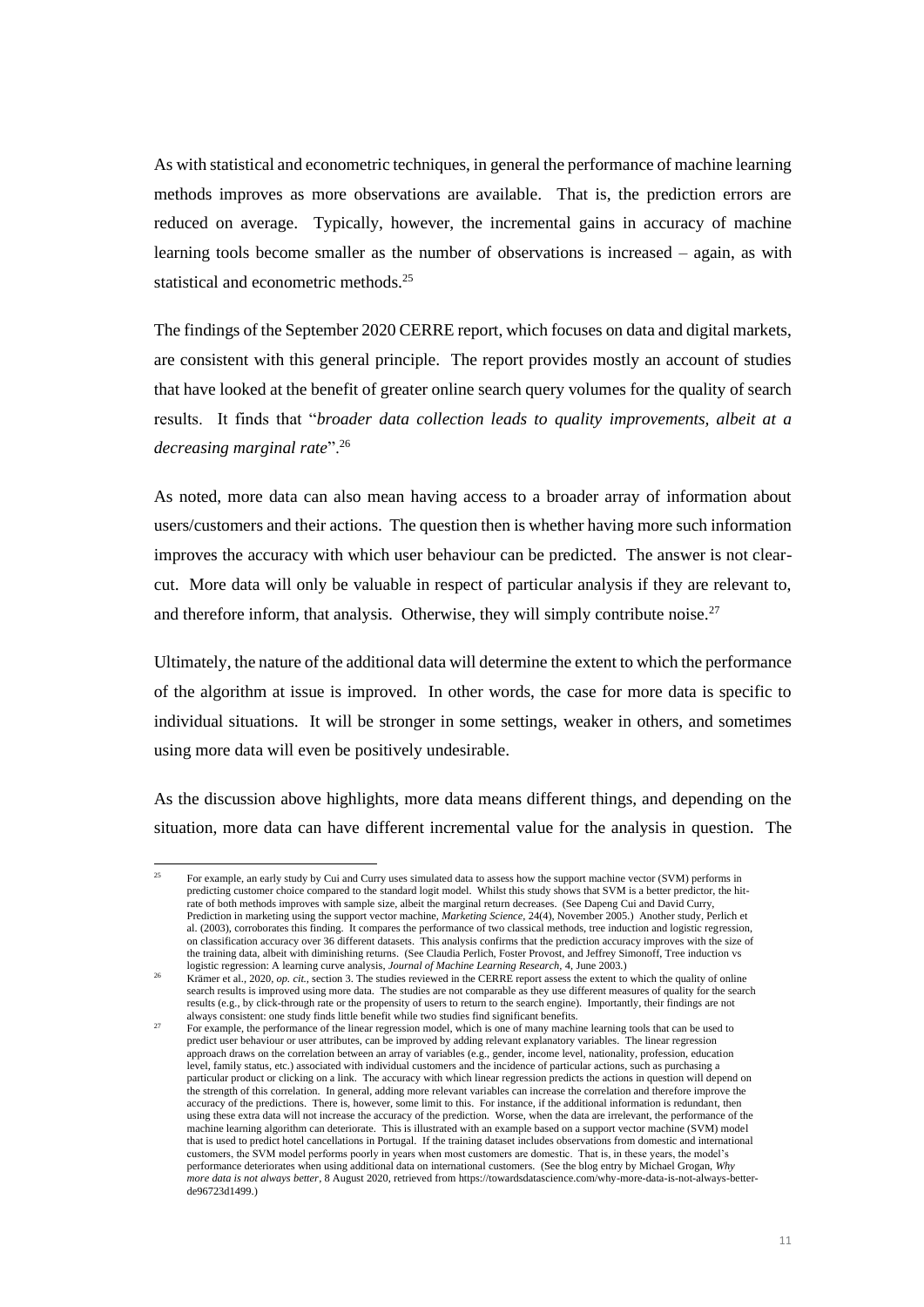statement that firms that have access to more data will obtain a decisive competitive advantage as a result does not apply generally.

# **2.1.4 The choice of methods and the complexity of the machine learning model also determine prediction accuracy**

More data is not the only factor that can impact the accuracy of predictions produced by machine learning tools. The choice of the method as well as the complexity of the model are also recognised as important aspects that influence the accuracy of prediction. Importantly, more data will affect differently the performance of the machine learning tool depending on the method used or the model complexity.

#### **2.1.4.1 The choice of methods**

Machine learning encompasses many different methods and, depending on the setting, some will perform better than others. Moreover, and importantly, several studies show that the point at which diminishing returns start to become material in respect of data can vary depending on the method employed.

For instance, an early study, Perlich et al. (2003), compares two standard, off-the-shelf machine learning methods, showing that one method – logistic regression – performs better with smaller datasets, while the other approach – tree induction – outperforms the other with larger datasets.<sup>28</sup> A more recent study, Crone and Finlay (2012), compares the performance of four different machine learning methods – logistic regression, linear discrimination analysis, classification and regression tree, and artificial neural networks – in a credit scoring application.<sup>29</sup> In all cases, not only are there diminishing returns to increasing sample size, but the marginal return from adding more observations is zero after a certain point. The study also shows that, for this particular problem, logistic regression is the best method of those studied. Significantly, the benefits of adding observations were exhausted at relatively small sample size for this technique.

#### **2.1.4.2 Model complexity**

Another important factor in the design and performance of machine learning tools that is discussed in the literature is so-called model complexity. Model complexity can mean different things depending on the method used. For a linear regression model, this corresponds to the number of parameters, which is related to the number of so-called input variables that

<sup>28</sup> Perlich et al., 2003*, op. cit*. The study focuses on these two standard methods for binary classification.

<sup>29</sup> Sven Crone and Steven Finlay, Instance sampling in credit scoring: An empirical study of sample size and balancing, *International Journal of Forecasting,* 28(1), 2012.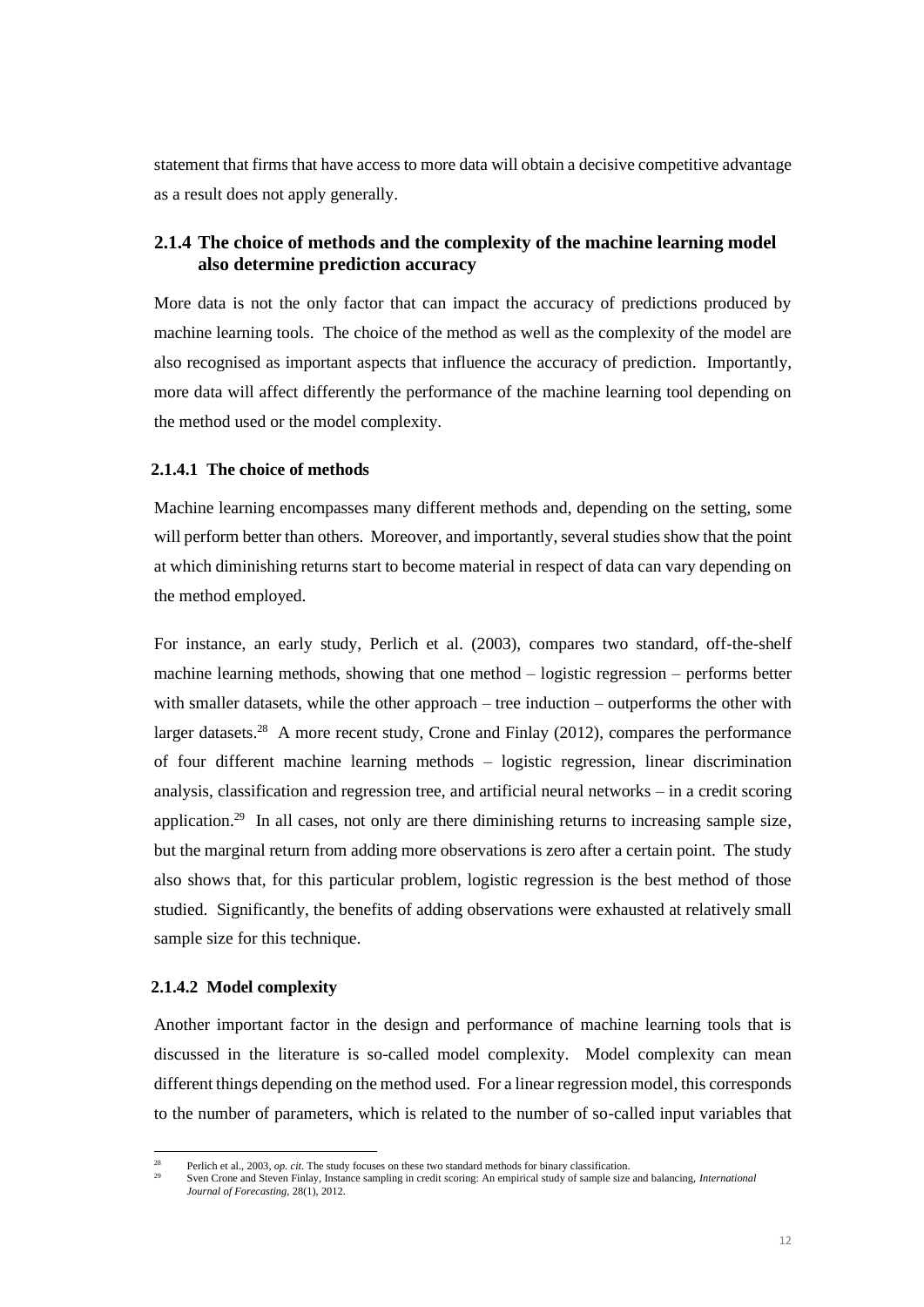are included to predict the variable of interest (e.g. input variables such as gender, age, and past clicks can be used to predict user clicks).<sup>30</sup> For more sophisticated methods, such as artificial neural networks, which are suited to capturing non-linear relationships between the input and output variables, the degree of complexity depends on the number of so-called hidden layers or – more commonly in the literature – the "width" of the network used to fit the training data.<sup>31</sup>

The research literature on machine learning supports the view that increased complexity may not always improve the accuracy of predictions. Beyond a certain point, further increasing model complexity would be counter-productive for most machine learning methods.<sup>32</sup> Hence, the relationship between model complexity (i.e., adding more input variables in the case of a linear regression) and prediction error is then U-shaped, as represented in [Figure 1](#page-13-0) below.<sup>33</sup> Since accuracy is greatest when the prediction error is smallest, this means that accuracy is maximised at an intermediate level of model complexity.<sup>34</sup>

The number of parameters in the linear regression model depends on the number of independent variables that are included. Note, however, that to fit a nonlinear relationship, the regression may use a polynomial, whereby the model includes an n<sup>th</sup> degree polynomial in the set of independent variables.

<sup>31</sup> In very simple terms, a neural network will consider the multiple interconnections between the input and the output variables. It is a called neural network because the process that is used mimics the way the human brain operates. In a network with only one hidden layer, the layer will comprise a series of nodes (or neurons), each of which consists of a combination of the various input variables, where the weight given to each variable varies. Increasing the number of nodes essentially increases the number of combinations that the network considers, making the model therefore more complex. To summarise: each node is called a neuron, and the number of neurons is what determines the width of the network, and also its degree of complexity. For more see Michael A. Nielsen, *Neural Networks and Deep Learning*, Determination Press, 2015, retrieved from http://neuralnetworksanddeeplearning.com/index.html.

This relationship between model complexity and prediction error is related to the bias-variance trade-off. For a detailed and formal presentation of the bias-variance decomposition, see Chapter 7 of Hastie et al., 2009. For a formal introduction of the bias-variance trade-off for neural networks see Stuart Geman, Elie Bienenstock, and René Doursat, Neural networks and the bias/variance dilemma, *Neural Computation*, 4(1), January 1992. As the authors put it, "*the price to pay for achieving low bias is high variance*". The representation of the U-shaped curve is due to Scott Fortmann-Roe. (See Scott Fortmann-Roe, Understanding the bias-variance trade-off, June 2012, retrieved from http://scott.fortmann-roe.com/docs/BiasVariance.html.

<sup>&</sup>lt;sup>33</sup> The reason for this relationship can be explained as follows. Machine learning algorithms learn from the pattern of the training data to form predictions. Once it is developed, the algorithm is then applied more widely to other data. A simple model will not fit the training data very well, and thus its predictions will not be accurate, resulting in large variance in the prediction error. A more complex model will perform better on the training data. However, there is a point at which the model becomes so complex that it fits extremely well the training data (it is said to overfit) but its general performance will worsen. This is because if the more complex model fits the training data perfectly, it accounts for all the idiosyncrasies of the training data, which are not present elsewhere. This means that the model will tend to perform poorly with other datasets. When the model becomes too complex, it is likely to make significant prediction errors when applied more widely.

<sup>&</sup>lt;sup>34</sup> This inverted U-shape is also known as the bias-variance trade-off. Prediction error is made up of two components, the bias of the estimator and the variance of the estimator. The bias measures how far the expected value of the estimator is from the true value of the variable of interest. Econometrics always seeks to use an unbiased estimator. This is why the ordinary least square estimator (OLS) is so popular in econometrics (see Gauss Markov theorem). This is not the case in machine learning, however. This is because it is worth having a biased prediction if ultimately the prediction error is smaller. This can happen if the variance of the estimator is low, which means that predictions will be bunched together around the expected value of the estimator. This means that some bias can be tolerated if this leads to significantly less variance. Typically, the more complex the model is, the lower the bias, but the higher the variance. (Prediction error also contains a third component, which is called the irreducible error as it cannot be avoided.) See Chapter 7 of Hastie et al., 2009, *op. cit.,* for a formal discussion of the bias-variance trade-off.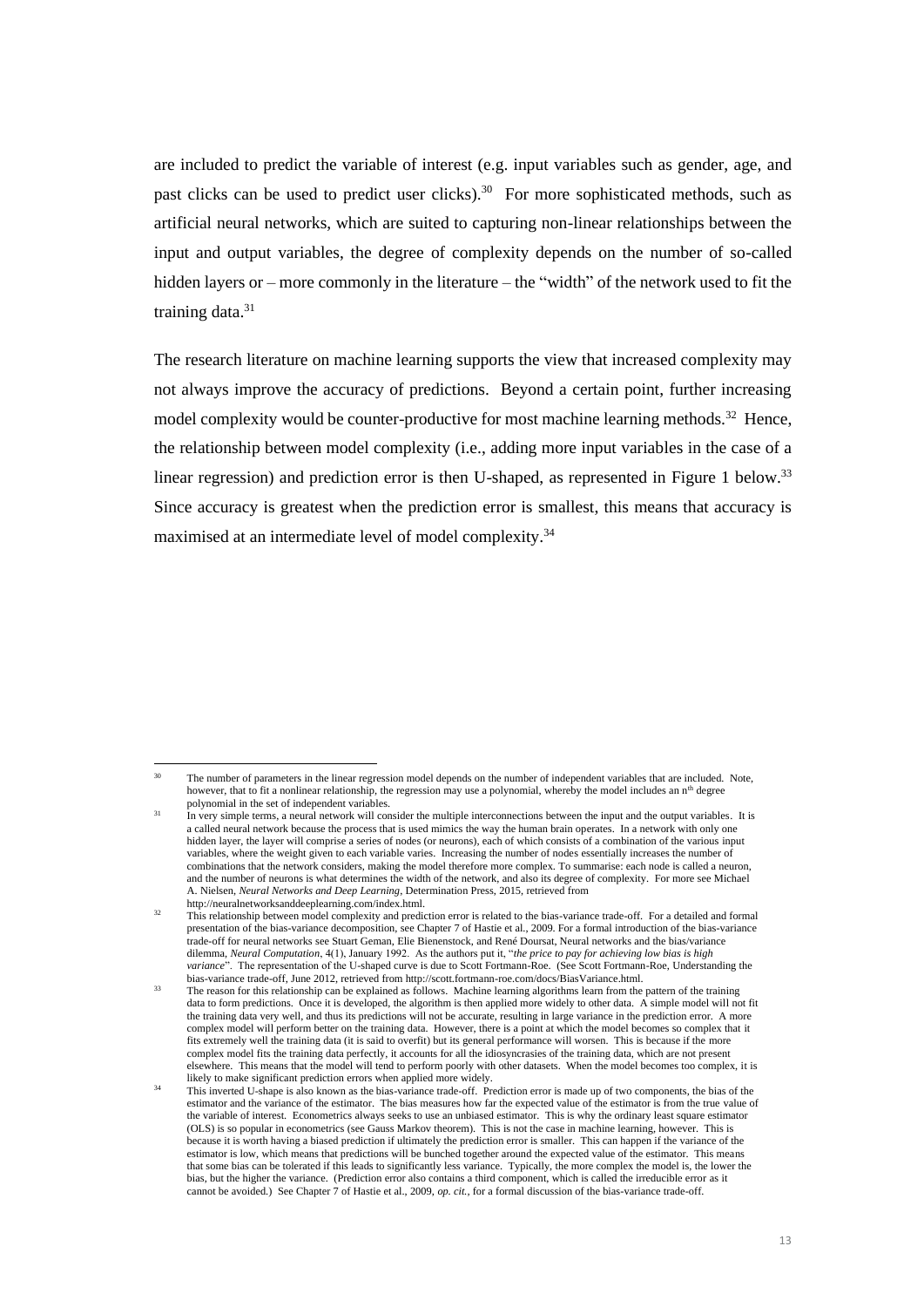# <span id="page-13-0"></span>**Figure 1: The relationship between prediction error and model complexity (a representation)**



As noted, more data can refer to information on additional input variables. Using more data may involve adding more input variables, i.e., expanding model complexity. For example, adding more input variables in a linear regression model increases the number of parameters to be estimated and in a neural network this might imply increasing the width of the network. In these cases, the conventional view is there is a point beyond which too much complexity diminishes the performance of machine learning tools, as prediction errors increase.<sup>35</sup>

# **2.2 Data-driven network effects**

In addition to strong economies of scale and scope, network effects are often cited as a key feature of many digital markets that act as barriers to entry, contributing to making these markets highly concentrated. (See, for example, Crémer et al (2019) and the Furman Report.) Data-driven network effects is a related, but more recent, concept that is used to describe a

<sup>35</sup> The field of machine learning is evolving rapidly, notably deep learning and neural networks. Therefore, to be complete, we noted that some very recent studies have started to challenge this classic trade-off for neural networks. These new findings suggest that increased complexity can improve substantially the accuracy of predictions without any clear limit. Studying the performance of neural networks on actual datasets, Neal et al. (2018) finds that the prediction error is reduced as the width (or the number of neurons) of the network increases. The authors show that the two components of the mean squared prediction error, the bias and the variance, are reduced with the width of the neural networks (i.e., by increasing the number of hidden layers). (See Brady Neal, Sarthak Mittal, Aristide Baratin, Vinayak Tantia, Matthew Scicluna, Simon Lacoste-Julien, and Ioannis Mitliagkas, A modern take on the bias-variance tradeoff in neural networks, *arXiv preprint arXiv:1810.08591*, 2018.) This finding has also been corroborated by a recent study by Belkin et al. (2019), which finds similar results for other variants of neural networks but also for decision tree and random forest methods. (See Mikhail Belkin, Daniel Hsu, Siyuan Ma, and Soumik Mandal, Reconciling modern machinelearning practice and the classical bias–variance trade-off, *Proceedings of the National Academy of Sciences*, 116(32)*,* August 2019.)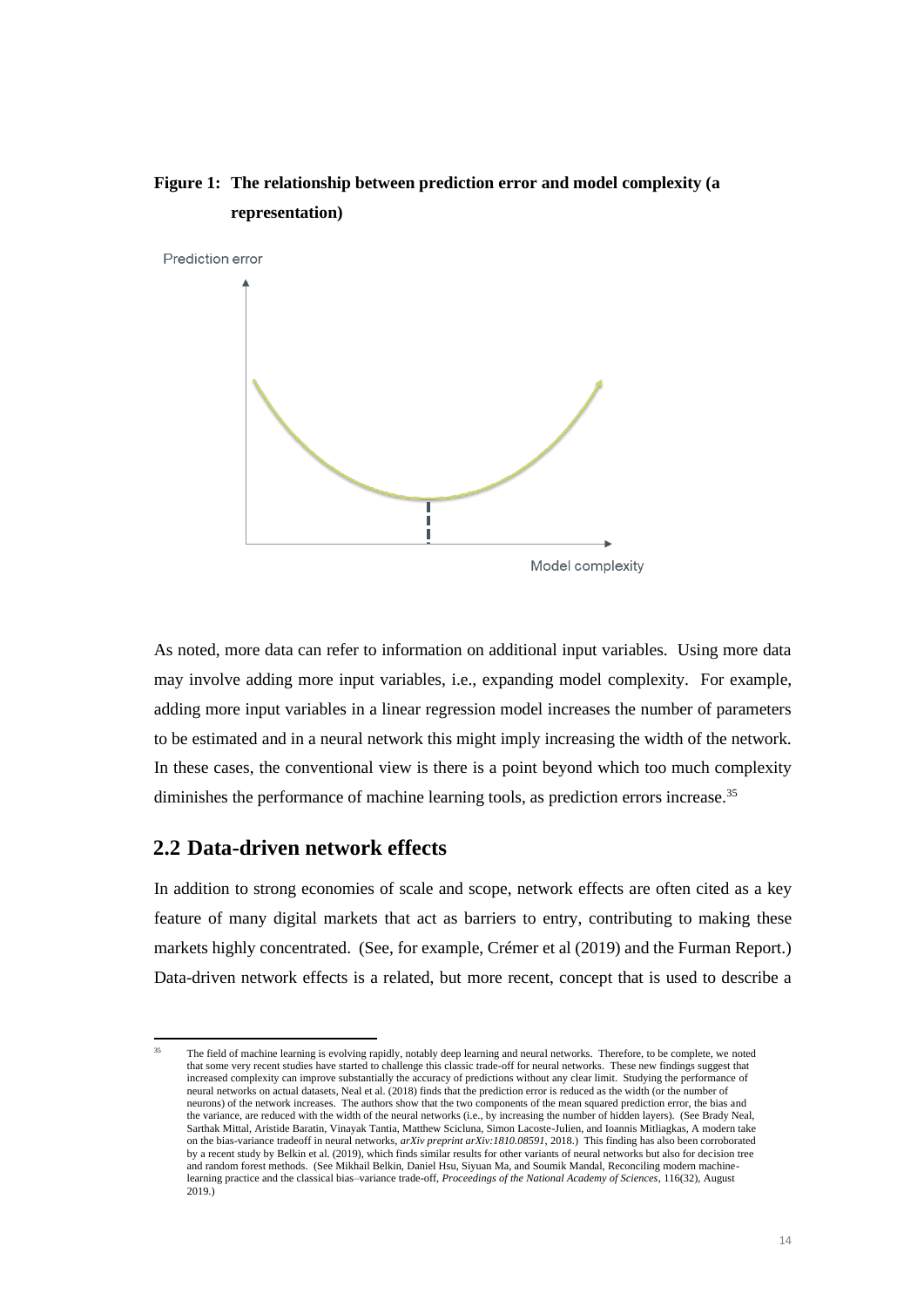virtuous circle benefiting digital platforms that have access to more data, which may ultimately cause users to gravitate towards a single platform.

## **2.2.1 A new variant of network effects related to data?**

The presence of "*strong network effects*" is a key feature of many digital markets, which can contribute to insulating large incumbents from the competitive pressure of challengers.<sup>36</sup> Network effects (or network externalities) arise when the value of a network to one user increases when another user joins and, therefore, enlarges the network. Social networks, such as Facebook or LinkedIn, are modern examples of direct network externalities at work. The value of joining these networks increases as their membership expands.

Network effects describe a virtuous circle whereby, as a platform's user base grows, it becomes even more attractive to new users, causing even more of them to join. This effect may snowball to the point that the market tips and only one platform remains. This winnertakes-all situation will result in an entrenched incumbent position because smaller-sized challengers will not be able to draw members from the incumbent's platform, as their own platforms have too few users to be attractive.

The competitive advantage that asymmetric access to data can confer may also generate a virtuous circle, through so-called data-driven network effects.These *"can give rise to selfreinforcing feedback effects*" <sup>37</sup> whereby initial data asymmetries *"can become sustained competitive advantages*" <sup>38</sup> for incumbents. Turk (2016) describes these positive feedback loops as follows:

> *"Data network effects occur when your product, generally powered by machine learning, becomes smarter as it gets more data from your users.*  In other words: the more users use your product, the more data they *contribute; the more data they contribute, the smarter your product becomes (which can mean anything from core performance improvements to predictions, recommendations, personalization, etc.); the smarter your product is, the better it serves your users and the more likely they are to come back often and contribute more data – and so on and so forth. Over*

<sup>36</sup> See Furman et al., 2019*, op. cit.*, page 32.

<sup>37</sup> Krämer et al., 2020.*, op. cit.*, page 64.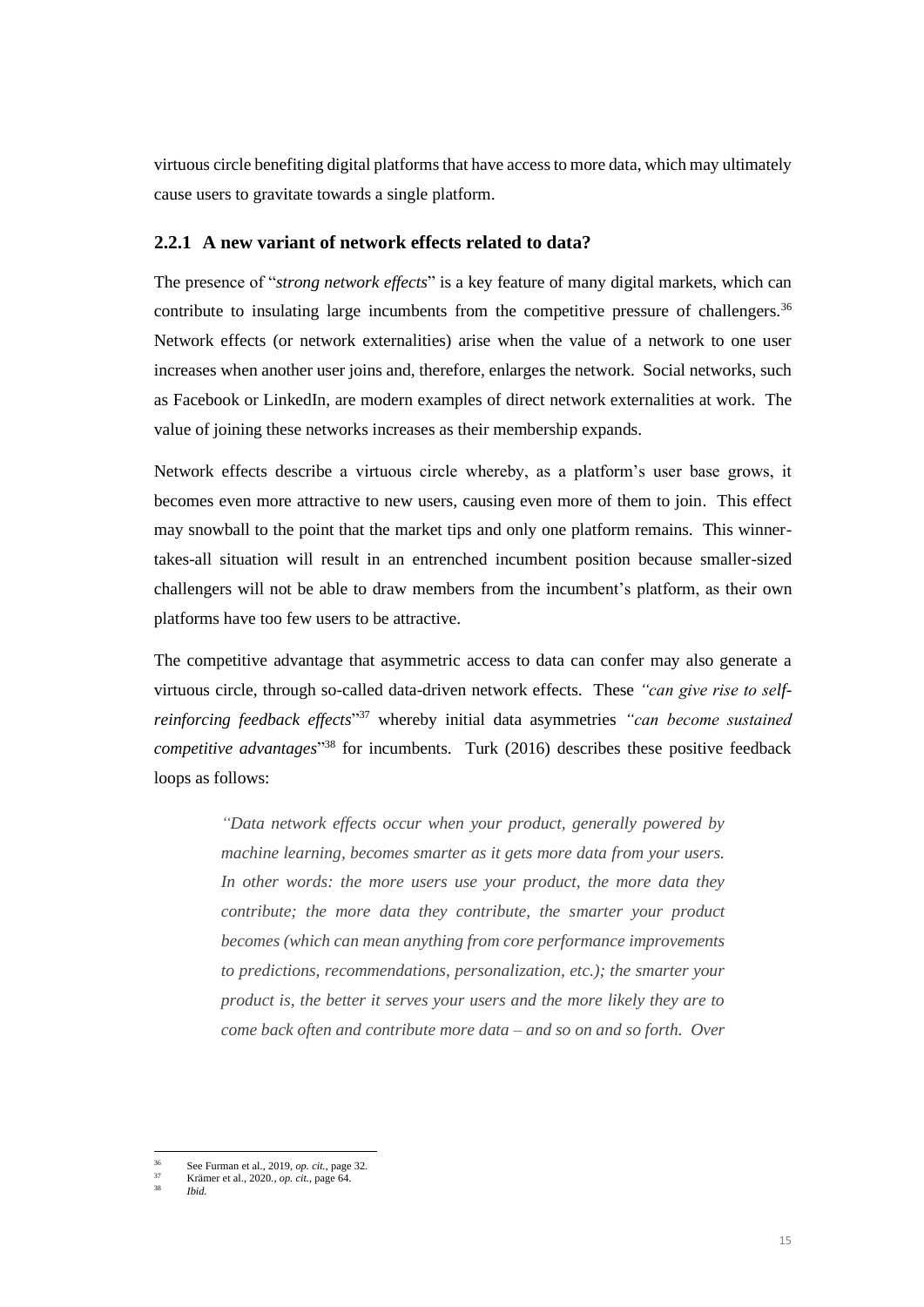*time, your business becomes deeply and increasingly entrenched, as nobody can serve users as well". 39*

In other words, even relatively modest initial differences in access to data may lead to more appealing/better tailored products and more sales, generating even better access to data.<sup>40</sup> As indicated by Crémer et al. (2019), the accumulation of data will improve the performance of machine learning algorithms, for instance, allowing the incumbent to enhance their customer offering. This, in turn, is liable to attract more customers, generating even more data, increasing the extent of the data asymmetry and the resulting competitive advantage.

Another prediction of this theory is that new entrants – in contrast – will face a classic "chicken and egg" problem: without data they will struggle to generate the data-driven insights needed to attract customers, but without customers they will not have the customer data to generate the insights required to compete effectively. The concern is that these positive feedback effects could transform even small initial competitive advantages into unassailable market positions.

The threat that a market may tip as a result of data-driven network effects has been stressed by several commentators and competition officials. For instance, the Furman Report highlights that data-rich incumbents can cement their positions thanks to the virtuous circle described above.<sup>41</sup> In the same vein, the September 2020 CERRE report observes that the collection of large amounts of data can lead markets to tip in favour of dominant online platforms.  $42,43$ Moreover, in launching the European Commission's June 2020 consultation on a new competition tool, Margrethe Vestager noted that "*there are certain structural risks for competition, such as tipping markets, which are not addressed by the current rules"*. 44

## **2.2.2 The limits of data-driven network effects**

The feedback loop arising from data-driven network effects hinges critically on the extent to which the performance of the machine learning tool in question is improved by using more data. This is different from traditional network effects, which rely primarily on the attractiveness of a platform to a user increasing with the number of users it has.

<sup>39</sup> See the blog entry by Matt Turck, *The power of data network effects*, 4 January 2016, retrieved from: https://mattturck.com/thepower-of-data-network-effects/.

<sup>40</sup> Crémer et al. also postulate other positive feedback mechanisms whereby control over some of an individual's data may enable a platform to collect more of it. (See Crémer et al., 2019, *op. cit.*, page 31.) <sup>41</sup> Furman et al., 2019*, op. cit.*, page 33.

<sup>42</sup> Krämer et al., 2020*, op. cit*.

<sup>43</sup> In a speech on 29 October 2020, for example, Margrethe Vestager noted that "[o]*nce a digital company gets to a certain size, with the big network of users and the huge collections of data that brings, it can be very hard for anyone else to compete – even if they develop a much better service. So we face a constant risk that big companies will succeed in pushing markets to a tipping point, sending them on a rapid, unstoppable slide towards monopoly – and creating yet another powerful gatekeeper*".

<sup>44</sup> See European Commission press release of 2 June 2020: Antitrust: Commission consults stakeholders on a possible new competition tool, retrieved from https://ec.europa.eu/commission/presscorner/detail/en/ip\_20\_977.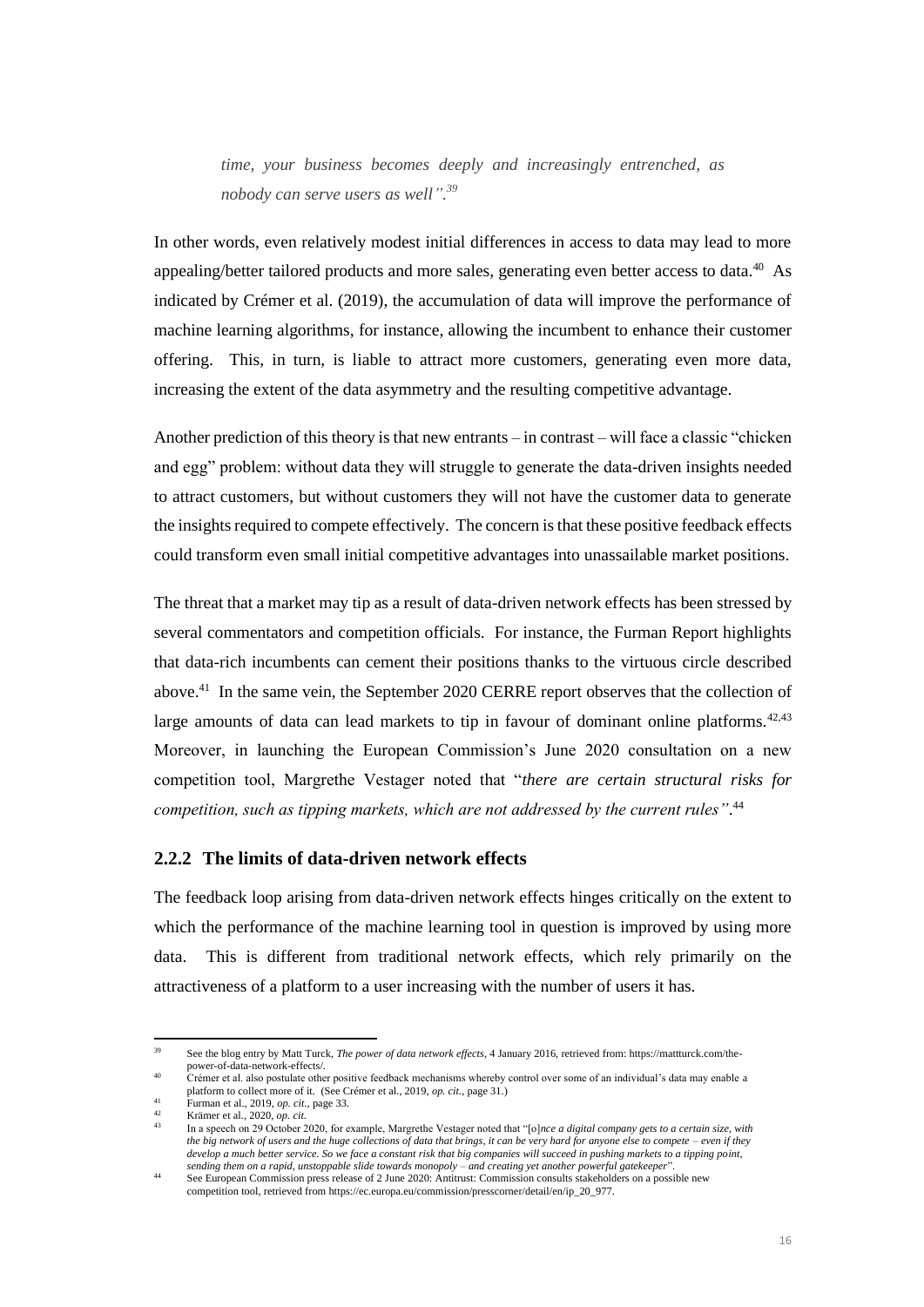As indicated above, even where more observations can be beneficial, there are good reasons to think that the gain in performance will exhibit diminishing returns. The virtuous circle that is fuelled by more data can quickly attenuate. In other words, the incremental feedback effect may become smaller and smaller as more data are used, possibly quite rapidly. Indeed, in some settings there might be a point beyond which more data do not add any material gains at all. Crucially, in these circumstances, any counteracting forces may be expected to offset the concentrating effects of more data.

Furthermore, even if more data improves the performance of the machine learning tool at issue, this needs to translate into increased value of the offering to the customer. In some cases, the value of learning from more data is unlikely to deliver any competitive advantage. To illustrate: Hagiu and Wright (2020) explains that smart thermostats need only a few days' worth of data to learn users' temperature preferences over the course of the day. For this particular product, in this setting, the use of machine learning tools is unlikely to yield a competitive advantage.<sup>45</sup> More generally, it suggests that a case-by-case assessment is required to determine the extent to which more data deliver a significant competitive advantage, which could result in substantial feedback loops.

The countervailing forces that limit the concentration tendencies of traditional network effects would also apply to so-called data-driven network effects. Indeed, factors such as multihoming and product differentiation are features that will serve to reduce the impact of network effects. This implies that markets may not tip, even where data asymmetries arise.

<sup>45</sup> Andrei Hagiu and Julian Wright, When data creates competitive advantage, *Harvard Business Review*, 98(1), January-February 2020.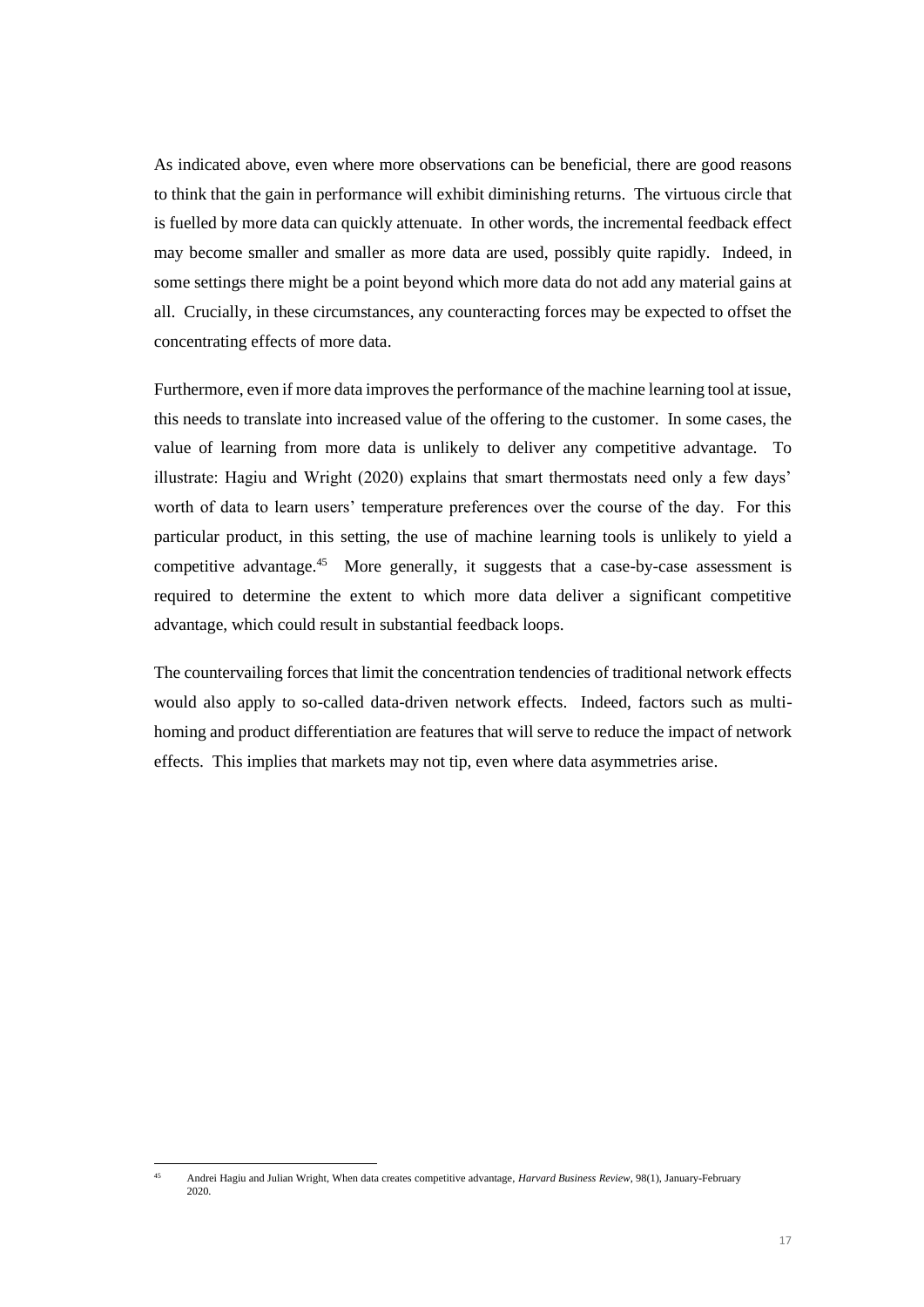# **3 The use of data in retailing is not a new phenomenon**

As we describe below, the use of data is not a new phenomenon in the retail industry. All retailers have access to a range of data obtained as a result of their own retail activities, be they physical or online. These may include scanner data, data from store membership cards, and online data from customer purchases and browsing histories, as well as information from customer surveys. In addition, data can also be acquired from third party sources. For example, demographic information to augment consumer profiles can be purchased from data brokers. While some types of data, such as detailed product sales data, have been utilised by retailers for decades, as in other industries it has only recently become feasible to collect and process other types of data, notably user-generated data.

Retailers have employed a range of data analytics that provide insights about customer behaviour and preferences as well as assist in assessing the impact of business strategies. These data tools help retailers make better business decisions and enhance performance, e.g., by improving customer propositions and supply chain management.<sup>46</sup> Using data to gain insights and improve business performance is not only not new but it is also widespread in the retail industry.

Importantly, despite the ubiquitous and historical use of data in retailing, and substantial differences in the extent of the data available to different retailers, this has not generally resulted in monopolised retail markets. This fact suggests that, while data asymmetries may be a source of some competitive advantage, such advantage is unlikely to translate into a position of unassailable competitive strength.

# **3.1 Sources of relevant data**

The EU's Margrethe Vestager has observed that "*controlling a lot of data isn't such a big issue, if others can easily get hold of the same information, from their own customers or simply*  by buying it in the market".<sup>47</sup> Before considering the potential impact of any data asymmetries and the potential need for intervention to address this, it is necessary, therefore, to establish the extent of the data available to competing retailers in practice and, also, the nature of those asymmetries. We will consider the data that are likely to be available to retailers directly,

<sup>46</sup> Daniel Gutierrez, Reinventing the retail industry through machine and deep learning, *insideHPC Special Report*, 2018.

Speech by European Commissioner Margrethe Vestager, 9 March 2018, retrieved from https://wayback.archiveit.org/12090/20191129214609/https://ec.europa.eu/commission/commissioners/2014-2019/vestager/announcements/fair-marketsdigital-world\_en.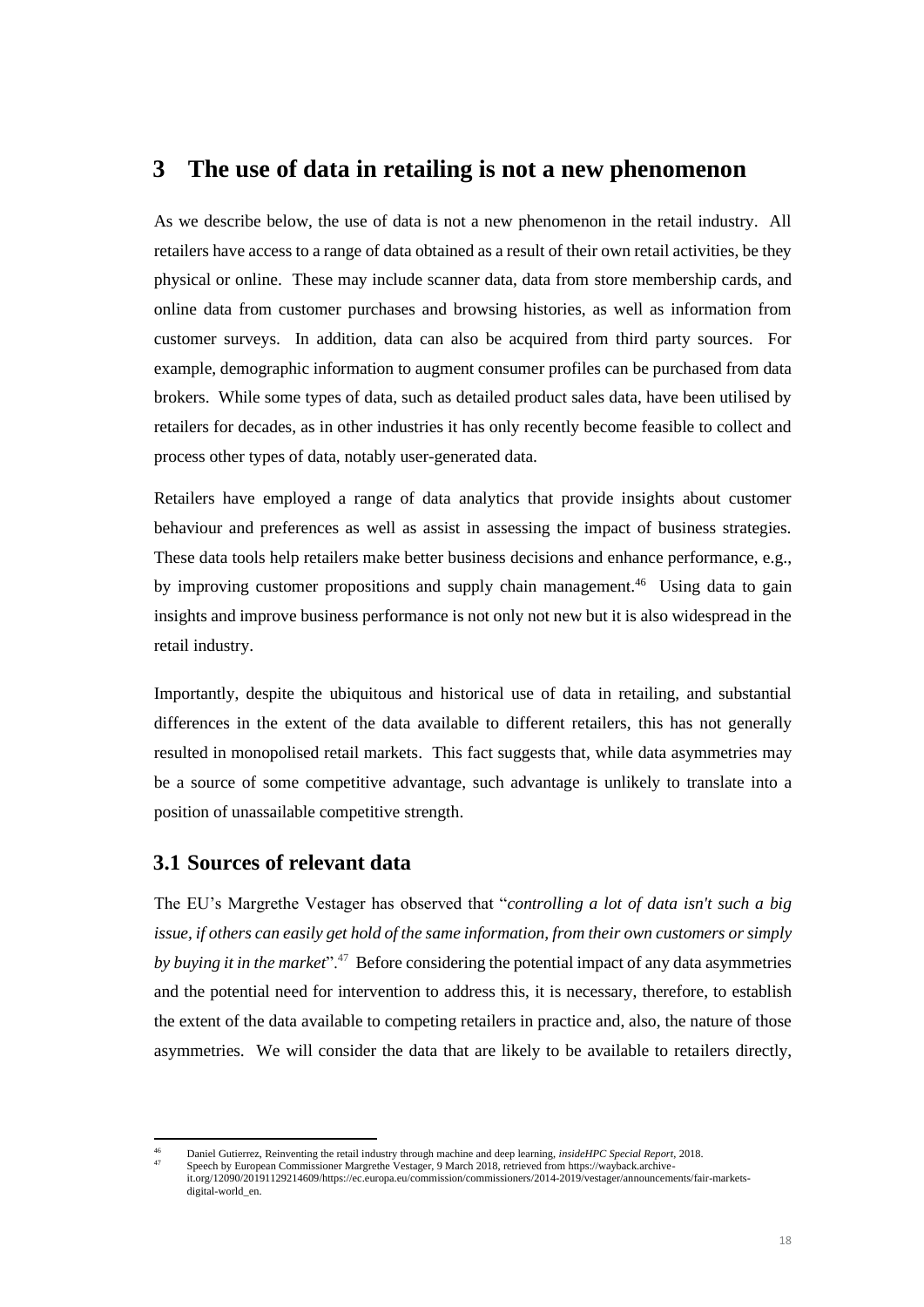noting that these data are also likely to be the most useful to retailers in any event, as well as the possibilities that retailers have to obtain relevant data from other sources.

## **3.1.1 Direct retailer access to data**

The potential for data asymmetry starts with retailers' access to so-called first-party data, i.e., data that a firm obtains directly from its customers/audience, as large retailers will typically hold more of these types of data than small retailers. Most obviously, first-party data are likely to include the retailer's own sales data. Firms may also be provided with a range of personal data volunteered by customers (e.g., name, address, contact details, as well as demographic information) when they set up online or loyalty card accounts, for example. Where retailers are able to associate specific purchases with a unique customer identifier, they can construct a profile of the individual customer's purchase history. In some cases, they will be able to identify the user concerned, as well as connecting the purchase history with other user information.

In an online context, retailers are also able to track customer search and browsing activity on their own websites, even where this does not result in actual purchases. Moreover, customer logins, cookies, and other mechanisms may allow them to associate these patterns with individual users, and even to identify those users. At the same time, increasingly sophisticated methods are also being developed to gather comparable information offline, e.g., by monitoring customers' physical browsing activities.<sup>48</sup>

Simply on account of their greater size – they have more customers, record more sales, have potentially greater product ranges, etc. – large retailers are likely to be able to collect and process more data. Importantly, however, irrespective of size, a retailer will have direct access to data in respect of its existing customers and sales, which are also likely to be the most pertinent to its ongoing activities, e.g., sales forecasts, product recommendations, design and evaluation of marketing programmes.<sup>49</sup> In other words, the data that are most pertinent to a retailer's needs are likely to relate to its own activities, which implies that an established retailer will already have direct access to the data that are most relevant for its operations.

## **3.1.2 Data volunteered by customers**

Retailers could use data that customers volunteer themselves. In principle, customers should be able to provide the data that they control to retailers and might be expected to have an

See Section 3.2.3 below.

<sup>49</sup> For the same reasons, data relating to another retailer's operations may be less relevant in this regard.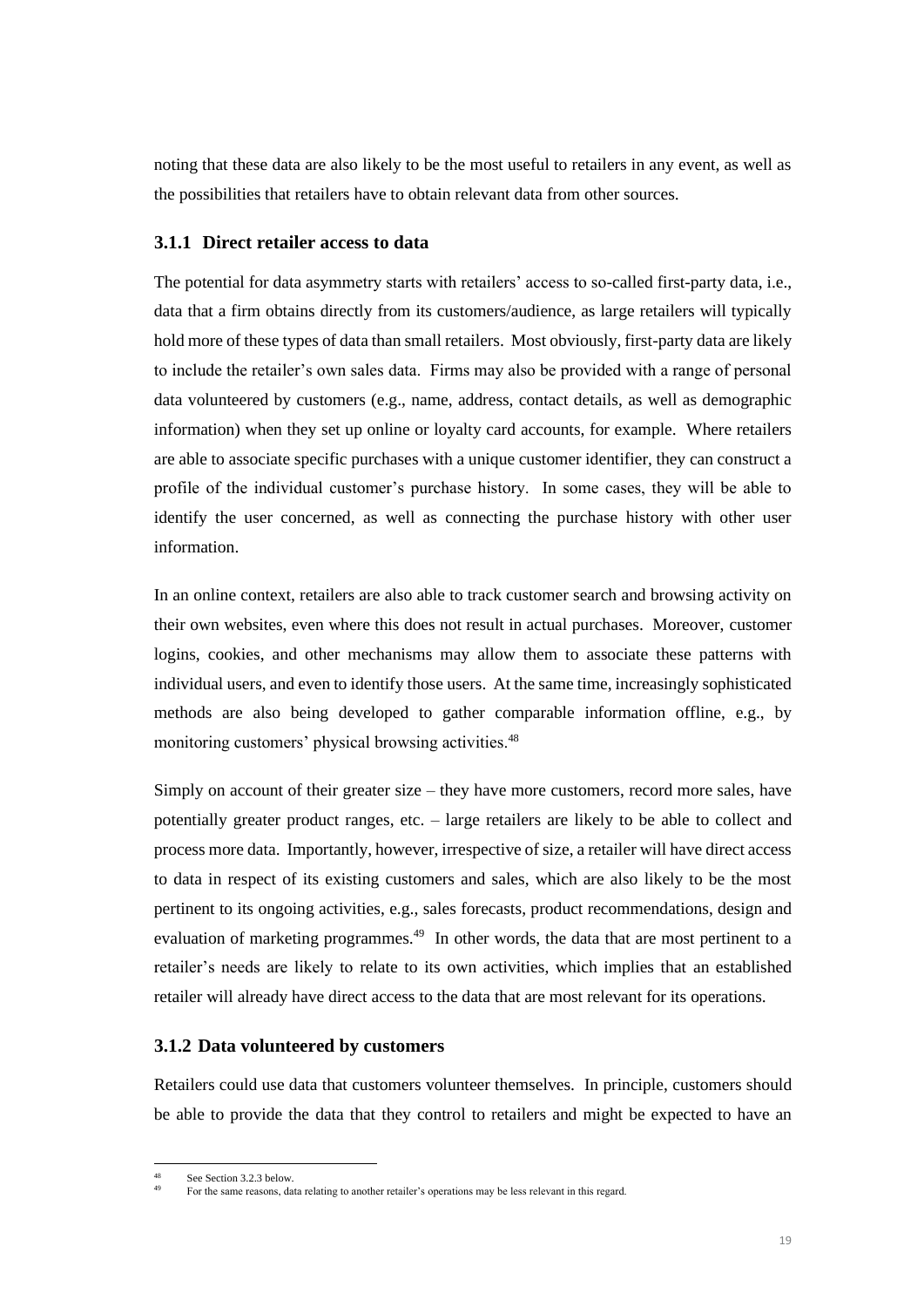incentive to do so, where this would enable those customers to receive better products, pricing and service, including by enhancing the competitive rivalry between retailers.<sup>50</sup> Such data could include a range of personal information, as well as purchase and online browsing histories, for instance. (At least some information of this sort may be available to multiple retailers in any event where a customer multi-homes.) A key issue then is the ease with which such data can be extracted and shared by customers, which highlights the relevance of data portability. That also raises its own set of issues.<sup>51</sup>

## **3.1.3 Third-party data sources**

For some applications, a retailer may also draw on a range of third-party sources to complement its own data. These data may include:

- (Aggregated) scanner data for a large number of retail outlets from third-party providers such as Nielsen Market Research and Information Resources (IRI), allowing general sales patterns to be identified at a disaggregated product level, as well as enabling performance relative to competitors to be evaluated.
- Household panel datasets (from providers such as Nielsen) that offer data on purchases made by a sample of households over a given period of time, as well as demographic information on the participating households, allowing retailers to evaluate product performance in specific consumer segments, including consumer responses to marketing campaigns and store layout changes, for instance.
- Datasets (from brokers such as Acxiom) that combine publicly available data and data from surveys as well as from other providers to offer profiles of consumers.
- Detailed information on individual customer behaviour obtained through tracking (e.g., via cookies) of online and smartphone activity.

In addition, retailers may also be able to purchase information in respect of search and browsing histories for third-party websites, including information obtained via third-party cookies.

Hence, even where there are significant differences in the extent of retailers' own first-party data and even where these differences matter (which may not be the case, as indicated above), individual retailers may already be able to address relevant asymmetries through commercial

Under GDPR, customers may be able to request personal data to port to other retailers.

<sup>51</sup> Portability is a central component of the obligations on so-called "gatekeepers" proposed by the European Union in its draft Data Markets Act.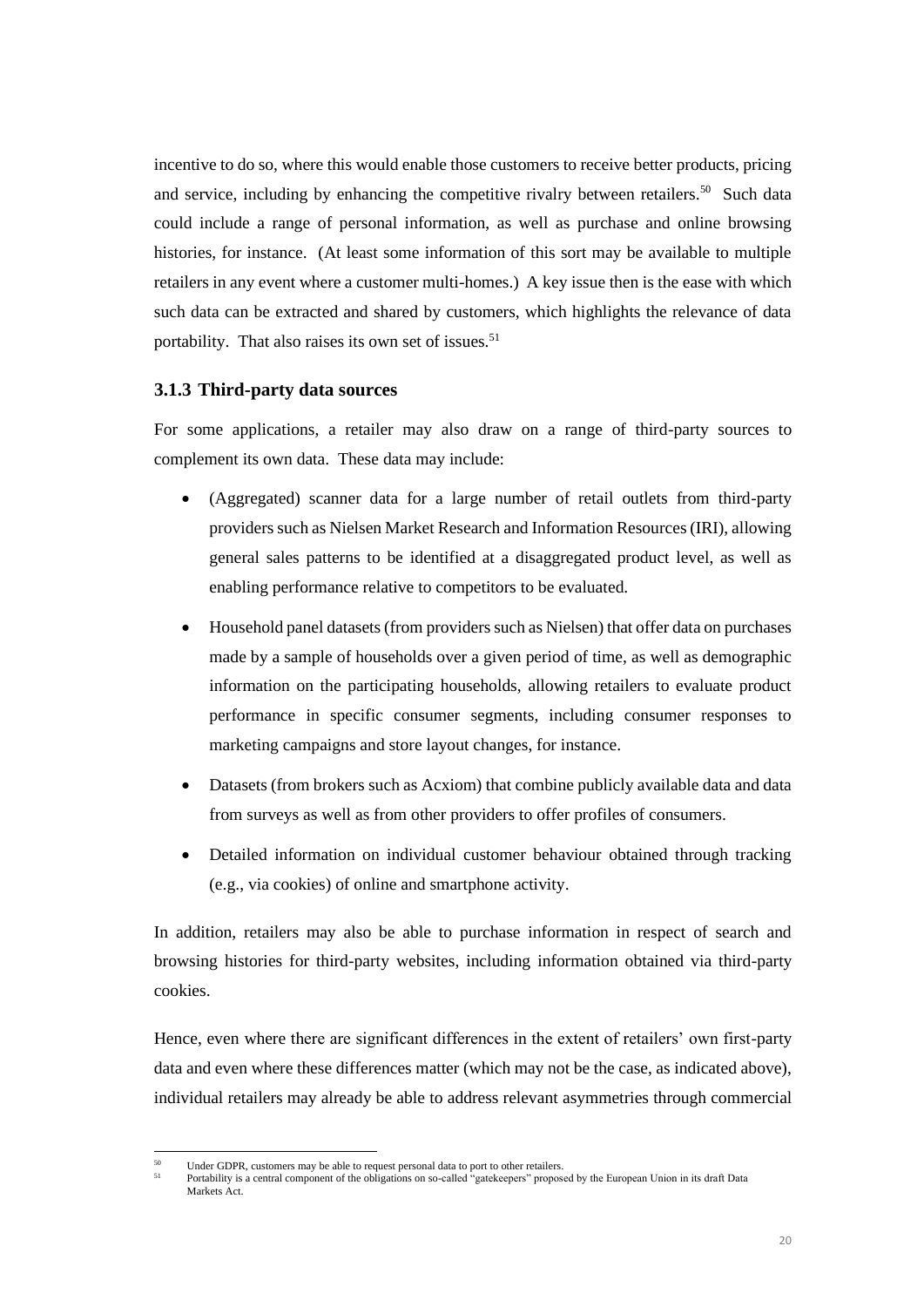arrangements to obtain data from third-party data providers, some of which (e.g., Nielsen, IRI) offer data obtained from other retailers.

The fact that retailers already contribute data to third-party aggregators such as Nielsen or IRI suggests that the perceived benefits of doing so, including receiving valuable data and insight in exchange, exceed the costs. If user-generated online data become important to retailers, third-party operators may develop similar services for this type of data. Retailers may also have incentives to contribute their own user data to such initiatives, in exchange for reciprocal access to valuable data (presumably anonymised) and insights based on the contributions of other retailers.

# **3.2 Uses of data in the retail industry**

As shown above, retailers have access to a range of data. These data are utilised by retailers in a variety of applications to improve their customer propositions as well as their performance. The more important of these applications include marketing activities, the selection of product assortment, the design of store layouts, pricing, customer recommendations, and sales forecasts. As noted, these uses are not new, though the ways data are employed, and the types of data used have evolved.

Importantly, whilst retailers have, for some time, relied on a variety of data analytics tools based on different types of data to improve performance, the use of these tools does not appear to have delivered entrenched, monopolised retail positions.

# **3.2.1 Marketing activities**

Marketing spans a range of activities that retailers engage in to promote the products they sell. These activities form a critical aspect of competition between retailers.<sup>52</sup> Equipped with data to inform relevant analytics, retailers can make more informed decisions about the set of marketing activities (i.e., the so-called marketing mix) used to increase customer satisfaction, improve performance, and boost sales.

Among the marketing activities that retailers consider are, for instance, the so-called "4 Ps" - product, price, place, and promotion. Further "Ps" have been added to the list, or marketing mix, that a retailer considers – for instance, personnel, process, and physical assets. Each of the Ps involves various marketing actions with various possible strategies. For more, see Ronald E. Goldsmith, The personalised marketplace: beyond the 4Ps, *Marketing Intelligence & Planning*, 17(4), 1999, and E. Jerome McCarthy, *Basic Marketing: A Managerial Approach*, R. D. Irwin: Homewood, IL:, 1960.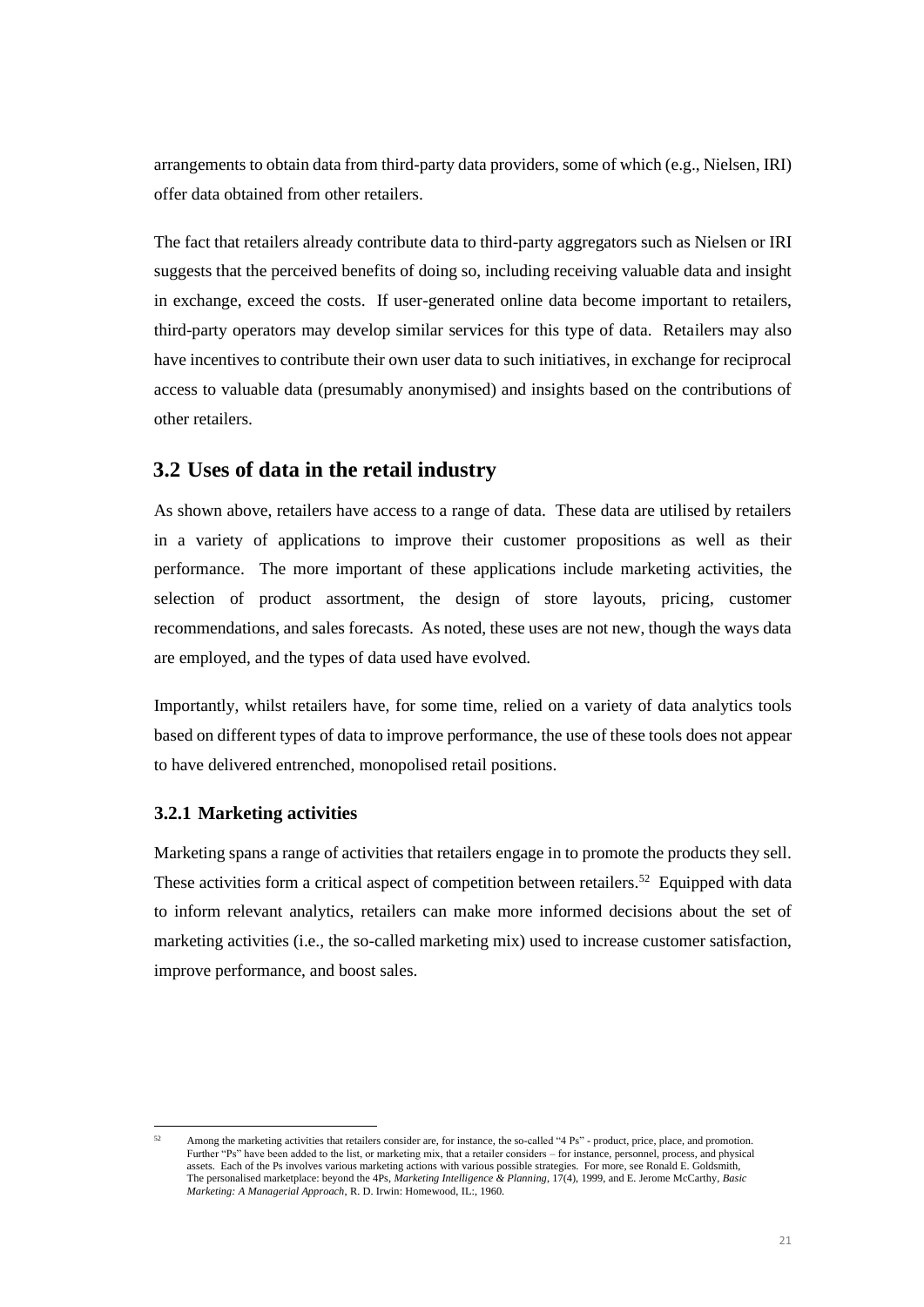Models to measure the performance of a firm's marketing mix by now date back several decades. For example, already in the 1970s, Nielsen's SCAN\*PRO model utilised store scanner data to analyse the effects of promotions.<sup>53</sup>

Other quantitative methods and types of data can be used to measure, analyse, and predict how different marketing actions (or combinations of actions) perform and, over the years, marketing analytics has evolved as more and richer datasets have become available, but also as quantitative methods have improved, and computer processing power has increased.<sup>54</sup>

One consequence of having more data at hand – in particular, customer level data – and of the improvements in analytics has been a greater focus on the management of customer relationships, and on the personalisation of the marketing mix, to improve sales performance and gain new customers.<sup>55</sup> In the past twenty years, both offline and online retailers have developed extensive customer relationship management strategies that utilise individual-level data to make more personalised promotions and recommendations.<sup>56</sup> Using data to identify and target specific market segments is, however, not a new concept. It has been common practice since at least the 1980s, only the extent has changed.<sup>57</sup>

## **3.2.2 Product assortment**

There are at least two good reasons why retailers must select their product assortments carefully. First, retailers typically face capacity constraints, notably limited physical shelfspace in the case of bricks-and-mortar stores, and cannot offer an unlimited product range.<sup>58</sup> Second, whilst consumers have been shown to value product breadth and depth, having too many options within a category can "confuse" consumer choice. Hence, sales can actually be increased by eliminating low-performing SKUs within a category.<sup>59</sup>

Retailers will therefore typically want to curate their product assortments. Data analysis can help retailers make informed decisions about their optimal product assortments, in particular

<sup>53</sup> Harald J. Van Heerde, Peter S.H. Leeflang, and Dick R. Wittink, How promotions work: SCAN\*PRO-based evolutionary model building, *Schmalenbach Business Review,* 54(3), July 2002.

<sup>54</sup> Michel Wedel and P.K. Kannan, Marketing analytics for data-rich environments, *Journal of Marketing: AMA/MSI Special Issue*, 80(6), November 2016.

<sup>55</sup> *Ibid.*

<sup>56</sup> Peter C. Verhoef, Rajkumar Venkatesan, Leigh McAlister, Edward C. Malthouse, Manfred Krafft, and Shankar Ganesan, CRM in data-rich multichannel retailing environments: a review and future research directions, *Journal of Interactive Marketing,* 24(2), May 2010.

<sup>57</sup> Caroline A. Tynan and Jennifer Drayton, Market segmentation, *Journal of Marketing Management,* 2(3), 1987.

Online retailers may also face some capacity constraints at their warehouses for example. <sup>59</sup> Alexander Chernev, Product assortment and consumer choice: An interdisciplinary review, *Foundations and Trends in Marketing,*  6(1), 2011.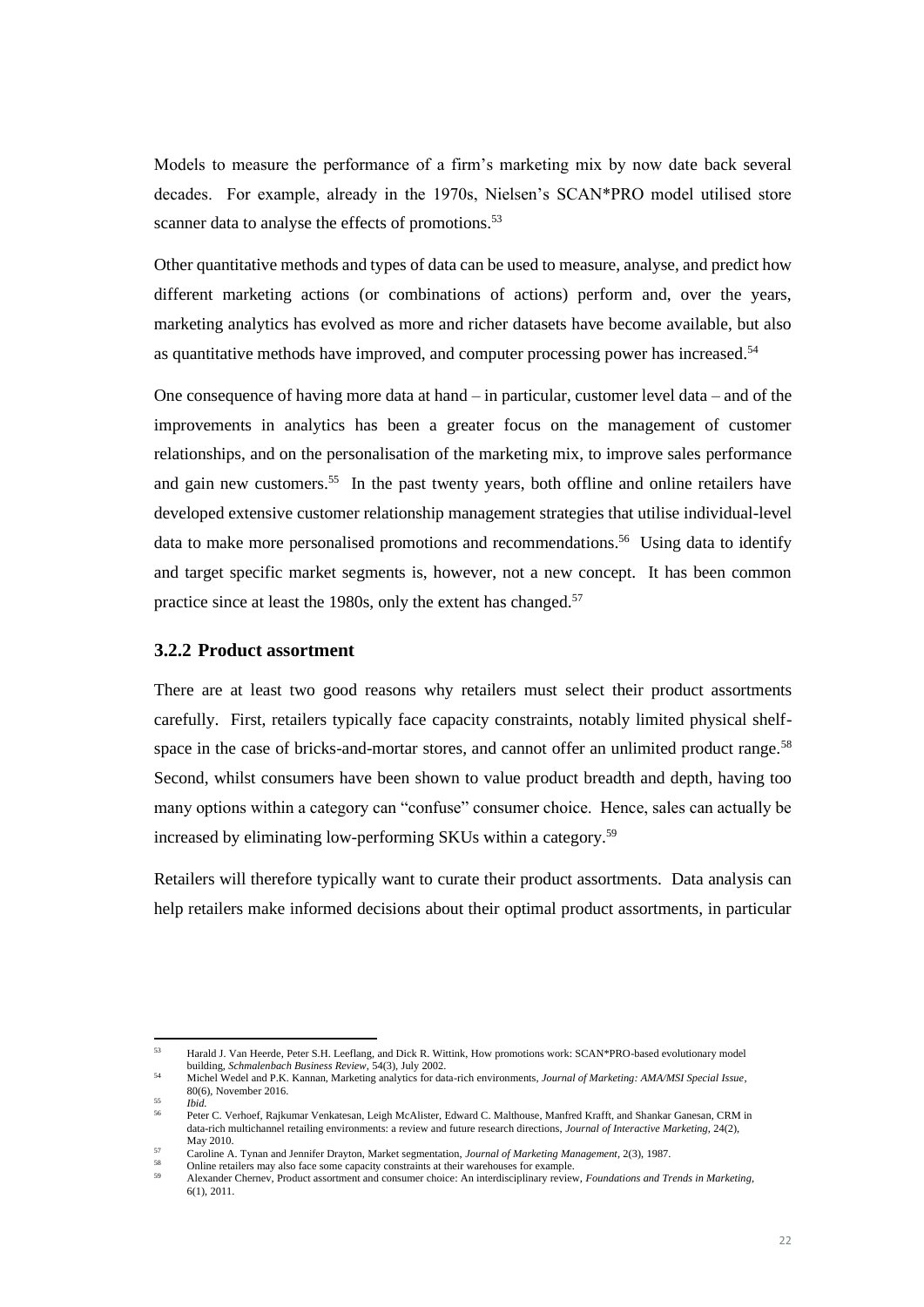regarding the breadth (the range of product categories they offer) and depth (the number of SKUs they maintain within a product category). $60$ 

Retailers also use insights about demand trends and customer take-up of products offered by rivals to identify new products to add to their own assortments, including through new ownproduct development. A survey conducted by the Observatory on the Online Platform Economy found that e-commerce sellers place considerable value on data concerning their competitors' performance.<sup>61</sup> Both online marketplaces and data brokers provide analytics and actionable market insights based on consumer and rival behaviour, such as key word searches and search volumes, listing and pricing data, page views and click-through rates, and details on top-performing products and sellers.<sup>62</sup> Retailers use these insights to better understand shifts in demand, as well as seasonal variations, to improve the positioning of their products, and to identify new products and product niches with high revenue potential to add to their assortments.<sup>63</sup>

## **3.2.3 Placement and layout**

Effective store layout ultimately boosts sales by improving the customer experience and enhancing customer loyalty. Using different types of data, retailers have sought to analyse consumer behaviour in order to optimise store layout. For instance, consumers report a greater level of satisfaction when choosing from a product assortment grouped according to benefit as opposed to other attributes, e.g., choosing from an assortment of teas grouped into wellness, weight loss, and energy boost teas, as opposed to an assortment grouped into black, green, and herbal teas.<sup>64,65</sup>

<sup>60</sup> For example, the Dutch grocery retailer Albert Heijn reviews sales data to allocate shelf space to each category based on the highest marginal profit, and to identify SKUs with the highest substitution rates which they eliminate if the depth of category has to be reduced. (See A. Gürhan Kök, Marshall L. Fisher, and Ramnath Vaidyanathan, Assortment planning: Review of literature and industry practice, in N. Agrawal, S. Smith (eds), *Retail Supply Chain Management, International Series in Operations Research & Management Science,* 122, 2008.) The Dutch online retailer CoolBlue has said that it uses data to refine its assortment and "weed out" inferior options within each product category. (See Robert P. Rooderkerk and A. Gürhan Kök, Omnichannel Assortment Planning, in S. Gallino, A. Moreno (eds), *Operations in an Omnichannel World*, *Springer Series in Supply Chain Management,* 8, 2019.)

<sup>61</sup> See Vaida Gineikytė, Egidijus Barcevičius, and Loreta Matulevič, Platform data access and secondary data sources: Analytical paper 1, *Observatory on the Online Platform Economy*, 2020.

<sup>62</sup> Amazon provides sellers with data on search terms (including the term frequency rank, the top three most-clicked products for each search terms and the products' click shares and conversion rates), details of the three rival products most frequently purchased together with each of the seller's products, details of which rival products were most frequently viewed by customers in the same day as each of the seller's products, as well as demographic characteristics of the seller's customers. eBay provides sellers with data on competitor pricing and competitor performance in comparison to the seller's pricing/performance, as well as listing data (including ranks, click-through rates, page views, conversion rates, transactions, details of where and how often sellers appear in search results). Data companies specialising in e-commerce provide data on market trends (sales and inventory, pricing, keyword trends), competitor business performance (pricing, product assortment, product ranks, sales, keyword rankings, pricing, listing details) and customer behaviour (browsing histories and search volumes, page visits and time spent viewing each product). <sup>63</sup> Gineikytė at al., 2020, *op. cit*.

<sup>64</sup> Panagiotis Sarantopoulos, Aristeidis Theotokis, Katerina Pramatari, and Anne L. Roggeveen, The impact of a complement-based assortment organization on purchases, *Journal of Marketing Research,* 56(3)*,* March 2019.

<sup>65</sup> Cait Poyner Lamberton and Kristin Diehl, Retail choice architecture: The effects of benefit- and attribute-based assortment organization on consumer perceptions and choice, *Journal of Consumer Research,* 40(3), October 2013.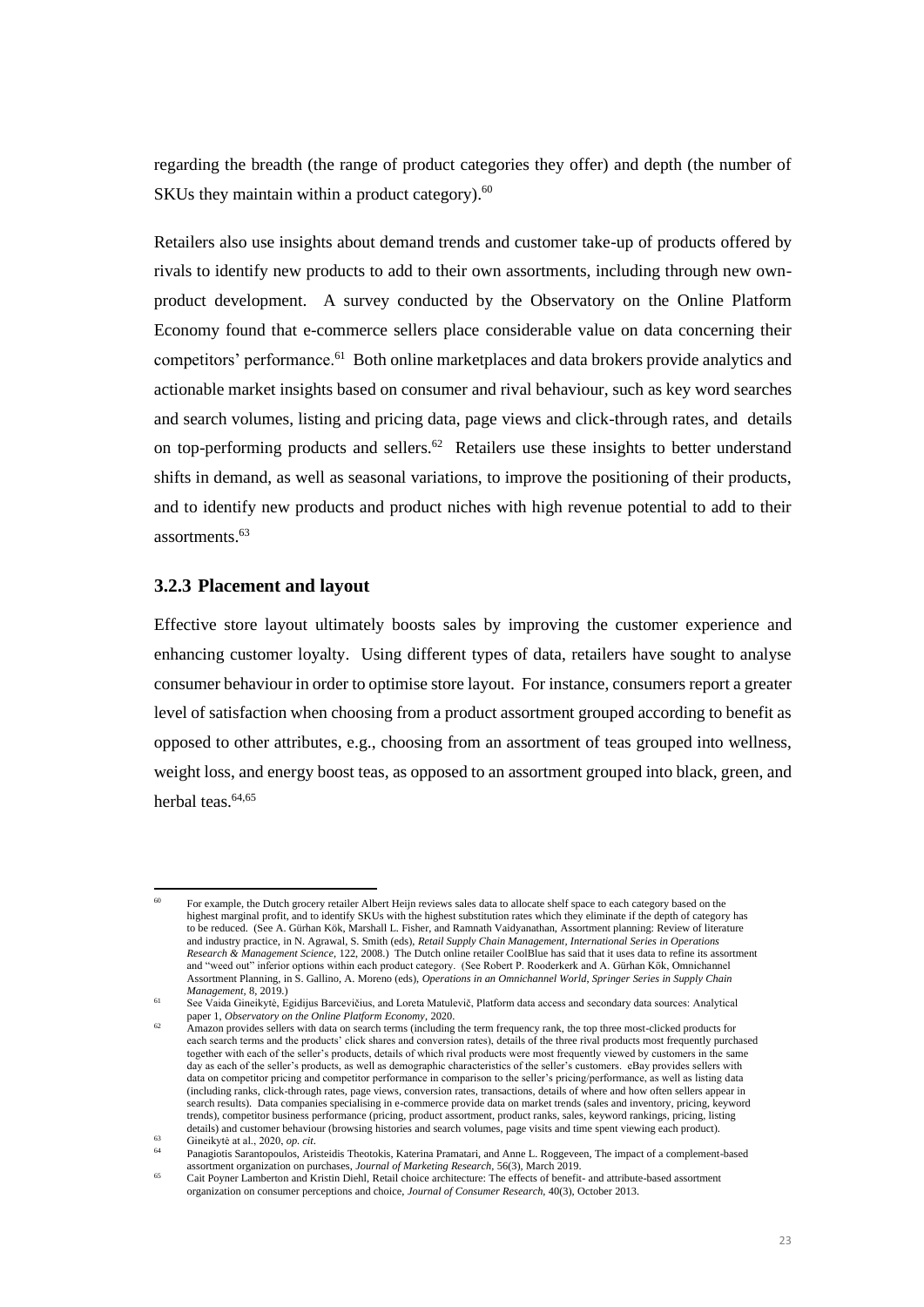Novel technology, such as video feed analysis, has made it possible for bricks-and-mortar retailers to observe customer search and choice processes more closely and to use the insights that this offers to optimise their assortment structures.<sup>66</sup> Similarly, online retailers can utilise clickstream data to track customer movements through their virtual stores and, based on the analysis of these data, can adapt the layout of the store to each customer's preferences while the customer is still browsing.

Further, the appearance and design of store websites can be changed to match a particular customer's cognitive style; whether that is deliberative or impulsive, analytic or holistic, visual or verbal.<sup>67</sup> For example, the detail with which product characteristics are displayed and whether the information is displayed primarily as numbers or primarily as text can be varied from customer to customer.<sup>68</sup>

## **3.2.4 Pricing**

The combined use of sophisticated software and data have allowed managers to develop pricing strategies that are more closely based on customer preferences.<sup>69</sup>

Since the early 2000s, retailers have used price-setting software to ease the informational burden of optimising prices for tens of thousands of SKUs through category pricing. Early category pricing software solutions, such as those introduced by DemandTec and KhiMetrics (now part of SAP), grouped products into families using data on customer demand elasticities and item affinities, so that the optimisation problem for a given product would only take into account products with related demands, as opposed to the entire product assortment. Incorporating other inputs, namely data on past sales and prices, competitor prices, seasonality effects, planned promotional events and objectives, the pricing software would determine optimal prices at the SKU level.<sup>70</sup>

Retailers also rely on commercial software programs to formulate optimal dynamic pricing rules for markdowns and clearances, including which products to clear, the magnitudes of the discounts and the timing of those discounts. Markdown software programmes require data on

<sup>66</sup> Sam K. Hui, Yanliu Huang, Jacob Suher, and J. Jeffrey Inman, Deconstructing the "first moment of truth": Understanding unplanned consideration and purchase conversion using in-store video tracking, *Journal of Marketing Research*, 50(4), October 2018.

Impulsive consumers make decisions quickly, whereas deliberative consumers prefer to explore all their options in depth before they make a decision. Analytic consumers will prefer to be presented with as many details as possible, while holistic consumers will care more about the bottom line. Visual consumers will prefer information presented graphically (e.g., in charts or graphs), while verbal consumers will have a preference for text, sound and numbers.

<sup>68</sup> John R. Hauser, Glen L. Urban, Guilherme Liberali, and Michael Braun, Website morphing, *Marketing Science,* 28(2), February 2009.

<sup>69</sup> Dhruv Grewal, Kusum L. Ailawadi, Dinesh Gauri, Kevin Hall, Praveen Kopalle, and Jane R. Robertson, Innovations in retail pricing and promotions, *Journal of Retailing,* 87, July 2011.

<sup>70</sup> Symphony-IRI and ACNielsen provide promotional software based on demand elasticities to set optimum prices. See Grewal et al., 2011, *op. cit*.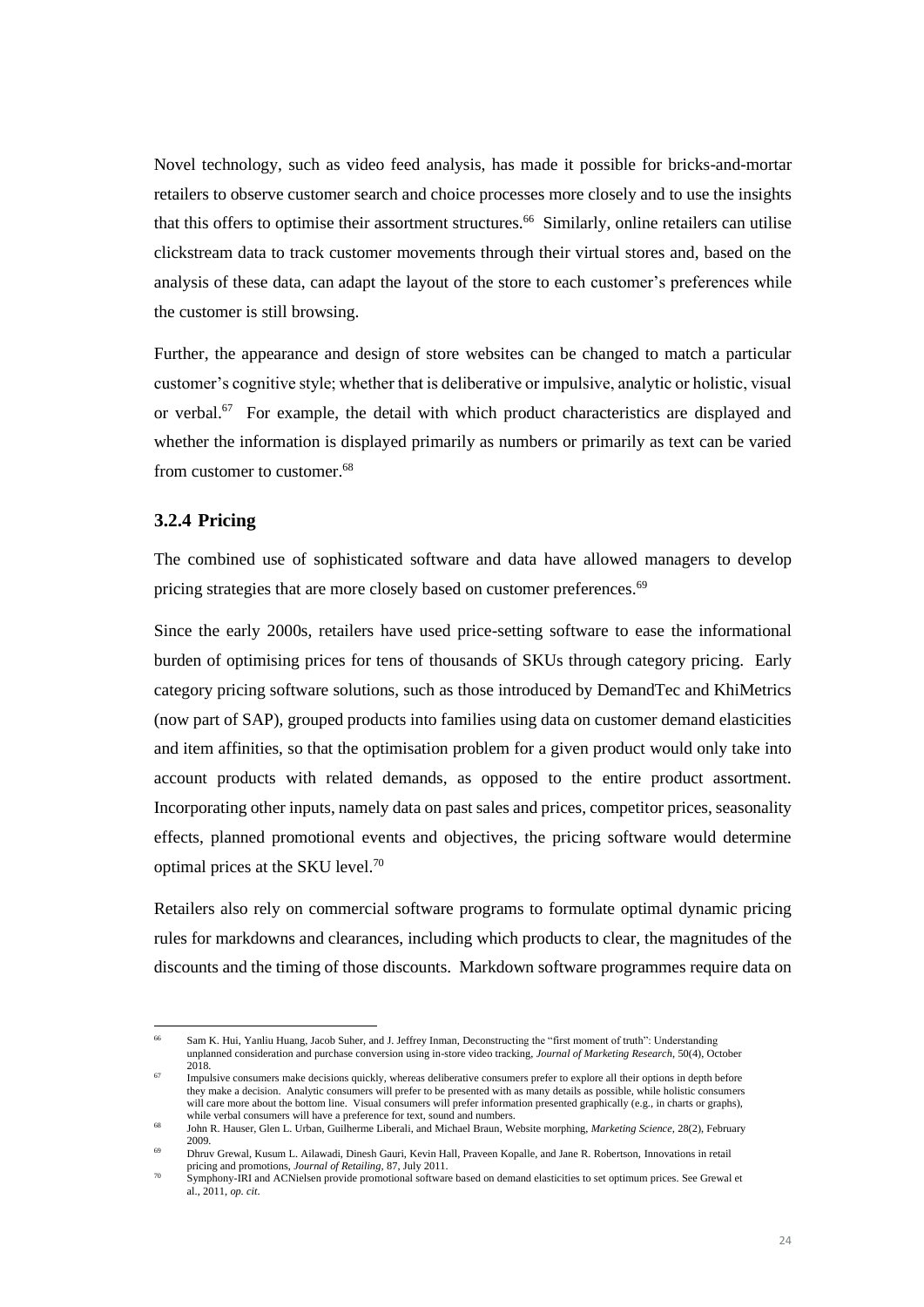inventory and various costs associated with markdowns, specified "business rules" (e.g., the allowed number, frequency, and magnitude of markdowns), as well as a demand-price model.<sup>71</sup>

Dynamic pricing algorithms are used to implement frequent price changes with the aim of increasing revenue. To this end, these algorithms are fed with sales data and information on competitors' prices, as well as actual inventory levels. In the online world, prices can be changed quickly and relatively costlessly. These advantages allow online retailers to carry out pricing experiments and, on the basis of customer responses to these experimental price changes, to adjust prices swiftly. This makes dynamic pricing especially popular online.<sup>72</sup>

#### **3.2.5 Recommendations and promotions**

Access to more sophisticated analytics and the availability of fine-grained data has allowed retailers to develop more tailored product recommendations and promotions, and better targeted marketing campaigns.

Such targeting is not a new phenomenon. Retailers have long operated loyalty cards and programmes, which have enabled them to formulate and deliver tailored promotions. Retailer CVS, for example, has used data collected through its Extra Care loyalty programme to develop promotional offers aimed at different customer segments.<sup>73</sup> Retailers can now also use various other means  $-$  such as data generated through mobile phone apps  $-$  to identify individuals' preferences, movement patterns and co-located social connections, and thereby personalise promotions and other marketing communications.<sup>74</sup> The global e-marketplace Groupon, for example, sends out personalised promotions and coupons to customers on a daily basis and refines these deals as it collects more data on users' profiles.<sup>75</sup>

Since the 1990s, online retailers have relied increasingly on recommender systems to make personalised, data-based promotions and recommendations to customers, and these have become widespread in the  $21^{st}$  century.<sup>76</sup> Advanced data tools can be used to generate lists of

<sup>71</sup> Wedad Elmaghraby and Pınar Keskinocak, Dynamic pricing in the presence of inventory considerations: Research overview, current practices, and future directions, *Management Science,* 49(10), October 2003.

<sup>72</sup> An original example of dynamic pricing strategy is found with an online fashion retailer RueLaLa. Its business model consists of organising flash sales, or so-called "sales events". RueLaLa plans sales events for an item, and repeats the events until the item is sold out. Each event is limited in time, and the price level remains fixed during an individual event. However, from event to event, RueLaLa can adjust the price of the item, accounting for customers' reactions. This strategy allows RueLaLa to determine the optimal price point for each item. (See Kris Johnson Ferreira, Bin Hong Alex Lee, and David Simchi-Levi, Analytics for an online retailer: Demand forecasting and price optimization, *Manufacturing & Service Operations Management*, 18(1), 2016.)<br>Grewal et al., 2011, *op. cit.* CVS, notably, is reported to evaluate the effectiveness of its prom

outcomes with those for matched control groups.

<sup>74</sup> Unnati Narang and Venkatesh Shankar, Mobile marketing 2.0: State of the art and research agenda, *Marketing in a Digital World*  (*Review of Marketing Research),* 16, 2019.

Wedel and Kannan, 2016, op. cit.

<sup>76</sup> Dokyun Lee and Kartik Hosanagar, "People Who Liked this Study Also Like": An empirical investigation of the impact of recommender systems on sales volume and diversity, December 2015, retrieved from: [https://www.krannert.purdue.edu/academics/mis/workshop/Rec%20Diversity%20Empirical%20DEC%202015.pdf.](https://www.krannert.purdue.edu/academics/mis/workshop/Rec%20Diversity%20Empirical%20DEC%202015.pdf)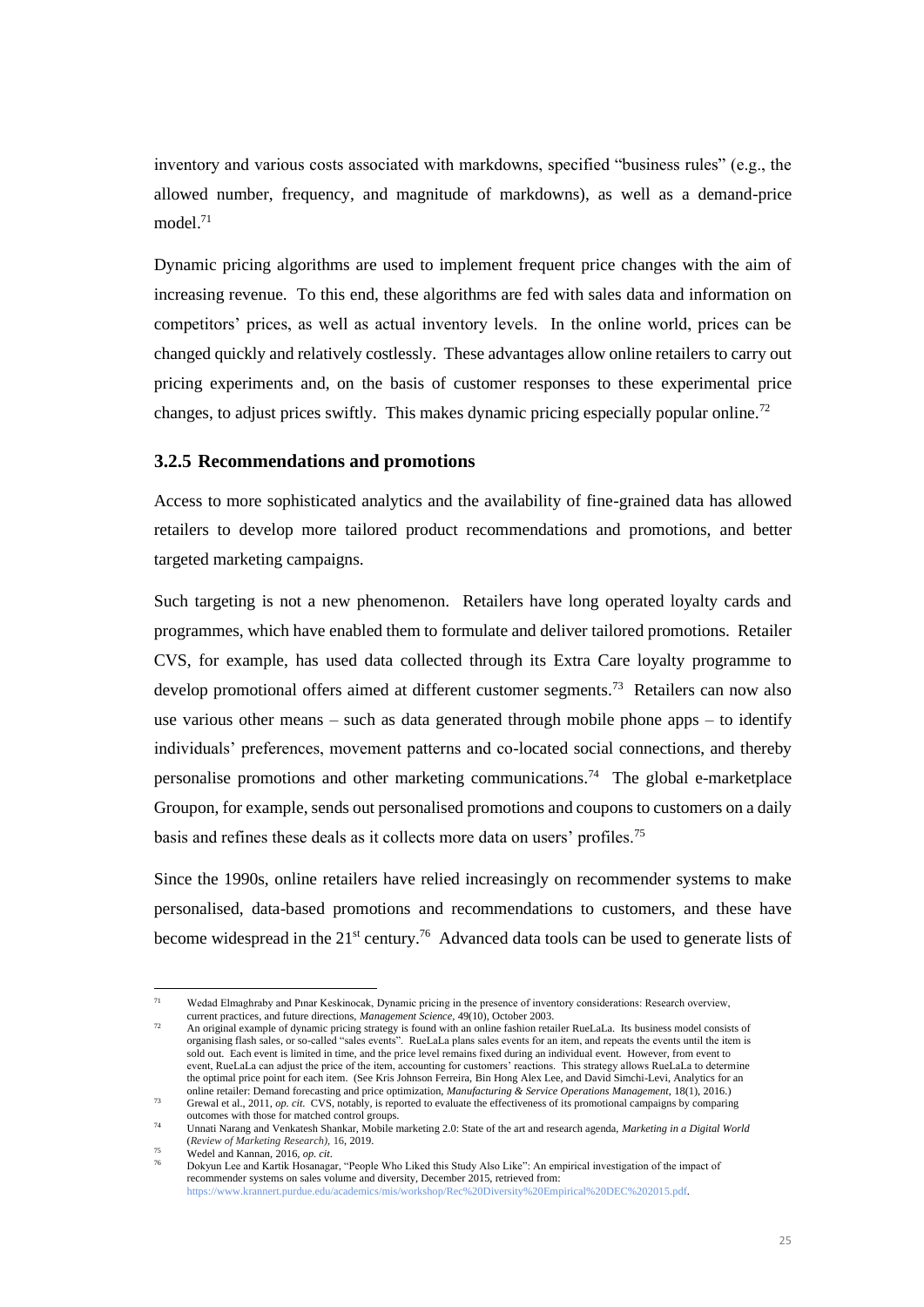recommended products that can be proposed to customers during a shopping session. These recommendations can appear at various stages of the session. They can be shown when the customer enters the webstore (by logging in), presented as similar or complementary products when a customer views a product, or displayed next to the shopping basket before check-out.

Importantly, data-driven recommendation tools are known to be effective in increasing sales by enabling the targeted promotion of products that are most likely to appeal to specific customers or customer segments, e.g. as alternatives or complements to other potential purchases.<sup>77</sup> Using a data sample from a large retailer of women's clothing, for instance, De et al. (2010) investigates the effect of a particular product recommendation system on the retailer's online sales.<sup>78</sup> The authors find that this particular system increased monthly sales by more than 5.5%, including both products on promotion and not on promotion.

Customers shopping online are increasingly likely to see recommended products during their visits. Indeed, many online stores use some form of recommendation system, whether they have designed them in-house or they are utilising the services of third-party providers.<sup>79</sup>

#### **3.2.6 Sales forecasting**

For retailers, sales forecasts are important for many business decisions. For example, accurate forecasts allow retailers to improve their inventory management, notably by avoiding overstocking products when demand is low, whilst making sure to avoid running out of stock during periods of high demand and that suitable stock is available to meet emerging and growing demands. Sales forecasts also contribute to other important strategic decisions, notably regarding the allocation of marketing resources, determining product offerings at the store level, as well as the opening or closing of stores.

There are two broad types of forecasts that retailers rely on to achieve different objectives:

• Short-term sales forecasts at the store and product level help retailers to make tactical decisions, e.g., optimising inventory management and staffing plans.

<sup>77</sup> Krämer et al., 2020, *op. cit*.

<sup>78</sup> Pabuddha De, Yu Hu, and Mohammad S. Rahman, Technology usage and online sales: An empirical study, *Management Science,*  56(11), November 2010.

<sup>79</sup> The list of on-line retailers using recommender system is very long but notable names include Amazon, eBay, Walmart, Etsy, Zalando. There are also many third-party providers of such systems, such as Early Birds, which is the leading personalisation provider in France and works with Fnac Darty, Cdiscount and Maisons du Monde among others. Prudsys is a major provider of recommender systems in Germany. Among its customers are OTTO, Douglas, C&A, and Thallia. Shopify is a third-party service provider that focusses on smaller retailers. Although its main service is setting up online stores and payment functionalities rather than recommendations, it has a basic recommendation system for e-commerce stores. Monetate also offers a personalised recommendation tool to retailers and has a number of British and American companies as customers, including, in particular, Waitrose and Partners, Johnston and Murphy, Travelodge, Office Depot, The Scotch Malt Whisky Society, JoJo Maman Bebe. Google is one of the companies offering services targeted to smaller retailers. Since 2014 it has offered a recommender system that, as of 2018, was used by tens of thousands of companies.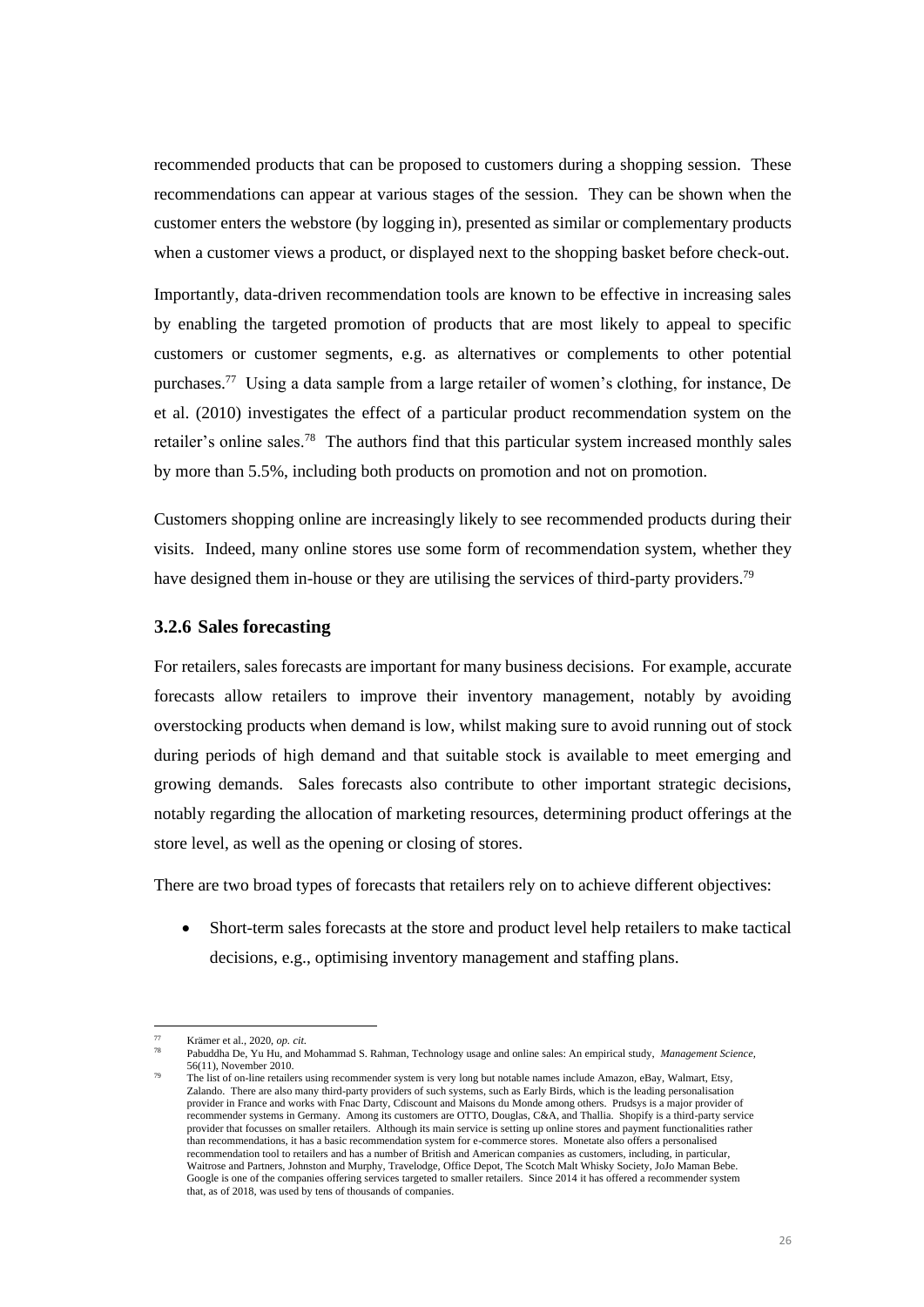• Longer horizon market-level forecasts allow retailers to respond to shifts in demand and supply, making strategic decisions that have longer-term consequences.

Retailers have historically drawn on various data to produce sales forecasts, including past sales, anticipated rival behaviour, and data on the economic environment. However, for a long time, data-based forecasting was secondary to so-called judgemental forecasts, which typically drew on the expertise of the sales force or the views of industry experts.<sup>80</sup> The introduction of electronic scanners in stores in the 1970s and the technological advances in data storage in the 1980s facilitated a move away from a reliance on the experience/judgement of individuals and towards the more quantitative, data-based methods that are at the core of forecasting practice among retailers today.

Today, retailers can rely on a variety of statistical and econometric methods to forecast sales, depending on the context.<sup>81</sup> Indeed, a number of these methods have become standardised tools, as specialist software suppliers such as SAS and SAP offer a range of forecasting options in their demand planning suites. Specialist software providers are also increasingly including machine learning methods, which are quickly becoming an industry standard, in their offerings.<sup>82,83</sup>

Modern sales forecasts draw on a variety of information sources, including granular store- and SKU-level sales data, customer demographics, aggregate market data and macroeconomic indicators.<sup>84</sup> More recently, forecast models have started employing user-generated data, as mined from social media posts and online reviews but also from in-store traffic and path data.<sup>85</sup>

<sup>80</sup> Many retailers relied on their sales force and store audits to produce forecasts before point-of-sale (scanner) data came into wider use. See Heidi Winklhofer, Adamantios Diamantopoulos, and Stephen F. Witt, Forecasting practice: A review of the empirical literature and an agenda for future research, *International Journal of Forecasting,* 12(2), June 1996.

One approach involves the use of univariate time series models. These rely on aggregate sales data and are commonly used to produce market level forecasts. Another type of forecasting model used to predict SKU-level demand is the multivariate regression model. These models typically incorporate data on own and competitor prices, promotional events, and seasonality in addition to data on past sales. Spatial interaction models can use a wide range of inputs, including data from household surveys and censuses, data from geographical information systems and data on the performance of similar stores. These are used to forecast local demand for new stores. In more recent times, various machine learning algorithms have also been added to the suite of techniques employed.<br>See https://www.relexsol

v.relexsolutions.com/solutions/demand-forecasting-software/. Relex's "pragmatic AI" solution combines retailers' sales data with external factors such as traffic, weather and holiday events to improve forecasts.

<sup>83</sup> Robert Fildes, Shaohui Ma, and Stephan Kolassa, Retail forecasting: Research and practice, *International Journal of Forecasting*, 2019.

<sup>84</sup> Fildes et al., 2019, *op. cit*.

<sup>85</sup> Tonya Boone, Ram Ganeshan, Aditya Jain, and Nada R. Sanders, Forecasting sales in the supply chain: Consumer analytics in the big data era, *International Journal of Forecasting,* 35(1), 2019.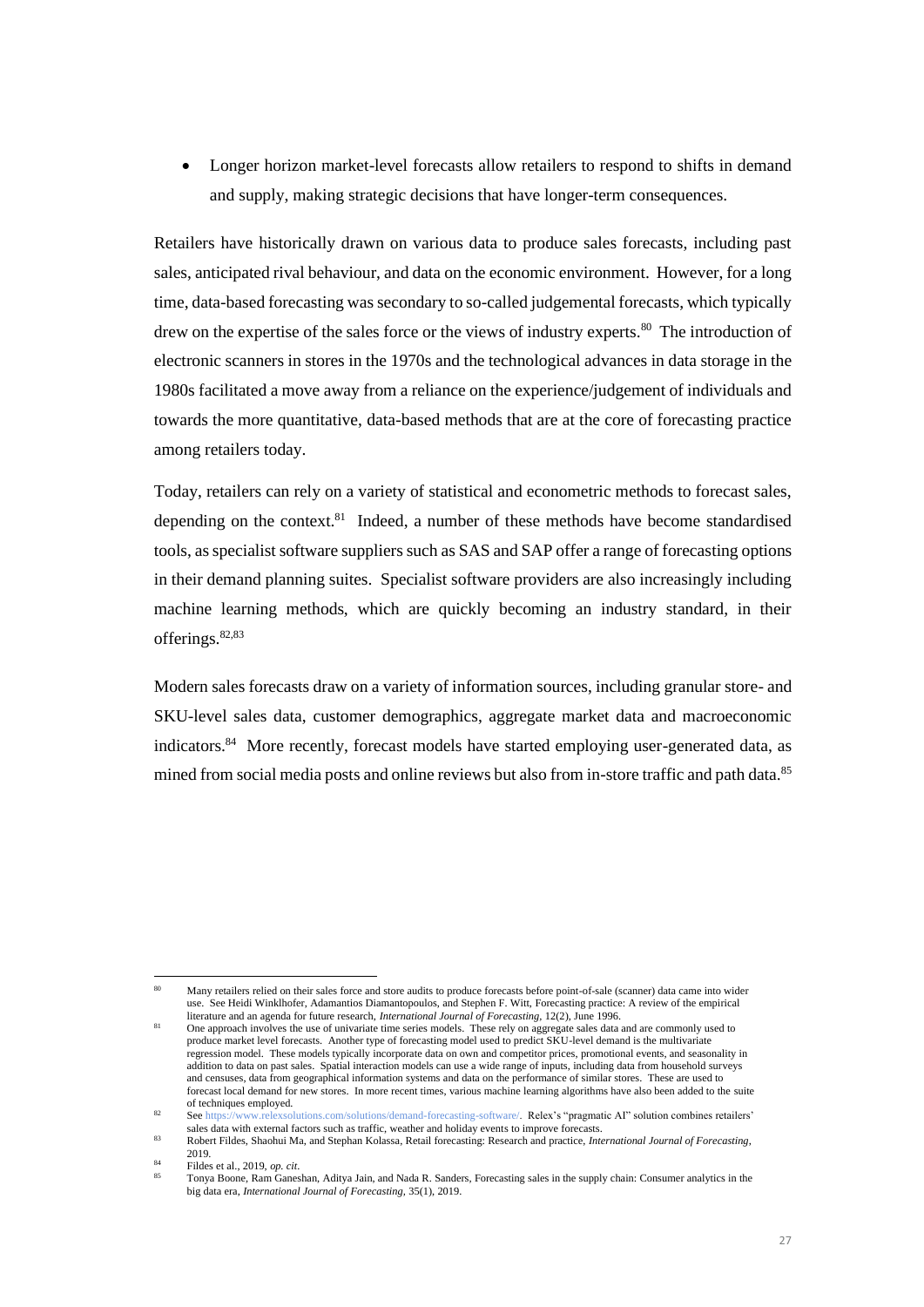# **4 The competitive benefits of 'more' data in retailing**

The central issue addressed in this paper is whether the large – and larger – amounts of data that some retailers control, notably through their online presence, give them an insurmountable competitive advantage over smaller rivals. In other words, does asymmetric access to data imply ineffective retail competition?

The substantial heterogeneity (or differentiation) found in retailing means that a 'one size fits all' approach to assessing this competition concern is not appropriate. Not only will different retailers have access to different amounts, as well as different types of data, but they are also likely to have different data analytical capabilities. Furthermore, and importantly, one retailer's need for data may also differ significantly from that of another, depending on the scale and scope of their operations, as well as the business models they operate.

Data are rarely an end in themselves in retailing. They are typically an input into analytics that are themselves just one element shaping a retailer's business proposition and performance. Moreover, the quality of those analytics will depend on the analytical capabilities of the retailers concerned, as well as the data that are available.

Retailing is about delivering the products and services that customers want. Crucially, whilst data can contribute usefully to a retailer's performance, as has been described, retail competition is about much more than data. Hence, an evaluation of the competitive effects of data asymmetries requires a detailed assessment of the impact that these ultimately have on a retailer's market performance and on competition generally, recognising that the latter will depend on the overall competitive strengths – data-related and otherwise – of rivals.

# **4.1 The benefits of more data in retail applications**

In Section 3 above, we set out a brief review of several retail business applications for which data are a valuable input. This showed that a range of different types of data are used for different kinds of analysis. Against this background, the concern is that retailers that have access to more, relevant data could gain an unchallengeable competitive advantage.

Data are useful – or relevant – for a retailer when they feed into data analytics that improve the retailer's performance, notably in terms of the supply of products and/or services to customers. Ultimately data are useful to the extent that they improve the analytics that the retailer employs to pursue its business strategy.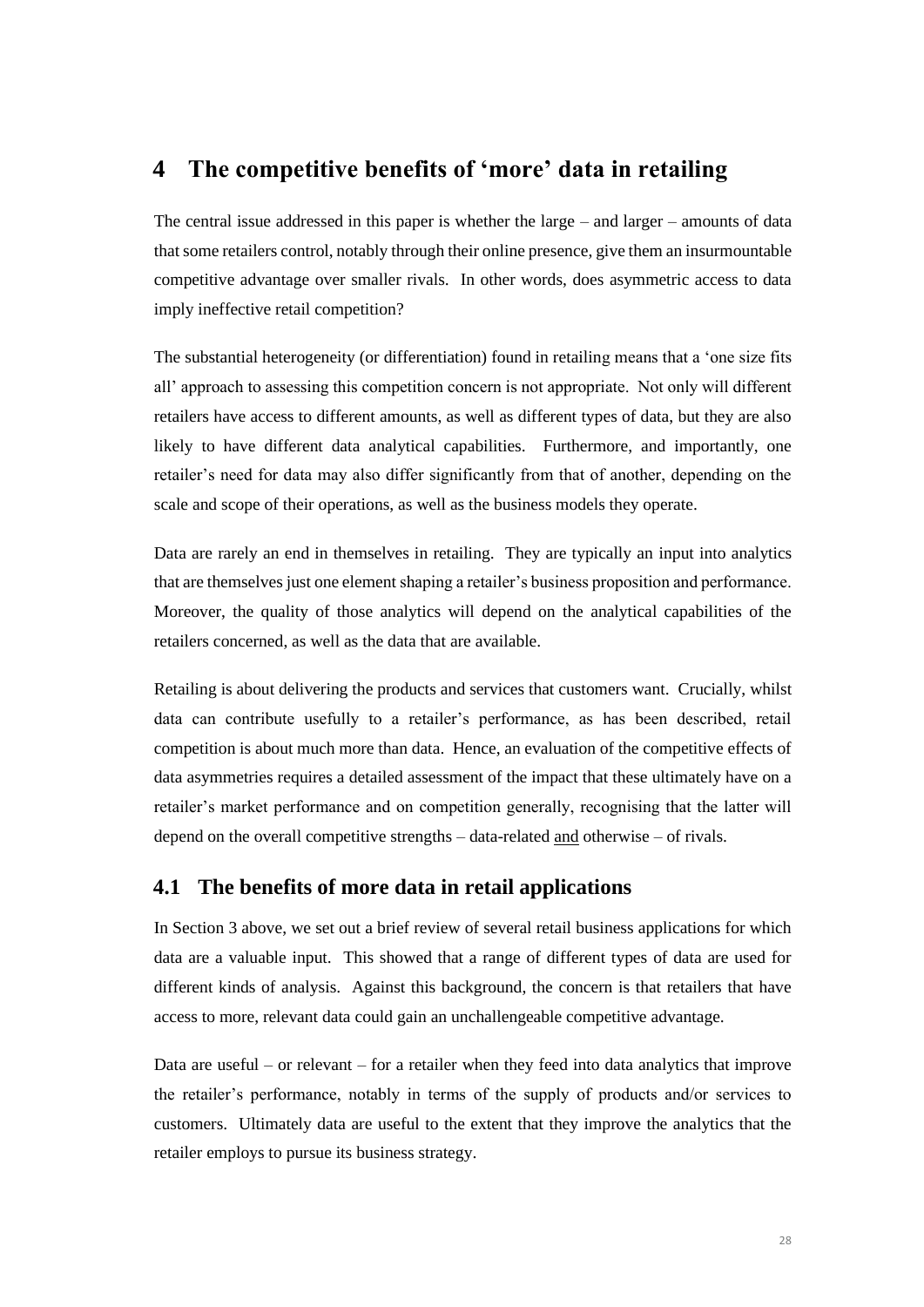Here, we assess the benefits of having access to more data in a retail setting specifically, focusing in particular on the performance of the data analytics underpinning forecasting and recommendations for customers.

#### **4.1.1 The benefits of more data in forecasting sales**

As presented in Section 3.2.6, retailers use data, notably their own data, to forecast future sales. Having more accurate forecasts helps them to make better decisions.

The general statistical principle that having more observations increases the accuracy of prediction also applies to retail forecasting. All else being the same, a retailer with a larger amount of relevant sales data can be expected to be able to generate more accurate sales forecasts. However, there are likely to be diminishing returns in terms of the additional accuracy delivered. Using data from Amazon, Bajari et al. (2019 and 2018) show that having more data improves the quality of forecasts, but with diminishing returns.<sup>86,87</sup> At the same time, the study also shows that having sales data for a broader portfolio of products, even within the same product category, does not appear to have any material impact on the accuracy of the sales forecast.

#### **4.1.2 Use of user-generated online data in forecasting**

Nowadays, it is also possible to enrich forecasting models by combining a company's own data with user-generated online data that relate to the product at issue, such as trends in search queries or comments on social networks. Machine learning algorithms can be fed with input variables that draw on these additional data and, to the extent that these data are relevant, the algorithms might be expected to produce more accurate predictions as a result. In practice, the publicly available evidence on whether adding user-generated data really improves the accuracy of sales forecasts is mixed.

Some studies report some improvement. For example, Cui et al. (2018) shows how data from user interactions on Facebook can be used to improve the daily product sales forecasts generated by a range of machine learning methods for an online retailer that sells men's clothing.<sup>88</sup> The results show that augmenting the forecasting model with social media

<sup>86</sup> Patrick Bajari, Victor Chernozhukov, Ali Hortaçsu, and Junichi Suzuki, The impact of big data on firm performance: An empirical investigation, *NBER Working Paper 24334*, February 2018.

Patrick Bajari, Victor Chernozhukov, Ali Hortaçsu, and Junichi Suzuki, The impact of big data on firm performance: An empirical investigation, *AEA Papers and Proceedings,* 109, May 2019.

<sup>88</sup> Ruomeng Cui, Santiago Gallino, Antonio Moreno, and Dennis Zhang, The operational value of social media information, *Production and Operations Management*, 27(10), October 2018. The name of the online retailer is not disclosed but it is listed among the top 500 largest e-retailers in America in 2014. This study compares simple linear regression, linear regression with forward selection, lasso, support vector machines with linear and radial kernels, gradient boosting method and random forests.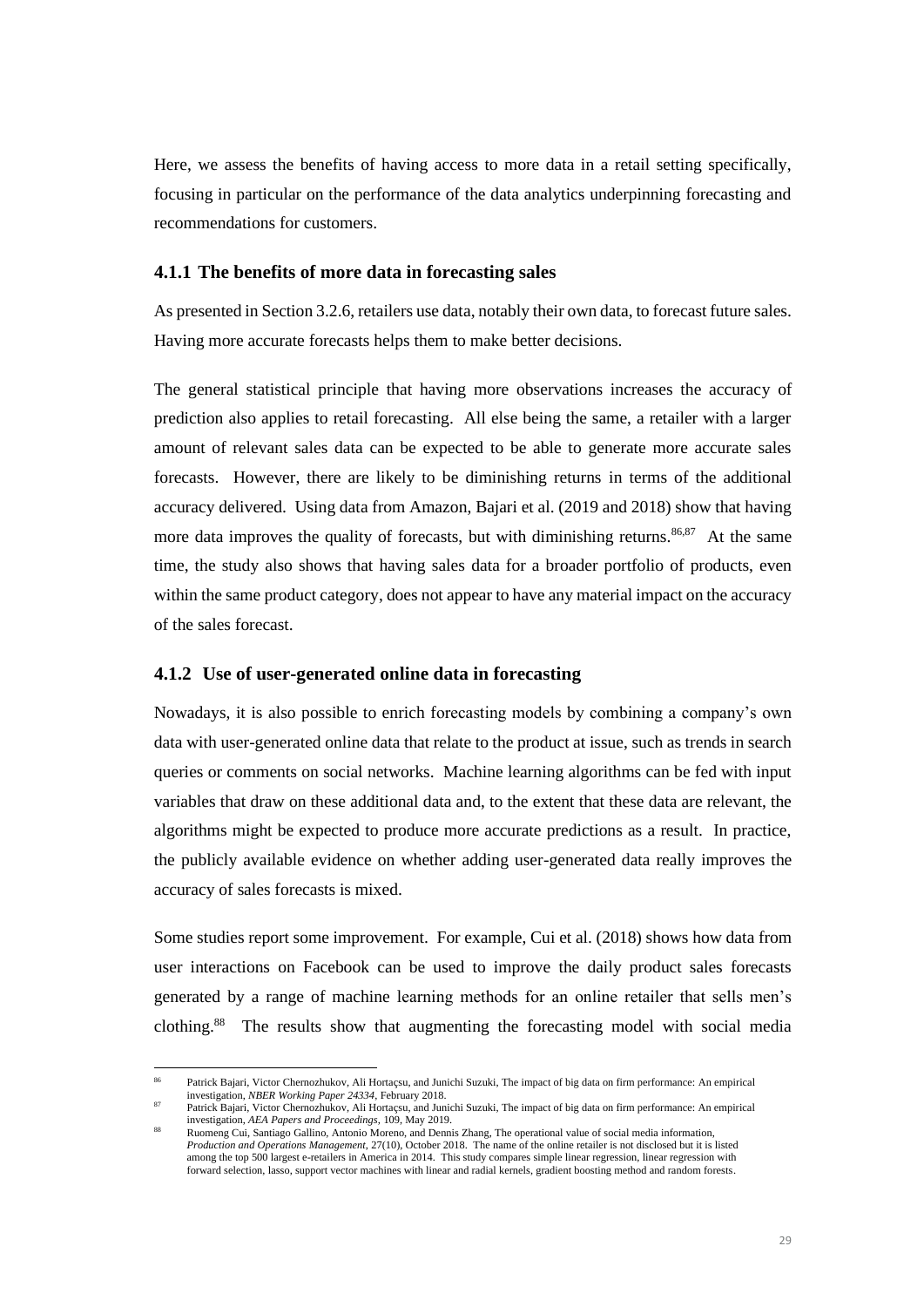information improved the accuracy for all the machine learning models, except linear regression. The random forest model provided the most accurate forecast, and the use of social media information improved accuracy by 20%. Boone et al. (2018) also shows that using data from Google Trends, which provides data on search queries, yields positive but modest improvements in the accuracy of sales forecasts.<sup>89</sup> Specifically, weekly sales of five SKUs by a speciality retailer of food and cookware were forecast. The study showed that adding Google trend data increased forecast accuracy by between 2.2% and 7.7%, depending on the product.

Other studies, however, highlight the limited usefulness of user-generated online information. For example, Schaer et al. (2019) develops two case studies, one involving sales forecasts for video games and the other forecasts of YouTube views of corporate online videos.<sup>90</sup> In each case, the authors augmented the forecasting exercise with data from the internet. For the video games, the study used information from Google Trends to predict the frequency of relevant search queries. The study also measured the number of times that online corporate videos posted on YouTube were shared on social networks (Facebook, Twitter, Google+ and LinkedIn). In both cases the accuracy of the forecast was not improved materially by using the additional online information.

In summary, so far, few studies have examined how adding user-generated online information can enrich retailer forecasting sales analysis. Whilst the benefits of doing so may depend on the circumstances of each case, these studies have only considered the case of incorporating fairly aggregated data (not individual level data), such as Google Trends, which are publicly available.

# **4.1.3 Fine-grained data and the quality of data-driven recommendations and promotions**

The possibilities provided by a broader range of so-called fine-grained data have begun to be exploited in practice as well as in the academic literature. Retailers are increasingly able to build detailed user profiles by accumulating a range of information on their customers' behaviour, notably their interactions with a webstore, such as click patterns and purchase and

These machine learning techniques can handle the high dimension data. That is, when combining social media with the retailer's own operation data (sales from new customers, sales from repeat customers, advertising, promotion schedule) to forecast sales, the number of variables become large relative to the number of observations. Traditional econometric forecast models cannot handle more variables than observations, whilst machine learning techniques can.<br><sup>89</sup> Tonya Boone, Ram Ganeshan, Robert L. Hicks, and Nada R. Sanders, Can Google Trends improve your sales forecast?,

*Production and Operations Management*, 27(10)*,* October 2018. This study uses a traditional time series econometric model to generate sales forecasts.

<sup>90</sup> Oliver Schaer, Nikolaos Kourentzes, and Robert Fildes, Demand forecasting with user-generated online information, *International Journal of Forecasting*, 35(1), January-March 2019. This study relies on linear time series regression models with auto-regressive terms for sales and contemporaneous and lagged explanatory online information variables to generate sales forecasts. Because the number of variables is greater than the number of observations, this study relies on lasso regression. Essentially lasso regression forces the coefficients on uninformative variables to zero.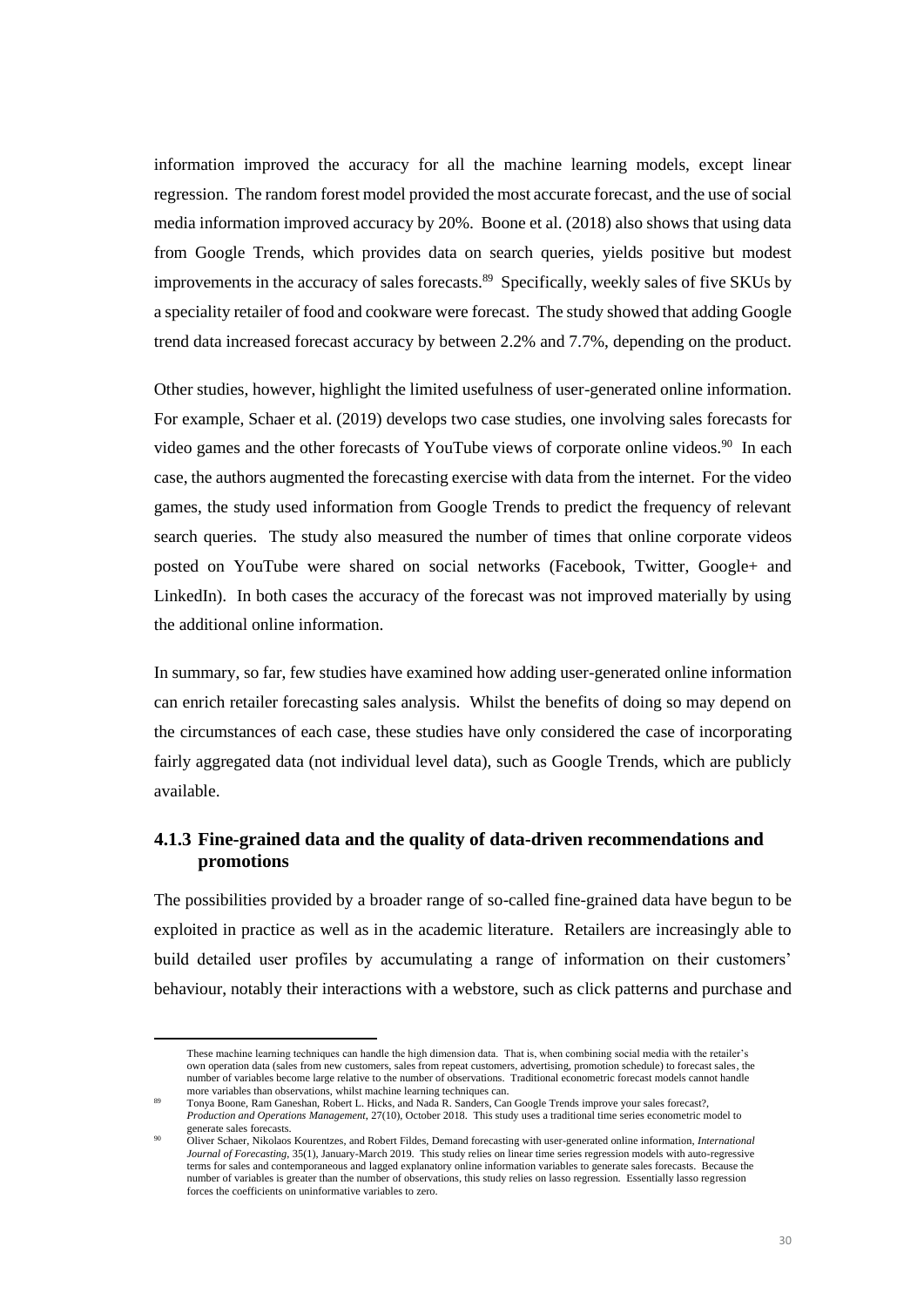browsing histories – but also product ratings they submit or comments they provide, for instance.<sup>91</sup> Moreover, advanced analytical tools, such as machine learning algorithms, may enable these data to be used to generate tailored, data-driven promotions, advertisements and product recommendations, targeted at specific customer segments or even individual customers. (That said, as Wedel and Kannan (2016) observes, "*the availability of big data with extensive individual-level information does not necessarily make it desirable for companies to personalize at the most granular level*".<sup>92</sup>)

A critical question is whether and, if so, the extent to which more data improve the quality of the recommendations generated, with more of them being converted into purchases as a result. In principle, the availability of richer data should help. That said, not all data are relevant. A retailer that sells millions of products can collect large amounts of data on what its customers are viewing and purchasing. However, most of these data will have little relevance for a particular customer at a particular point in time. For example, having information on, say, a customer's television purchases, such as which televisions they searched for and comments they provided on various TV brands, is unlikely to provide much insight into the preferences of customers looking for footwear or crime novels. Hence, whilst retailers that sell many items are likely to collect more data about individual customers, many of those data will not be relevant to a particular query.

We have not identified many published studies to date that investigate the extent to which the performance of product recommendation systems improves with more data. There are possibly several reasons that explain this. One is that this is a recent area, and another reason might be the fact that evaluating such performance would involve assessing the extent to which recommendations translate into actual sales. Such information is not typically publicly available.<sup>93</sup>

Martens et al. (2016) is notable as one such study. It evaluates the performance of machine learning tools for personalised marketing. Specifically, this study uses a large, fine-grained dataset from a bank to evaluate the performance of pseudo-social network algorithms for

<sup>91</sup> Personalisation platform Reflektion, for example, offers a service which "*is constantly learning, ingesting each new data point (click, view, add-to-cart) and product details to show targeted products in real-time*" (see https://reflektion.com/modules/#recommendations), whilst e-commerce revenue optimization platform Granify claims that it "*has ingested detailed behavioral shopping data on more than 10 billion shopper sessions in the last 3 years",* with over 500 data points being collected every second in each session, allowing the platform to decide "*exactly to which shoppers to display a specialized message, what sort of message to use, and the precise moment in which it will have the greatest positive effect on the session's expected revenue*" (see https://www.granify.com/our-solution/how-it-works.)

Wedel and Kannan, 2016, op. cit.

<sup>93</sup> The literature suggests using customer satisfaction, which is inherently difficult to measure. See Jonathan L. Herlocker, Joseph A. Konstan, Loren G. Terveen, and John T. Riedl, Evaluating collaborative filtering recommender systems, *ACM Transactions on Information Systems,* 22(1), January 2004; Zeshan Fayyaz, Mahsa Ebrahimian, Dina Nawara, Ahmed Ibrahim, and Rasha Kashef, Recommendation systems: algorithms, challenges, metrics, and business opportunities, *Applied Sciences,* 10(21), November 2020.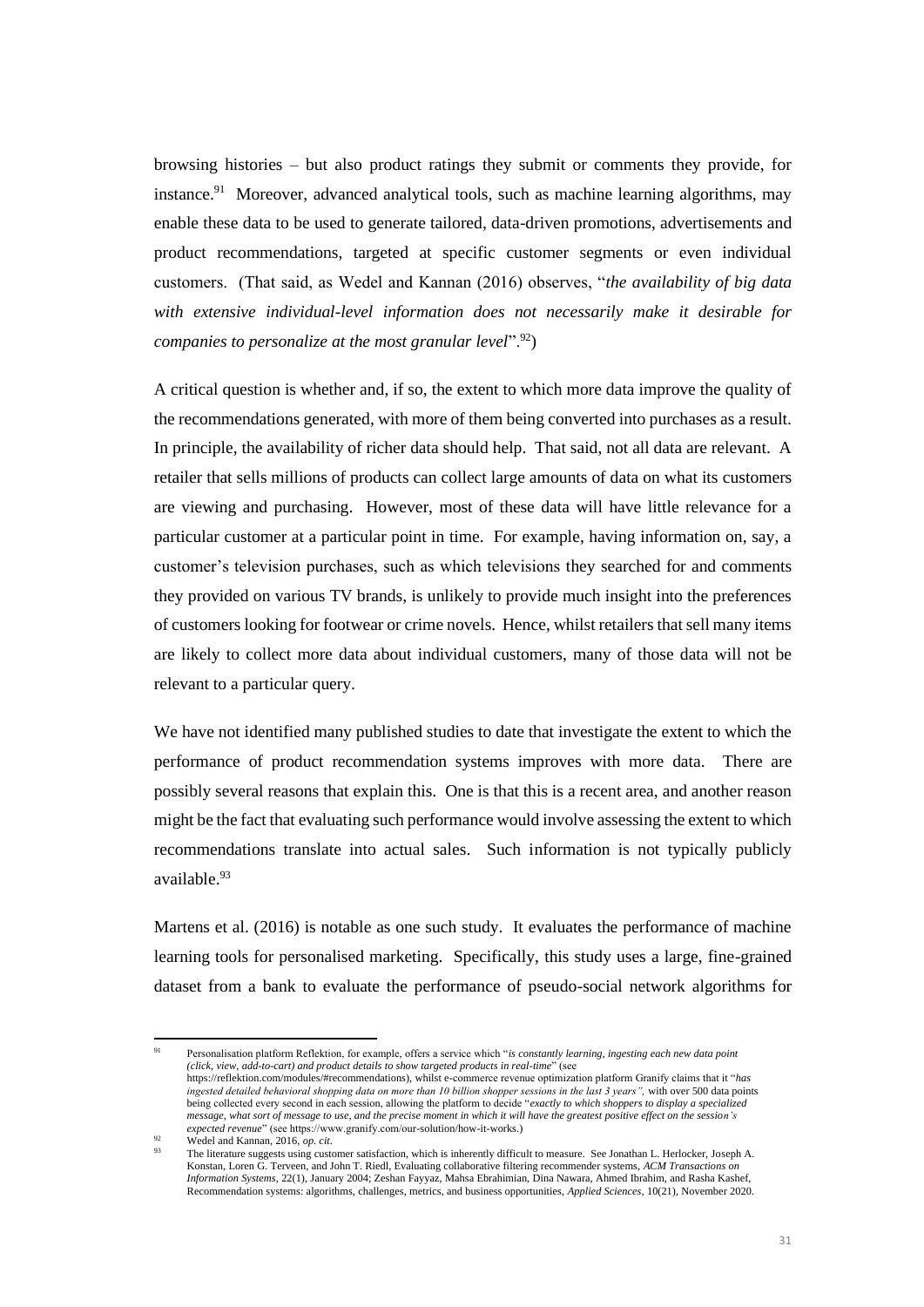targeted marketing, namely offering financial products to customers that are similar to those who already bought these products. The study considers whether adding fine-grained data on consumer transaction behaviour (e.g., payments made by customers) delivers any benefit. The results indicate that the performance of the predictive analytics is improved by adding finegrained data into the analysis. However, the improvement comes with diminishing returns. That is, beyond a certain point, the performance improvements achieved by adding more data become very small. 94

#### **4.1.4 Scalability and real-time use of data**

One of the major challenges associated with the use of recommender engines is scalability. Whilst having rich user data can help improve the quality of recommendations, making them more relevant to particular customers or customer segments, the capacity of algorithms and computers to provide high-quality recommendations, notably in real time, is a major challenge.<sup>95</sup> In fact, many algorithms that are currently used for making personalised recommendations are based on so-called item-based collaborative filtering for precisely this reason.<sup>96</sup>

Real time scalability remains a critical issue, meaning that the algorithms struggle to handle large volumes of data to produce recommendations in real time. One approach deployed is to reduce the data by sampling users, but other methods to cut the data burden can be used too, depending on the setting. $97$  This means that, even though having more data might still allow the analyst to improve the performance of the algorithm offline, the usefulness of more data to real time analysis is likely to be limited.

# **4.2 Asymmetric data requirements**

An overall asymmetry of data does not necessarily imply a competitive disadvantage for the party with "less" data. For instance, a retailer that is active across many retail segments may well have many more customers overall than more specialised retailers with which it competes, and access to much more customer data than any of those specialists individually as a result.

David Martens, Foster Provost, Jessica Clark, and Enric Junqué de Fortuny, Mining massive fine-grained behavior data to improve predictive analytics, *MIS Quarterly,* 40(4), December 2016.

Recommendations must often work in real-time. That is, based on the current behaviour of the shopper in question, either searching, browsing, or purchasing, the engines will make immediate data-driven recommendations. The objective is to stimulate impulse purchases.

User-based collaborative filtering is an alternative family of algorithms that can be used to make recommendations for customers. However, scalability issues have affected its development. On the other hand, item-based collaborative filtering algorithms recommend items that are similar to those that the customer is viewing or purchasing. Amazon pioneered this approach, and this algorithm has been used by Amazon since 1998, when it was a bookstore. See Brent Smith and Greg Linden, Two decades of recommender systems at Amazon.com, *IEEE Internet Computing,* 21(3), May-June 2017. Others, such as Netflix and YouTube

and many other large and small players in the online world, are employing this type of algorithm.<br><sup>97</sup><sup>Julian</sup> Jarrett<sup>, A</sup> p<sup>resent-</sup>d<sup>ay</sup> p<sup>erspective on</sup> r<sup>ecommendation and collaborative</sup> f<sup>iltering</sup>, <sup>i</sup>n Brent Smith *IEEE Internet Computing*, 21(3), May-June 2017.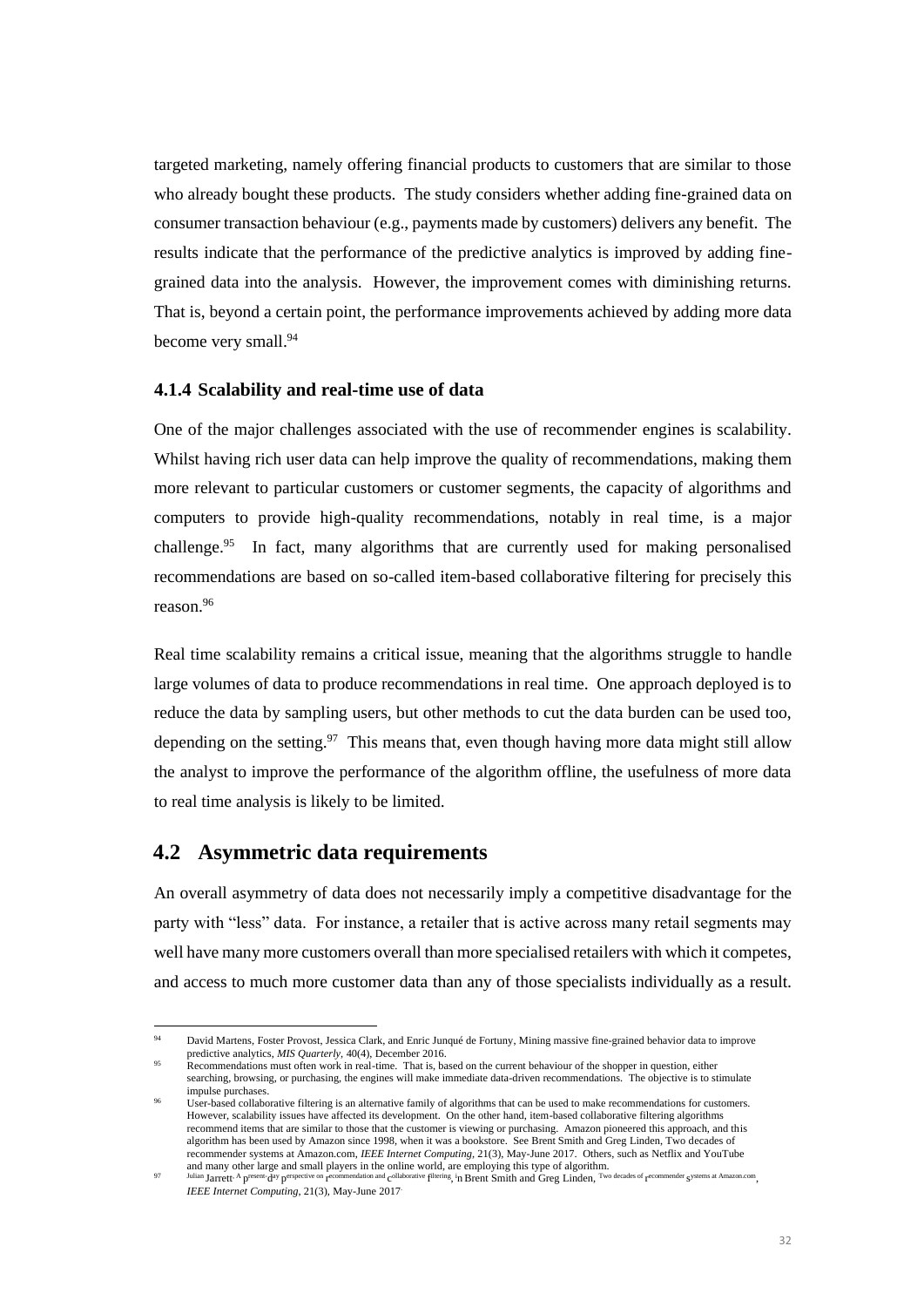However, the broad-based retailer is also likely to need access to more data overall simply to hold an equivalent amount of relevant data to its more specialised rivals in relation to each of the segments in which it competes. Hence, an overall asymmetry of data will not generally imply a competitive advantage for the general retailer in any individual segment. In other words, simply comparing the overall volumes of data available to different retailers, without also considering the differences in the product portfolios and other attributes of those retailers, will not shed light on the question of whether the data asymmetry confers a competitive advantage on one retailer over another.

Some retailers will also be more dependent on data-based analytics than others. This may be a consequence of the products they sell and/or the customers they serve. It may also arise because a retailer has adopted a business strategy that is more data reliant. For example, effective product search and/or recommendation algorithms are liable to play a more important navigational role for a general online retailer that sells an extensive and diverse range of products to a heterogeneous set of customers than for a specialised retailer, whose product range and sales activity is already likely to be more targeted. For the former, the task of matching customers with the products that would best meet their needs and preferences (from a potentially enormous array of possibilities within the range of products offered) is a key challenge. In contrast, a retailer with a narrower proposition, or with a focus on bricks-andmortar operations, may rely less on sophisticated data analytics to steer customers through its product offering.

In other cases, a retailer that naturally attracts a more homogeneous customer base may have less need/use for data and sophisticated analytics to tailor its recommendations to the demands of different customer types.

Thus, some retailers are likely to need access to more data in order to compete effectively than others. Hence, even if they have access to more data, this may not translate into a competitive advantage. (It should not be a surprise either if these retailers also place a greater emphasis on obtaining data.) A simple comparison of the overall data available to different retailers is unlikely to be very informative in these circumstances.

It is possible, of course, that a general retailer will have access to more data that are relevant to competition in a particular segment than more specialised rivals that are focused on that segment. (For instance, despite its broader outlook, the general retailer may simply make more sales in a particular segment. Or information on sales in one product area may inform better recommendations in another, e.g., where there is an inherent complementarity or correlation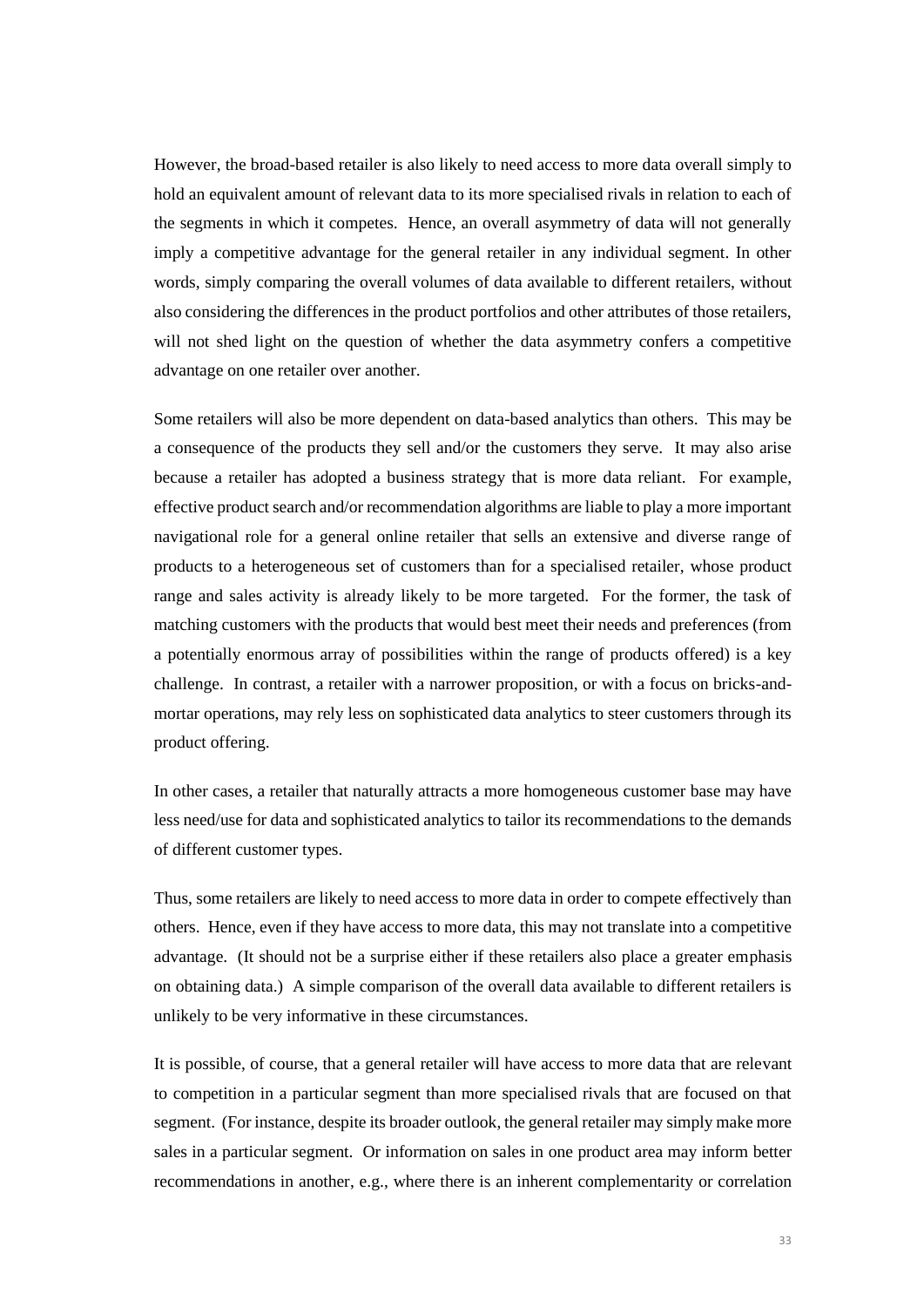in demands.) The issue then is the extent of any competitive advantage that these additional data would deliver, bearing in mind the likely diminishing returns associated with more data.

# **4.3 The role of data analytics**

The competitive impact of asymmetric data access will also depend on the retailer's data analytical capabilities. Indeed, a key insight from the literature is that the value that can be extracted from data often depends on these complementary capabilities. For example, as the volume of data increases, the ability to process and analyse those data effectively becomes an issue. Bradlow et al. (2017), for instance, discusses the difficulties of compressing a large volume of data for effective use.<sup>98</sup> Unless a retailer is able to process and analyse data effectively, it may not be able to make good use of an expanded set of even highly relevant data.<sup>99</sup>

Furthermore, the value that a retailer extracts from given data may have more to do with the quality of its analytics than the inherent value of the data concerned. For example, a study run by Aarki, a company that uses machine learning tools for mobile advertising, compares four different methods for predicting the performance of mobile app marketing campaigns using a very large random sample.<sup>100</sup> This study reveals significant differences in prediction accuracy between the different approaches that were evaluated.<sup>101</sup> This suggests that the choice of methods is a key factor in determining the performance of the analytics. Moreover, Aarki notes that designing and fine tuning the algorithm is also important to achieve better performance.

It follows that the value of given data to a retailer that has access to the requisite data analytical assets, including human capital, may be very different to the value of the same data to a retailer that does not have the same resources. This means that evaluating the importance of data to a retailer should also account for the appropriate data analytical resources that this retailer can access. A simplistic assessment that omits to do this risks overstating the value of the underlying data themselves.

<sup>98</sup> Eric T. Bradlow, Manish Gangwar, Praveen. Kopalle, and Sudhir Voleti, The role of big data and predictive analytics in retailing, *Journal of Retailing,* 93(1), March 2017.

As noted, that is a particular issue where such processing must occur in real time.

<sup>100</sup> Aarki indicates that it used 280 million transactional records for this study. For more, se[e https://www.aarki.com/blog/using](https://www.aarki.com/blog/using-machine-learning-to-predict-campaign-performance)[machine-learning-to-predict-campaign-performance.](https://www.aarki.com/blog/using-machine-learning-to-predict-campaign-performance)

Aarki used the same training data for all four models. Once the models were trained, they were used to predict the outcome for the test data. The performance of the models was evaluated using mean squared error (MSE). Specifically, Aarki compared the performance of artificial neural network, random forest and support vector machine against the more traditional Tobit model. All the three methods outperformed the Tobit model. However, support machine vector was clearly the best approach here. Its MSE was almost 25% lower than that of artificial neural network and about 17% lower than random forest.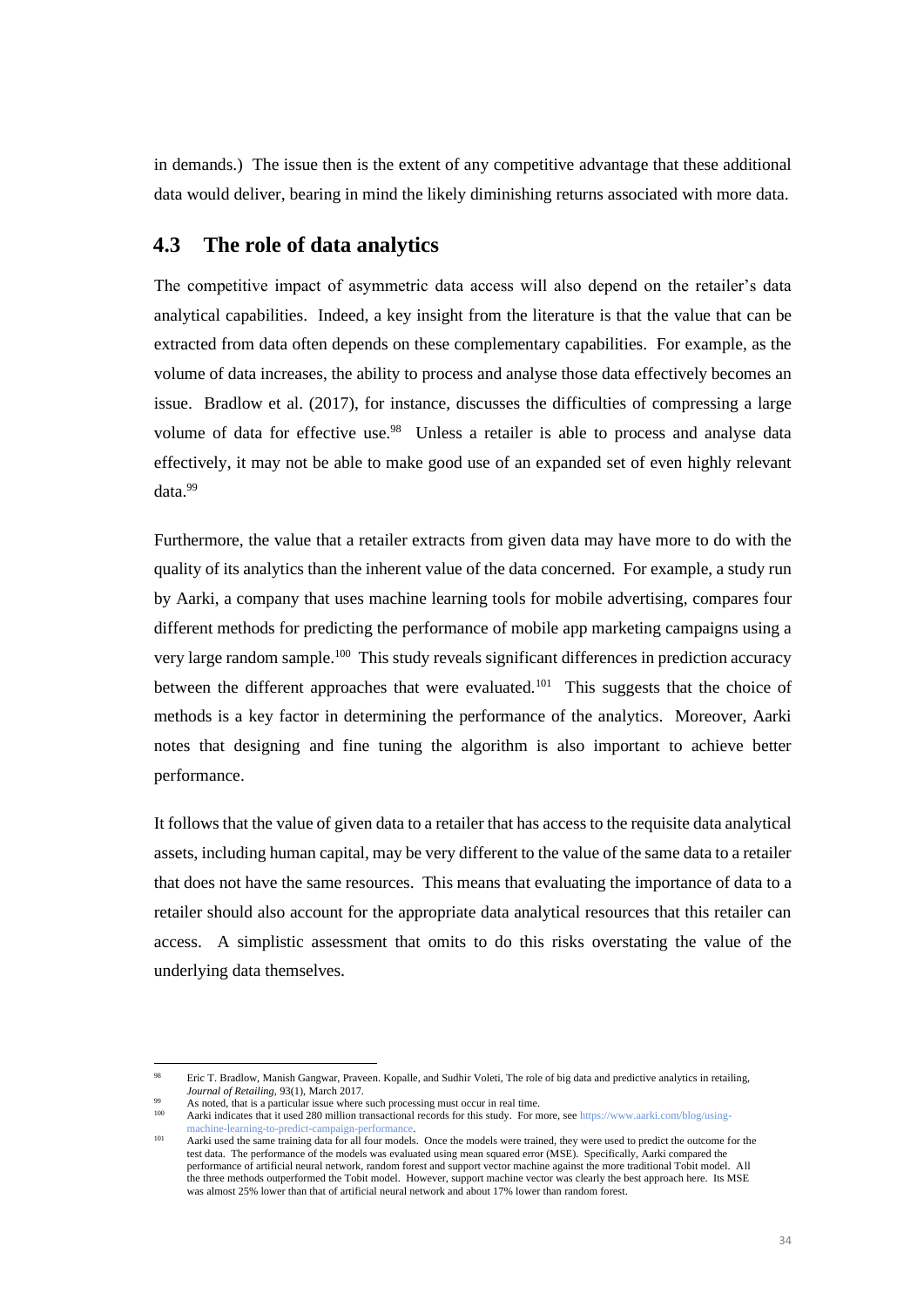# **4.4 Retail competition is about more than data**

Retailing is, ultimately, about delivering the products and services that customers want, and almost never about data as such. Whilst data can contribute usefully to a broad range of retailer activities, as has been described, retail competitiveness is typically about much more than access to and use of data. In that respect, the retail sector at large is quite different to the datacentred sectors that have been the principal motivation for the data-related concerns we reported in Section 2 above.

Factors other than data are highly relevant to retail competitiveness. Competition in retailing spans a number of dimensions, such as:

- price, range and quality of products;
- service levels and store design; and
- branding and promotional effort, etc.

Importantly, such competition is dynamic, with innovative new entrants demonstrably able to target unfulfilled opportunities in retail markets where they arise. The growth of online shopping has facilitated this process.

The trajectories of numerous online retail start-ups suggest that pre-existing data are not a prerequisite for success. For example, recognising that digitalisation lagged in DIY, online marketplace ManoMano was able to grow its sales from  $\epsilon$ 90 million in 2016 to  $\epsilon$ 1,200 million in 2020.<sup>102</sup> Online fashion and lifestyle retailer Zalando, founded in 2008, reported revenues of almost €8 billion in 2020.<sup>103</sup> Cdiscount is a popular French general online retailer, which is part of the Casino Group, recording sales of more than  $64.2$  billion in 2020, including through a marketplace that started ten years ago. In fact, in the last ten years, Cdiscount doubled in size.<sup>104</sup> Moreover, new retail businesses are able to draw on e-commerce platforms such as Shopify, for example, for a range of services supporting effective online strategies, enabling them to establish standalone routes to market or to utilise marketplaces, for instance.105,106

See https://www.ft.com/content/8208168a-697a-4dd5-876e-3ca2c20374b5

See Zelando Annual Reports for 2016 and 2020. Zalando started as an on-line shoe store in Germany but is now active in at least 17 European countries, and appears to be the largest online fashion platform in Europe. (See https://blog.brandsom.nl/en/sellingon-zalando)

<sup>104</sup> See https://fr.wikipedia.org/wiki/Cdiscount and https://www.franceinter.fr/emissions/histoires-economiques/histoireseconomiques-19-janvier-2021.

<sup>105</sup> Shopify claims to serve over 1,700,000 businesses in 175 countries (see https://www.shopify.com/) and to support around 9% of all e-commerce (see https://finance.yahoo.com/news/decoding-shopify-fashion-future-100009112.html). The number of consumers buying from Shopify merchants grew 52% in 2020 compared to 2019 (see https://news.shopify.com/shopifyannounces-fourth-quarter-and-full-year-2020-financial-results).

<sup>106</sup> Shopify offers a number of illustrative case studies on its website (see https://www.shopify.com/plus/customers/use-cases/growthand-scale).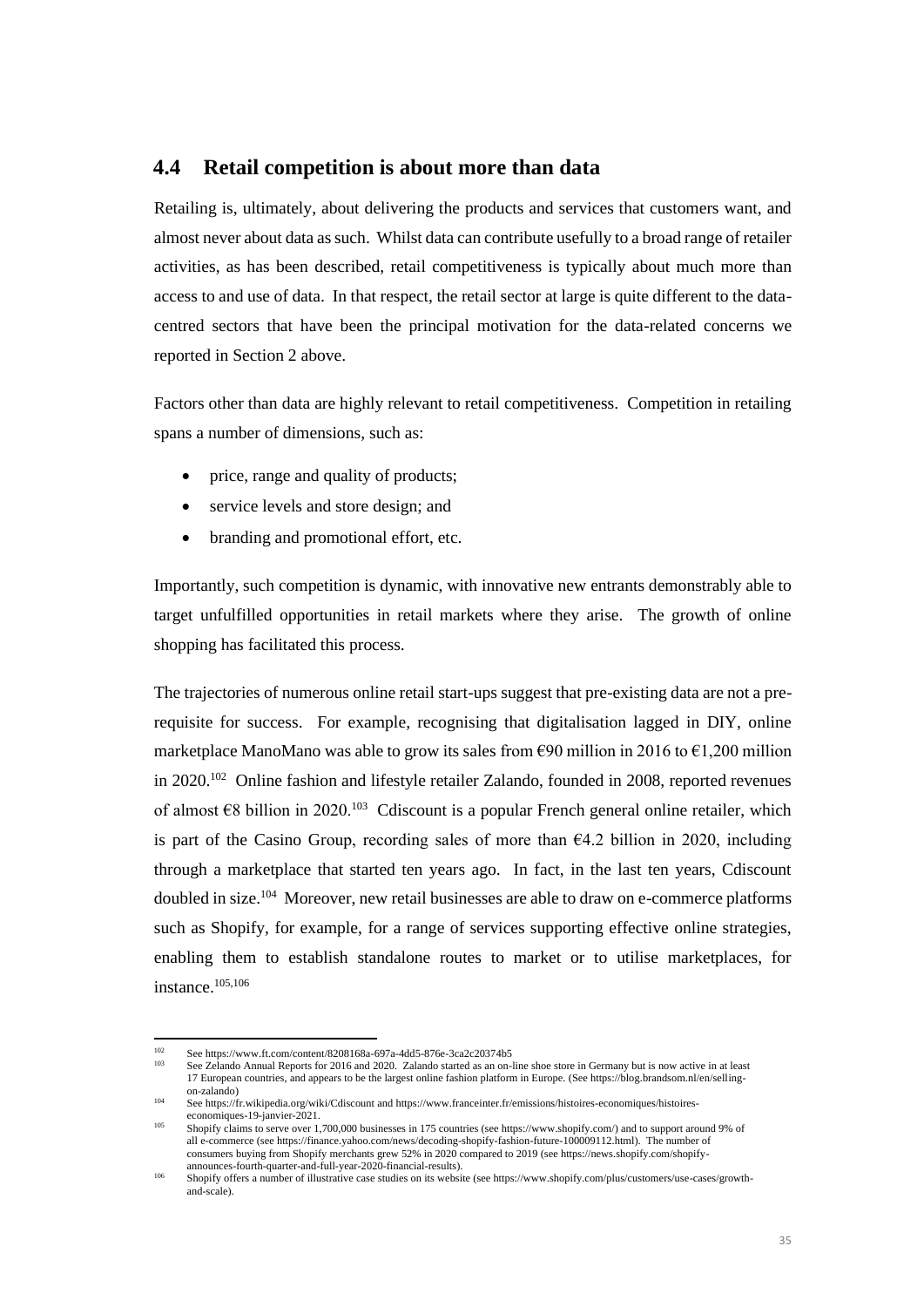Data analytics may help retailers make better decisions with respect to these various aspects of competition. However, such analytics are just one element shaping a retailer's customer proposition.

A range of other factors can also affect the performance of a retail business, including efficient logistic organisation and purchasing economies. Whilst data and data science may also contribute to these aspects of performance, it would be wrong, therefore, to associate a retailer's relatively strong or weak competitive performance with data asymmetries alone.

For example, a retailer that operates at greater scale than its rivals may be better able to achieve purchasing economies, e.g., because of superior negotiating positions vis-à-vis its suppliers. In turn, these cost advantages may translate into an ability to offer lower prices to customers, which can be expected to further boost sales, etc. Hence, there are entirely conventional reasons why a larger retailer may have gained a competitive advantage over rivals that have nothing to do with data, as such.<sup>107</sup>

Data asymmetries may not translate into material competitive advantages for data-rich retailers, let alone into unassailable competitive positions. The latter would rely on initial data asymmetries delivering decisive and entrenched competitive advantages either directly or via positive feedback effects. There are, however, important countervailing forces at work in retail markets that act to limit such concentrating tendencies.

Furthermore, some retailers may combine data-related strengths with relative weakness in areas that are not data-focused, such as product sourcing, branding, or promotional skills. A focus on data in isolation may then misleadingly suggest competitive advantages which are illusory.

# **4.5 Data-driven monopolisation**

As introduced in Section 2.2 above, commentators have stressed the potential role of datadriven network effects in generating and augmenting competitive advantages for the leading digital players. Particular concern has been expressed that this may lead to tipping, whereby even an initially modest competitive advantage may be transformed into an unassailable market position.

As noted, those advantages might also have been expected to give rise to positive feedback effects and potentially to market tipping if this were a significant consideration in retailing.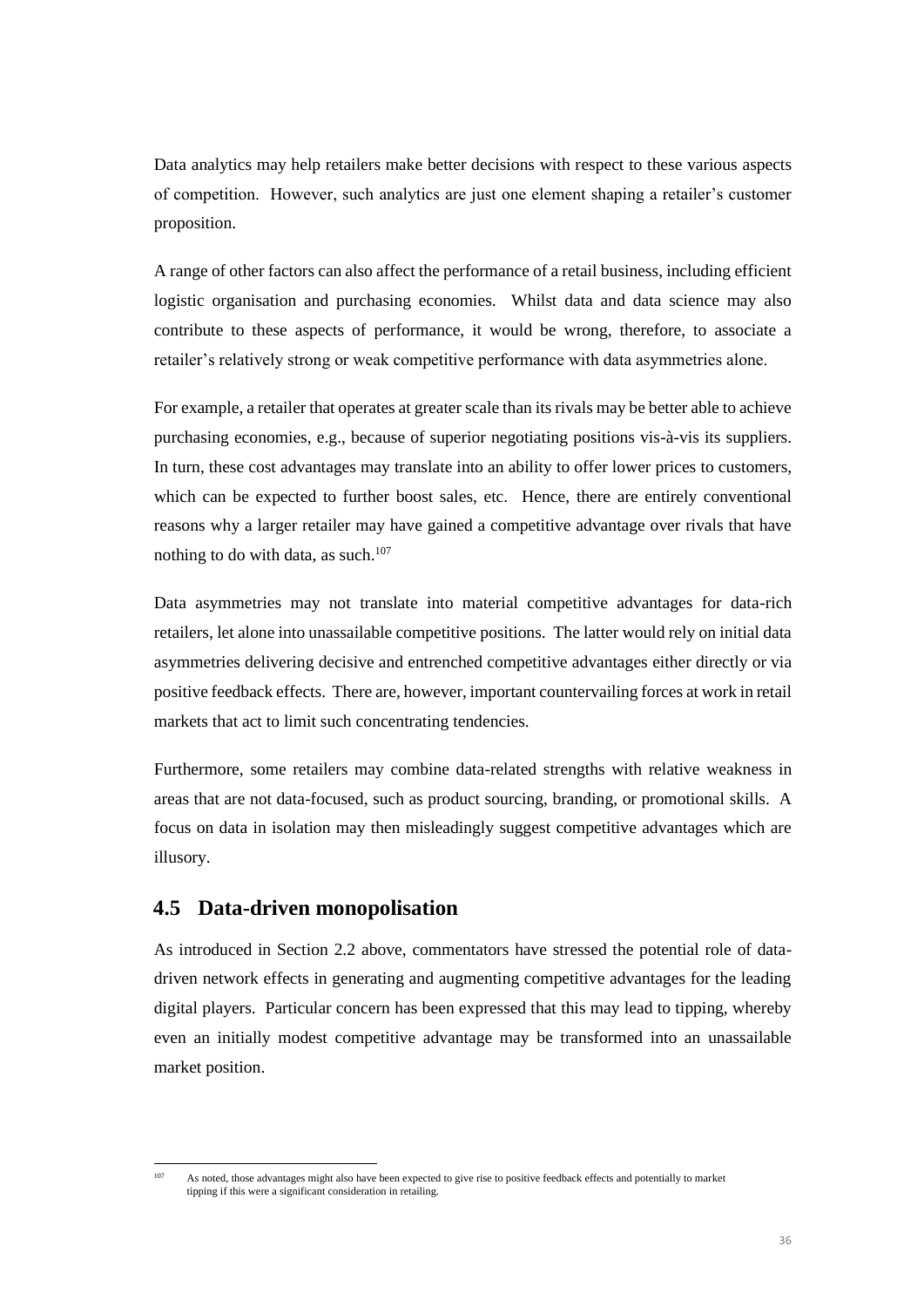However, as noted, the positive feedback loop stimulated by data-driven network effects will operate only to the extent that more data deliver better data analytics, e.g., more accurate forecasts or improved recommendations for customers, and these are useful in the context of the retailer's particular business strategy. Hence, the impact of the data-driven network effect is closely connected to the competitive benefits associated with additional data. As also discussed above, even where more data can improve the performance of the analytics, this is typically subject to diminishing returns. This means that the feedback effect is likely to become smaller and smaller as more data are analysed.

Moreover, even if more data would improve the performance of some of the analytics used by retailers, there are other important factors at work shaping competition in retail markets that will tend to limit the competitive impact of any data-driven advantage. We have highlighted some of these factors already. Importantly, retailing is a differentiated activity, not just in terms of the products and services that retailers sell, but also in terms of the way that they do this. For instance, whereas some retailers specialise in particular segments, others have positioned themselves as generalists; whereas some are positioned as high quality, even luxury, retailers, others have adopted 'budget' positions. Some retailers are vertically integrated, sometimes only stocking their own products. Some now are exclusively online businesses, while others are still focused offline (though most will have at least some online presence). Different retailers will appeal to different customers. Customers will also use different retailers for different shopping purposes.

In addition, low costs of searching, visiting, and purchasing from multiple retailers in an online context will encourage multi-homing. In that respect, online search engines and comparison websites can also play an important facilitating role, allowing customers to navigate between retailers in search of the products they want on the best available terms.

Retailer differentiation and customer multi-homing are features (amongst others) that militate against monopolisation.<sup>108</sup> Indeed, they facilitate entry by new retailers where these are better able to address consumer demands.

Significantly, moreover, a number of more traditional mechanisms  $-$  e.g., larger retailers obtaining discounts from suppliers in exchange for greater purchase volumes, thereby improving their cost competitiveness still further – might also have been expected to result in

In a very recent study, Akman (2021) evaluates the results of an extensive online survey exploring consumer attitudes to and use of online platforms. The study highlights the extent of multi-homing, amongst other observations. (See Pinar Akman, A web of paradoxes: Empirical evidence on online platform users and implications for competition and regulation in digital markets, *SSRN 3835280*, March 2021.)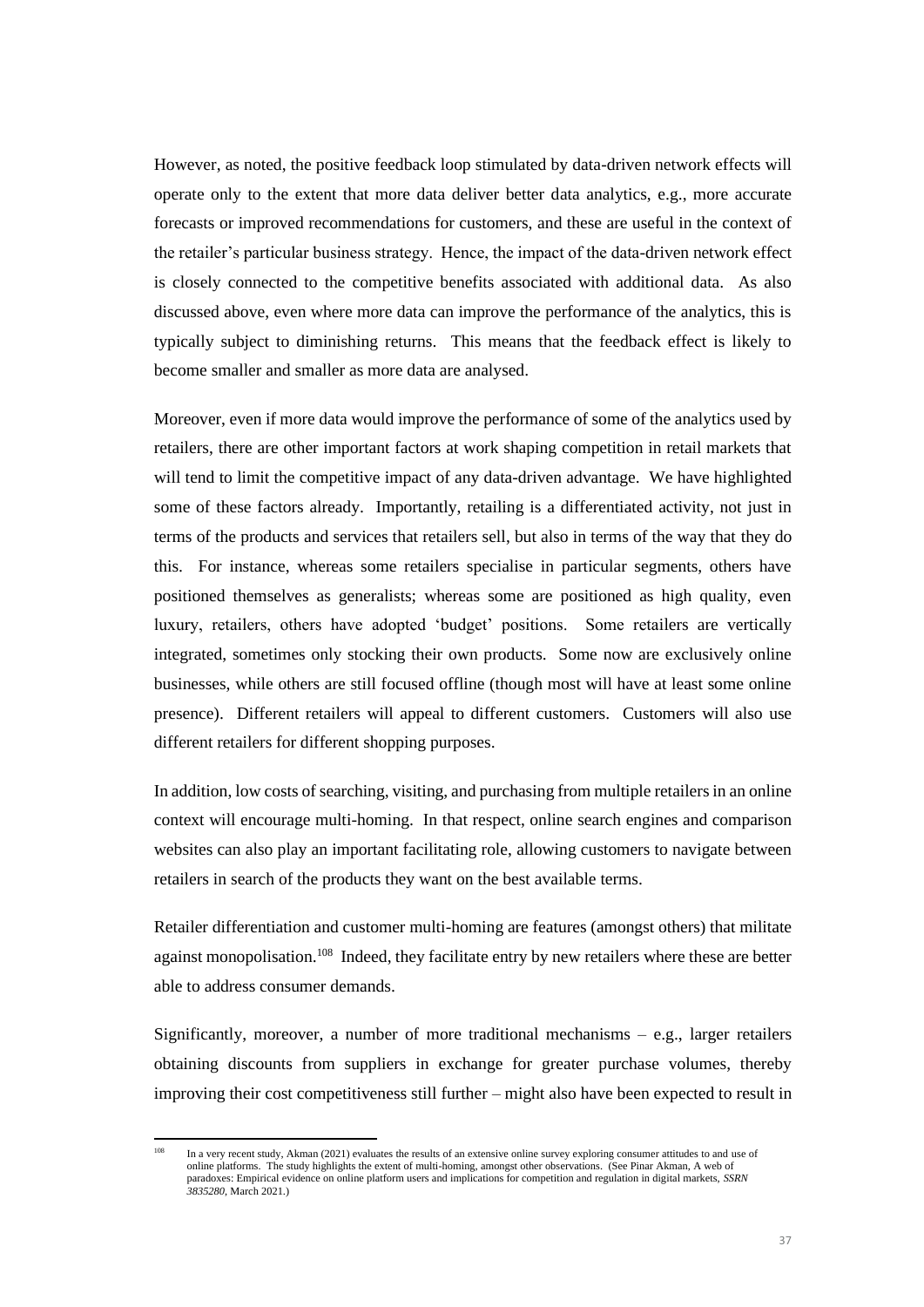positive feedback. That they have not given rise to widespread retail tipping further suggests that data-driven network effects are unlikely to do so either.

In summary, the fact that data analytics are subject to diminishing returns and that a number of features naturally limit market concentration suggests that data-driven network effects are unlikely to give rise to market tipping in the retail sector.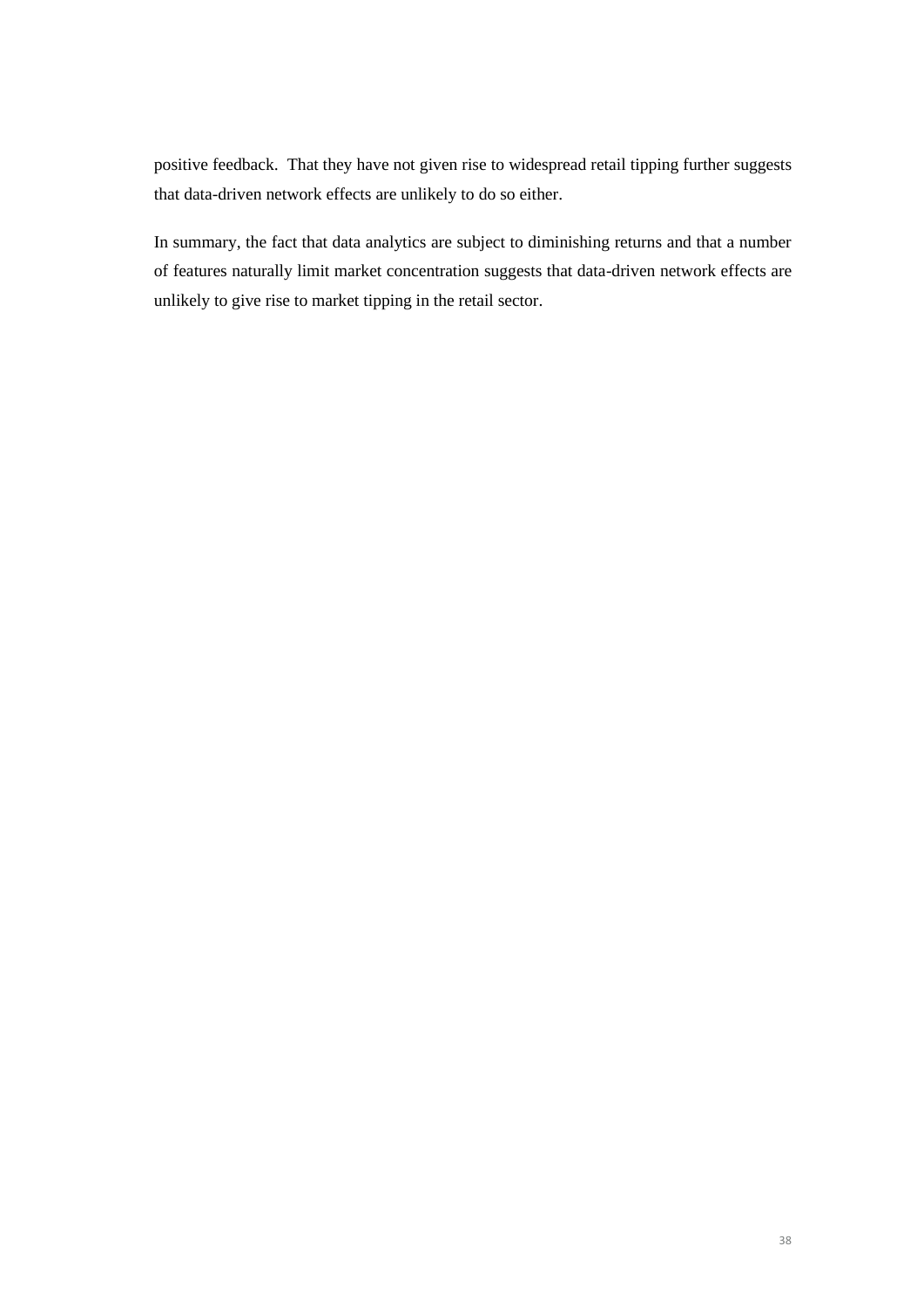# **5 Costs and benefits to mandated data access**

Calls have been made for data sharing to be mandated in order to address asymmetries in access to data. As set out in the previous section, asymmetries are a natural outcome of the differentiated strategies adopted by different retailers and need not undermine effective competition. An individual retailer's use/need for data will depend on the scope of its activities as well as its business model and the importance of data to these. This means that data that are important to one retailer's ability to compete may make little or no contribution to another retailer's competitiveness. In this context, a requirement for equal access to data may not be useful.

At the same time, mandatory data sharing is likely to be costly – both for the provider of the data and for the recipient. Where access to competitor data may anyway be not only unnecessary for a retailer to be able to compete effectively, but also of very limited value in practice, the costs of any data access regime may easily outweigh the competition benefits.

# **5.1 Factors affecting the benefits of symmetric access to data**

## **5.1.1 Differences in the relevance of particular data**

Data that are highly relevant for one retailer may have limited usefulness for another retailer. For example, one retailer may rely heavily on the specific purchase histories of its customers to generate product recommendations. Those data may be of much less relevance and value to another retailer. For instance, the information used by the first retailer may relate to customer and product types for which there is limited overlap or correlation with the customers served/targeted and products offered by the second retailer. Hence, even where access to certain data is critical to one retailer's competitiveness, another retailer may not require access to the same, or as much, data in order to be able to compete effectively.

As noted, a retailer's own customer/sales data are likely to be most useful to it. These are also likely to be most accessible to it.

#### **5.1.2 Relevance of data and the scope of a retailer's activities**

Some retailers, such as Alibaba, Amazon, or eBay, operate across an array of retail segments and in multiple geographies. Others will be more specialised, either in terms of the products they sell or the geographies they serve, or both (e.g., Zalando, which specialises in fashion items such as apparel and shoes in various European countries, or ManoMano, a DIY retailer which initially was mostly present in France but has expanded in other European countries).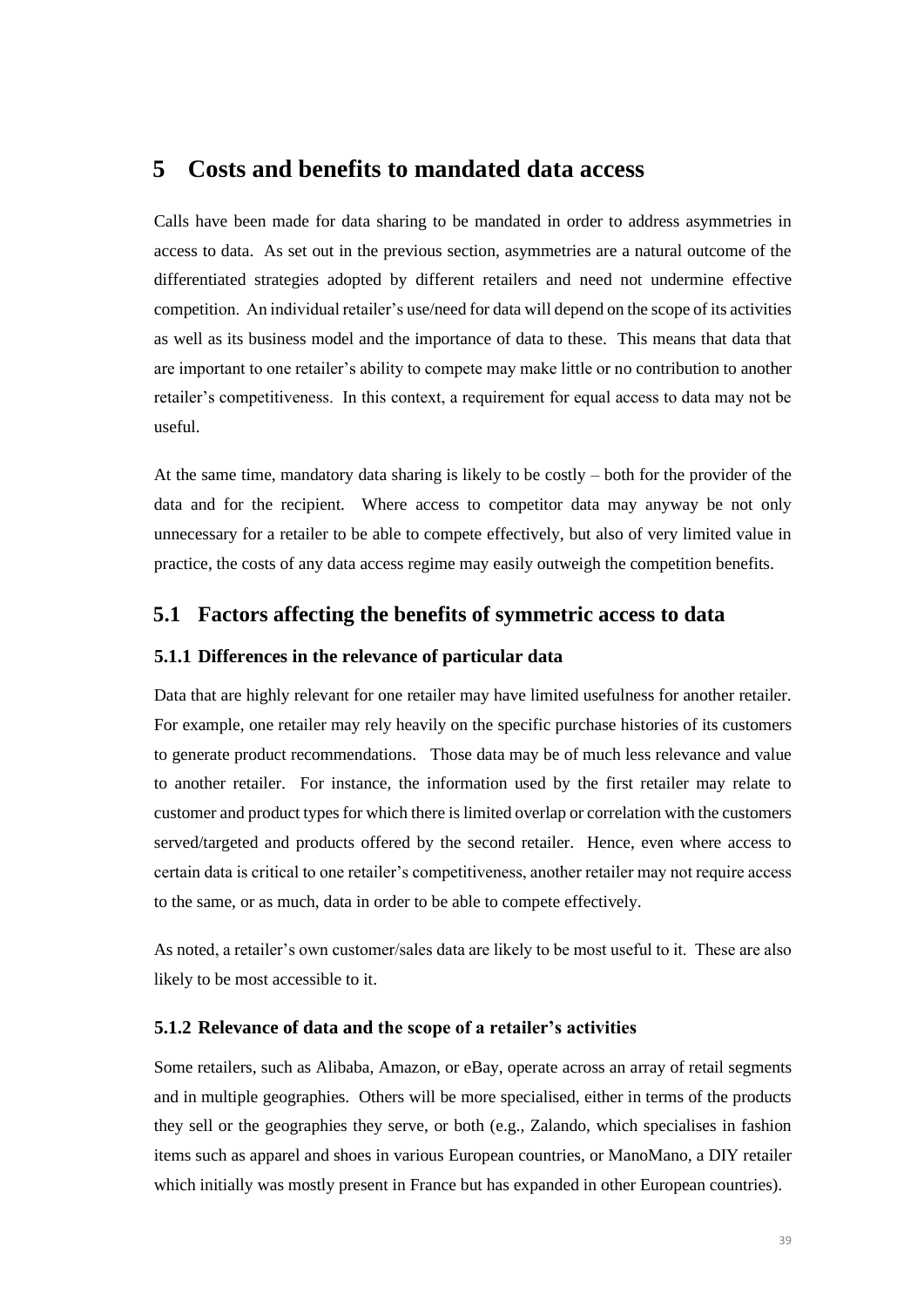A wider array of data are likely to be relevant to general retailers than more narrowly focused rivals. This would be the case, for instance, if the usefulness of data to a general retailer mirrors that for the specialists on a segment-by-segment basis but extends across the many more segments in which the general retailer is active. Equally, in that case, much of the general retailer's customer data, drawn from a range of retail segments, may be of limited relevance to a specialised retailer that is active in one segment only.

It is possible, of course, that data from across a broad range of segments could also be of value within an individual segment. That might be the case if there are important correlations in sales of products in different segments that transcend segment boundaries. For example, knowing that a customer browsing potential book purchases is also a keen purchaser of cycling clothing might suggest that a cycling book recommendation would be well received. It might also be the case where personal information for a customer that is active across multiple segments has been gathered in one segment but can then be deployed in other segments too.

## **5.1.3 The relevance of data and a retailer's business model**

The importance of particular data to a retailer's performance will also depend on its business models and strategies, which may differ substantially from those of its rivals. For example, as noted, product search and/or recommendation algorithms may play a more critical navigational role for retailers that sell an extensive and diverse range of products than for more focused, specialised retailers. Equally, whilst some retailers may have developed a customer offering that relies heavily on data-centred functionality, others may have decided not to invest as much in this space.

#### **5.1.4 The relevance of data and a retailer's data analytical capabilities**

As also noted above, the ability of a retailer to make effective use of data will depend on its data analytical capabilities too. Hence, even data that would be highly relevant when combined with appropriate data analytical tools may not contribute substantially to a retailer's ability to compete where that retailer does not possess the complementary capabilities required.

# **5.2 Costs of data sharing**

Interventions to require sharing of data will impose costs on both providers and recipients.

Firms that bear the duty to share their data will incur associated costs. These will include the direct costs of establishing and maintaining the systems and processes required to implement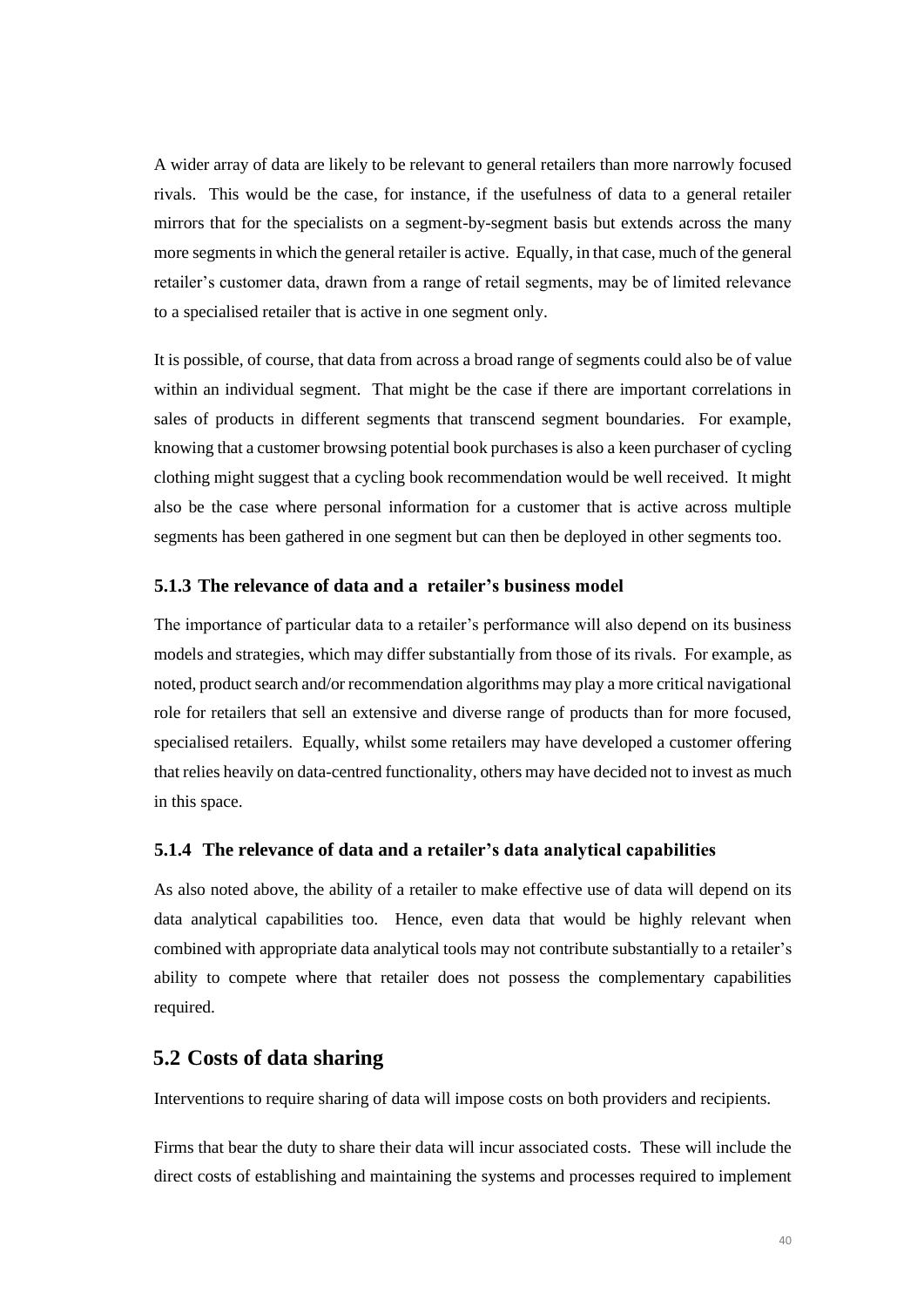the data sharing. For example, a retailer may be required to make data available in particular formats, which might be very different from its existing ones. The provider may also incur indirect costs if its own uses of data are constrained by the requirement to adhere to data access protocols.

From a simplistic viewpoint, the option to access more data might be expected always to deliver positive value for the recipient. However, that supposes that the costs incurred by the recipient in this process would be limited, or could be compared with the likely benefits of receiving data before such a request was made, at least. The recipient may have costly obligations attached to even the *possibility* of receiving data – notably the requirement to protect personal data. Further, dealing with extraneous data (that are not useful to the recipient) may also impose additional filtering and processing costs on the retailer where they are commingled with useful data.

Importantly, a requirement to share data may give rise to significant dynamic costs where it disincentivises data collection and processing or the development of valuable new data uses. More generally, regulatory interventions which would limit or eliminate data-driven competitive advantages risk stymieing a healthy competitive process, limiting or eliminating the incentives that retailers have to invest in new sources of such competitive advantage, to the of detriment of customers. Therefore, whilst interventions to redress data asymmetries might yield short term competitive benefits in some cases, these must be balanced against the potentially significant costs, especially over the longer term.

Interventions that impose a duty to deal are rightly contemplated only in exceptional cases, such as in the utilities sector, where the prospects of effective competition would otherwise be very limited. These circumstances are quite different to those that prevail in the retail environment, where differentiated competition, as opposed to natural monopoly, is the norm.